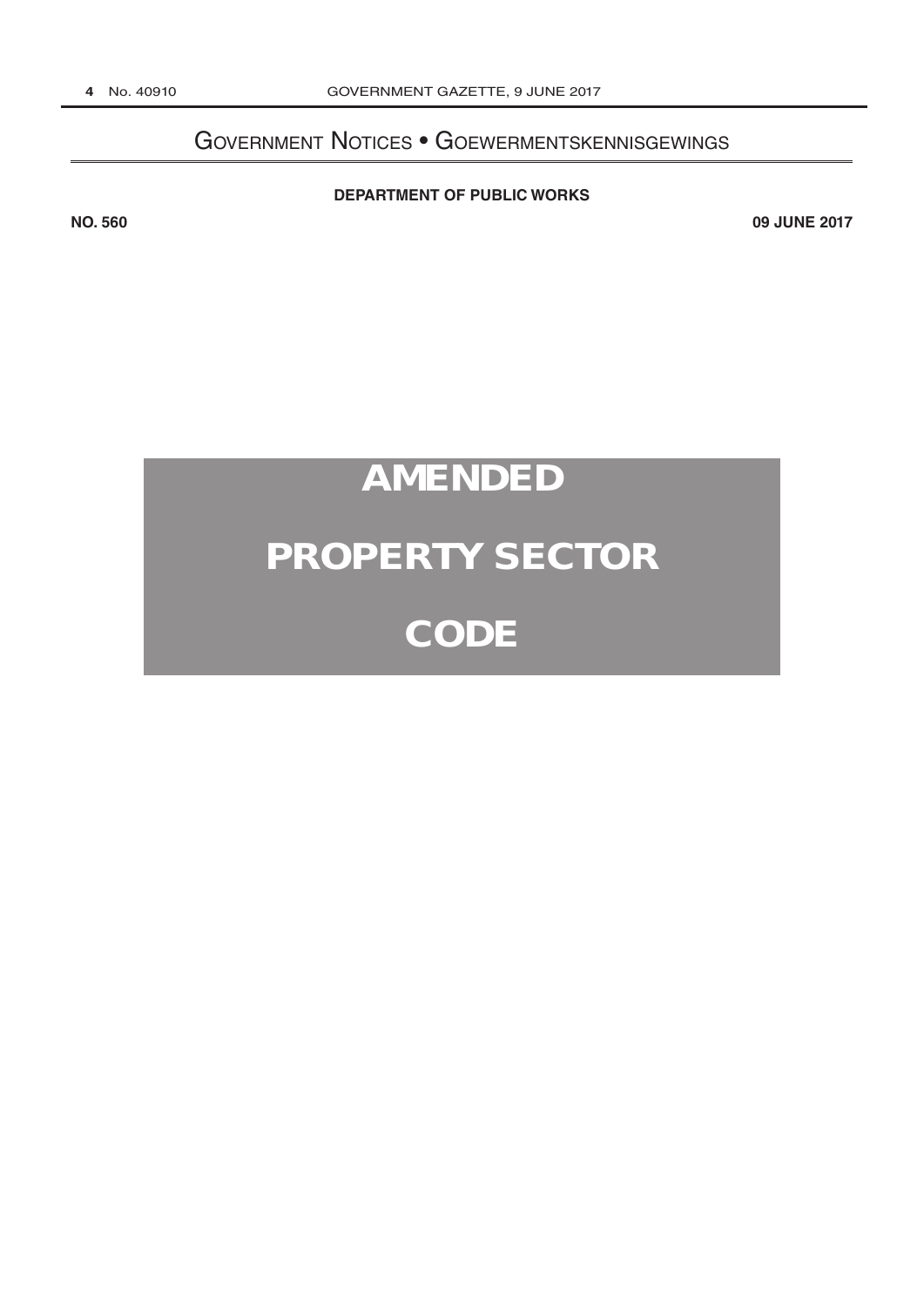#### **1. PREAMBLE**

- 1.1 The property sector commits itself to the implementation of transformation within the property sector. This commitment was made noting that:
	- 1.1.1 Despite significant progress since the establishment of a democratic government in 1994, South African society, including the property sector, remains characterised by racially based income and social services inequalities. This is not only unjust but inhibits South Africa's ability to achieve its full economic potential;
	- 1.1.2 The property sector believes that a positive and proactive response through the implementation of the principles enshrined in the draft aligned Property sector code would address inequalities in the sector, unlock the sector's potential, and enhance growth;
	- 1.1.3 The Constitution of the Republic of South Africa, 1996, in particular section 9 thereof, (relating to equality and unfair discrimination), states the imperative of redressing historical and social inequalities; and
	- 1.1.4 Broad Based Black Economic Empowerment (B-BBEE) is a mechanism aimed at addressing inequalities and mobilizing the potential of all South Africans. It will contribute towards sustained economic growth, development and social transformation in South Africa.
- 1.2 This Amended Property sector code ("amended sector code") supports the commitment of all the stakeholders within the property sector that strive for transformed property relations in South Africa and to promote a vibrant and growing property sector that reflects the South African nation as a whole. It contributes towards development and the establishment of an equitable society.
- 1.3 This amended sector code:
	- 1.3.1 Constitutes a framework and establishes the principles upon which B-BBEE will be implemented in the property sector;
	- 1.3.2 Establishes targets and qualitative undertakings in respect of each element of B-BBEE; and
	- 1.3.3 Outlines processes for implementing the commitments contained in the draft aligned sector code, as well as mechanisms to monitor and report on progress.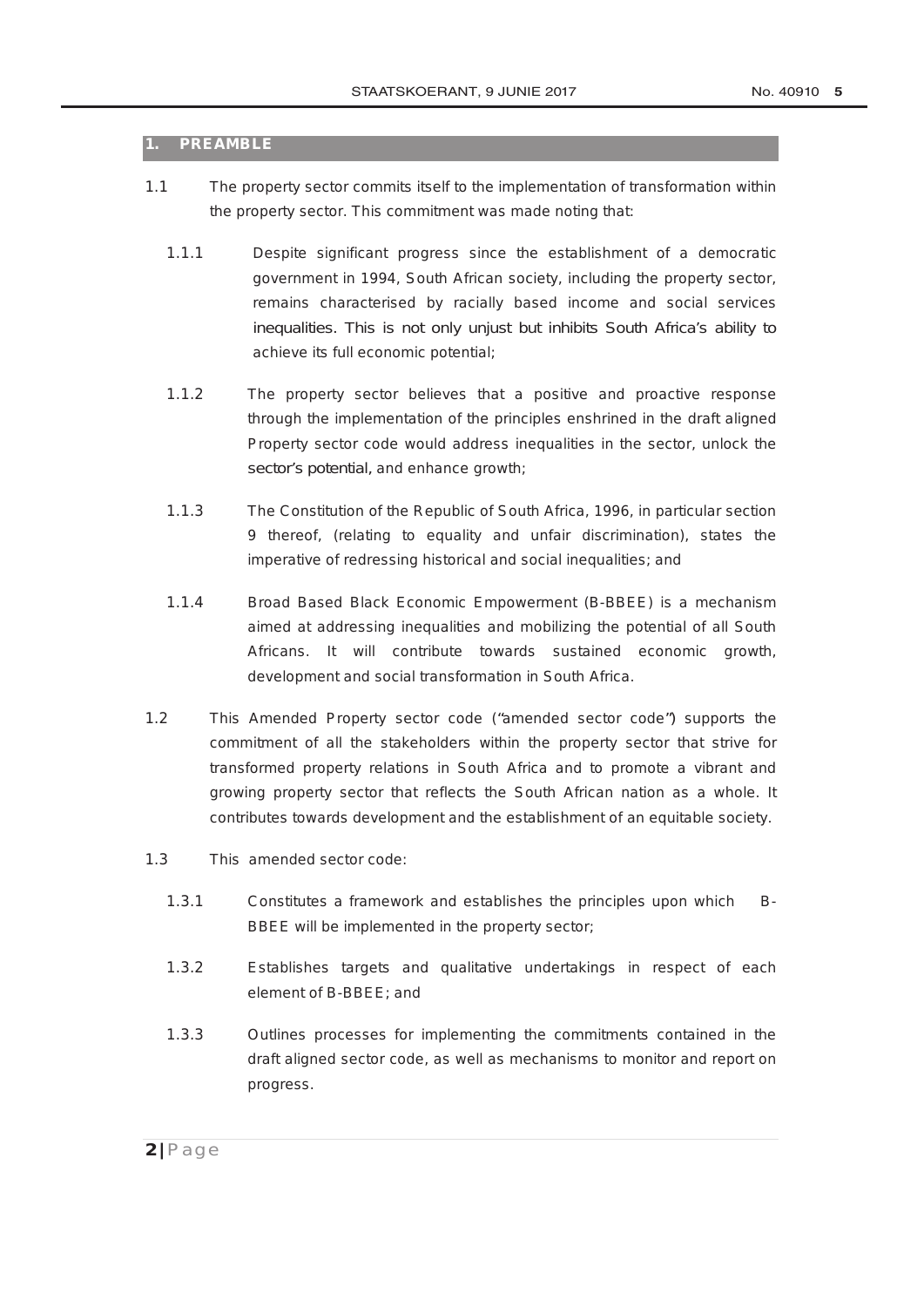#### **2. THE CHALLENGES FACING THE PROPERTY SECTOR**

- 2.1 Immovable property ("*property*") ownership and the complex system that has evolved around it is the foundation of wealth creation in the world today. Historically, property has been viewed as a right. In South Africa, however, black people were denied access to productive land through the Native Land Act, 27 of 1913, and subsequent discriminatory policy and legislation.
- 2.2 Black people could not own property nor could they effectively trade in the same. In many cases land was held by the Government in trust for the various tribes, which precluded people living on tribal land from obtaining title deeds. These laws affected the ability of Black people to create or accumulate wealth.
- 2.3 Consequently, significant numbers of South Africans have never in the history of their families experienced formal property ownership and its wealth creation benefits. This has had a fundamental impact on the economic potential of South Africa and Black people in particular.
- 2.4 Despite legislative and policy interventions to eradicate these inequalities, in practice skewed patterns of ownership, participation and benefit remain.
- 2.5 Black people continue to be significantly under-represented in the ownership of property, whilst administrative, and financial constraints restrict the ability of black people to participate in the property market.
- 2.6 Commercially, direct property ownership is dominated by institutional investors, large private owners, collective investment schemes, and listed property entities, with Government being the largest commercial player.
- 2.7 The ownership of commercially driven activities surrounding property, including development, management and sales, rests largely in white hands. There is insufficient financing available to address the skewed patterns of ownership. This situation is exacerbated by legal and administrative obstacles to property ownership.
- 2.8 There is limited participation of Black people, particularly women, in control that have authority and have power to influence the strategic & operational direction of the businesses in the property industry.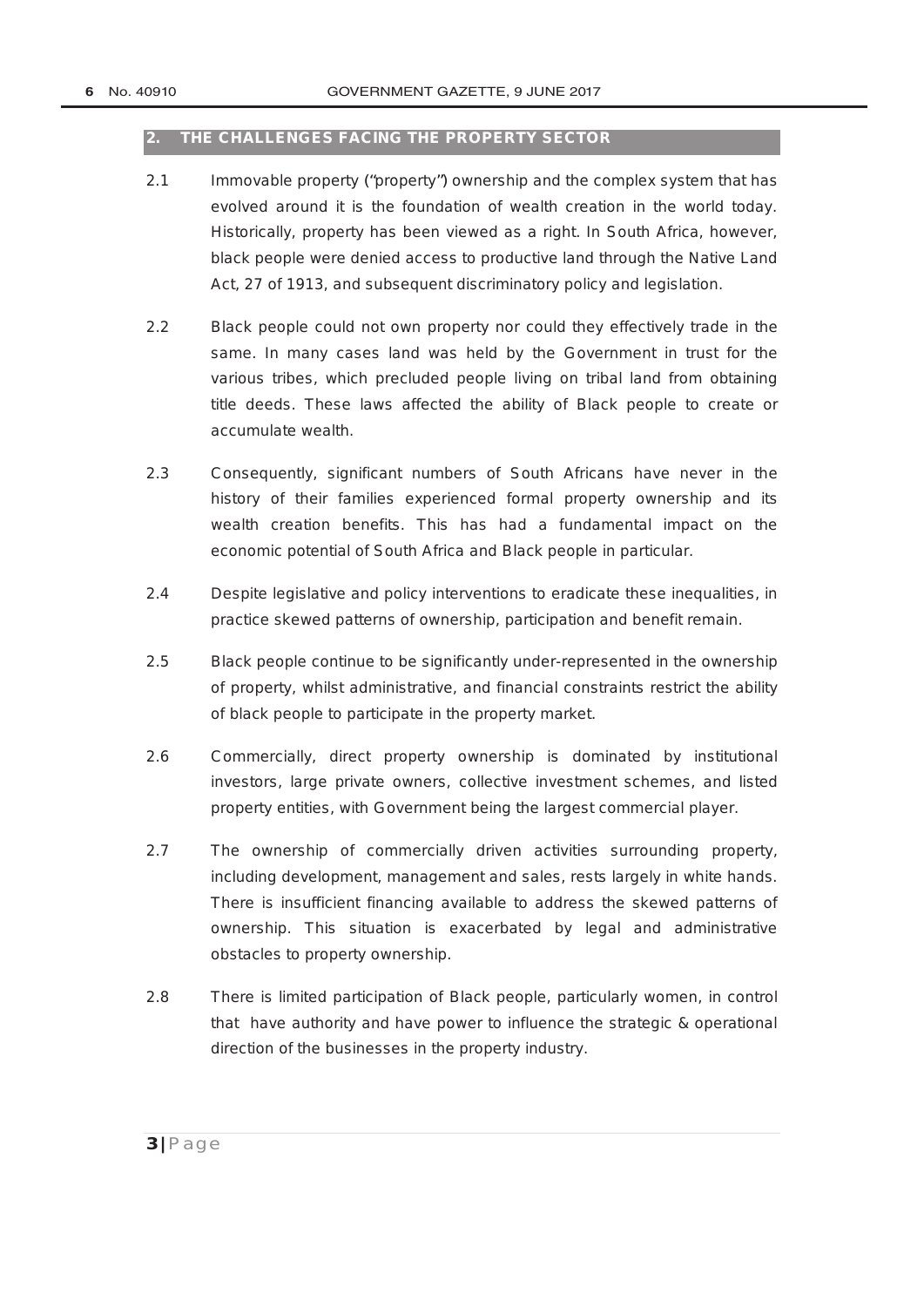- 2.9 Enterprises in the sector have not adequately addressed employment equity, with the result that the sector continues to be under-represented in terms of race and gender.
- 2.10 There is limited investment and commitment in skills development and workplace training.
- 2.11 At tertiary education level, property is inadequately supported as a profession, combined with a lack of appreciation of property as a career.
- 2.12 There has been some reasonable efforts by some companies to implement preferential procurement whilst some enterprises have not been able to demonstrate any progress in increasing spend on targeted suppliers or implementing appropriate preferential procurement policies.
- 2.13 The sector has only recorded limited progress in the growth of sustainable enterprises through enterprise development support.
- 2.14 There has been some reasonable efforts in investing in property development in under-resourced areas, with effort to address service inequalities and improve tradability of properties and consequently the wealth and capital creation potential of those properties. The investment must be defined broader than just development of retail shopping centres, and the aim is to allow the local community member to be the targeted beneficiaries of that development impacting ownership, control, management, employment equity and skill development; and
- 2.15 When investments are made especially shopping centres, local people in those areas are sometimes excluded, including those who would like to participate as tenants.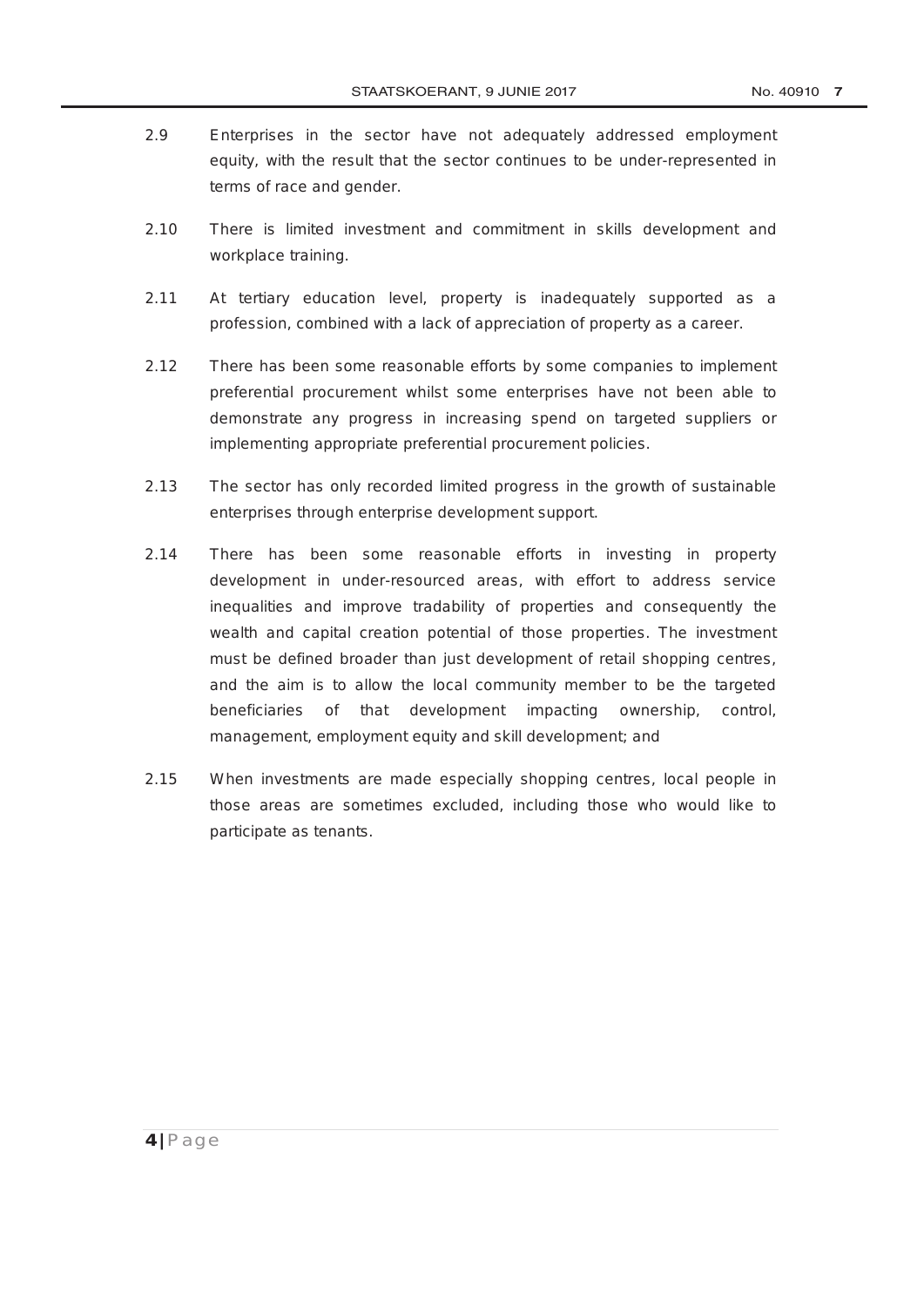#### **3. GENDER TRANSFORMATION**

- 3.1 The sector continues to reflect vast inequalities in representation of women in general and Black women in particular in ownership, control, management and in skilled professions in the sector.
- 3.2 In acknowledging the cross-cutting nature of gender across all elements of B-BBEE and its integral nature to transformation of the sector, the parties to this draft sector code commit to:
	- 3.2.1 Enhance gender awareness in the workplace and promote a conducive and empowering environment for women in general;
	- 3.2.2 Target skills development and employment equity for women particularly in areas that are presently male dominated;
	- 3.2.3 Design targeted enterprise and supplier development programmes which increase the participation of women as owners in business and property assets in the sector;
	- 3.2.4 Identify barriers for Black women advancement and design targeted programmes to increase the representation and the empowerment of black women in the sector as outlined in all elements of this draft aligned code; and
	- 3.2.5 Promote policies on gender that address the above objectives.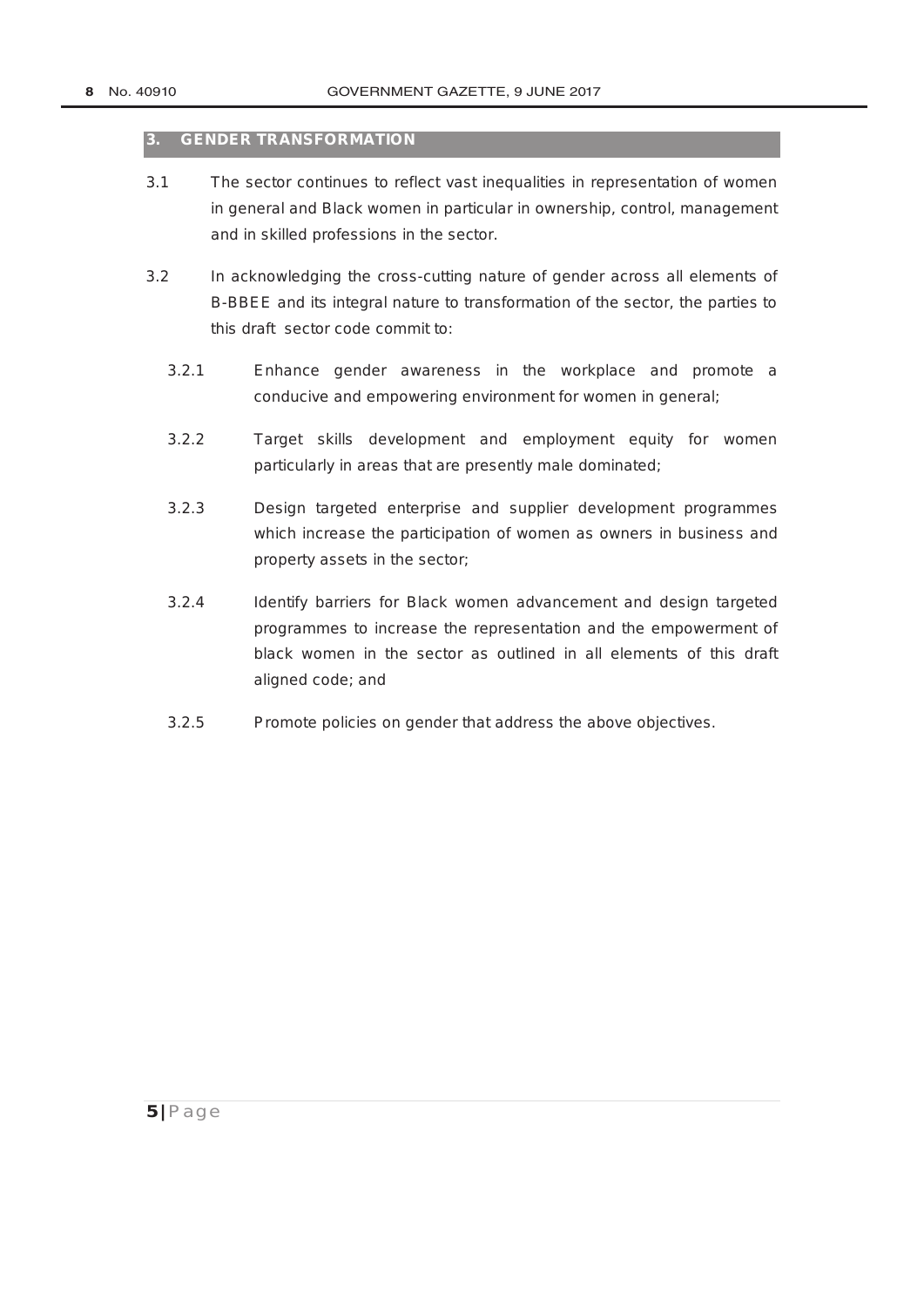#### **4. OBJECTIVES OF THE AMENDED PROPERTY SECTOR CODE**

- 4.1 This amended sector code aims to promote the objectives contained in the B-BBEE Amendment Act as these relate to the property sector and, in particular, but without limitation:
	- 4.1.1 Promote economic transformation in the property sector in order to enable meaningful participation of Black people including women, the youth and people with disabilities;
	- 4.1.2 Unlock obstacles to property ownership and participation in the property market by black people;
	- 4.1.3 Promote development and investment in under-resourced areas which enhances basic infrastructure, encourages investment and supports micro and small enterprises;
	- 4.1.4 Achieve a substantial change in the racial and gender composition of ownership, control and management and enhance the participation of Black people (including Black women) and designated groups in the property sector;
	- 4.1.5 Promote the effective advancement of employment equity in the property sector and encourage diverse organisational cultures;
	- 4.1.6 Increase the pool of intellectual capital amongst Black people, particularly black women, in the sector by focusing on attracting new entrants and developing appropriate curricula;
	- 4.1.7 Address skills development in a manner that accelerates the advancement of black people (especially Black women and Black people with disabilities) with increased investment in the skills development and training of new entrants;
	- 4.1.8 Enhance entrepreneurial development and increase the number of B-BBEE firms and SMMEs providing services and products to the sector whilst promoting sustainable growth of such firms;
	- 4.1.9 Increase the procurement of goods and services from B-BBEE compliant suppliers;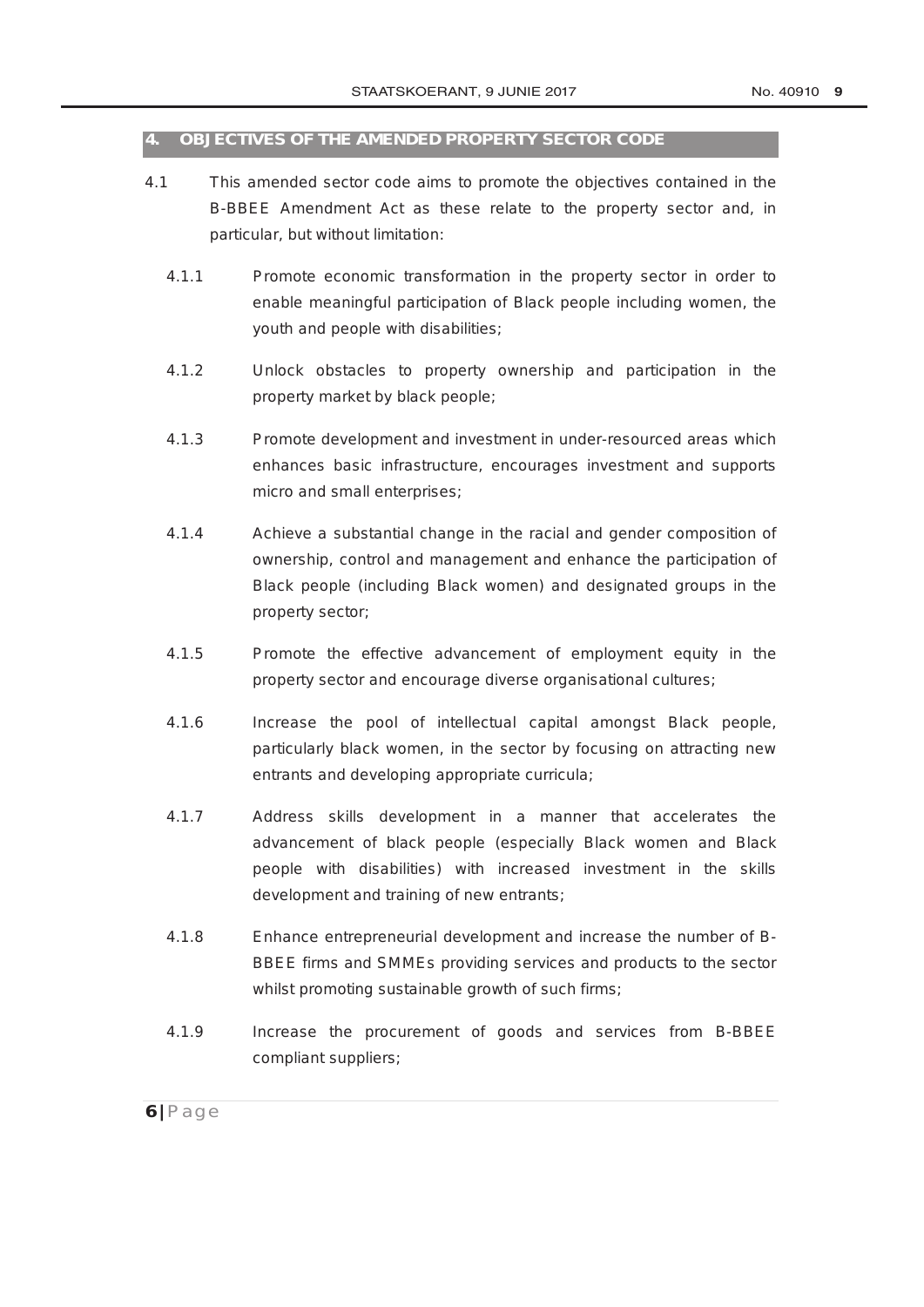- 4.1.10 Facilitate the accessibility of finance for property ownership and property development;
- 4.1.11 Encourage good corporate citizenship amongst enterprises in the sector, including participation in corporate social investment projects and adherence to triple bottom line accountability;
- 4.1.12 Promote investment in and contribute to growth of the sector; and
- 4.1.13 Enhance uniformity and consistency in the application of the principles contained in the aligned sector code.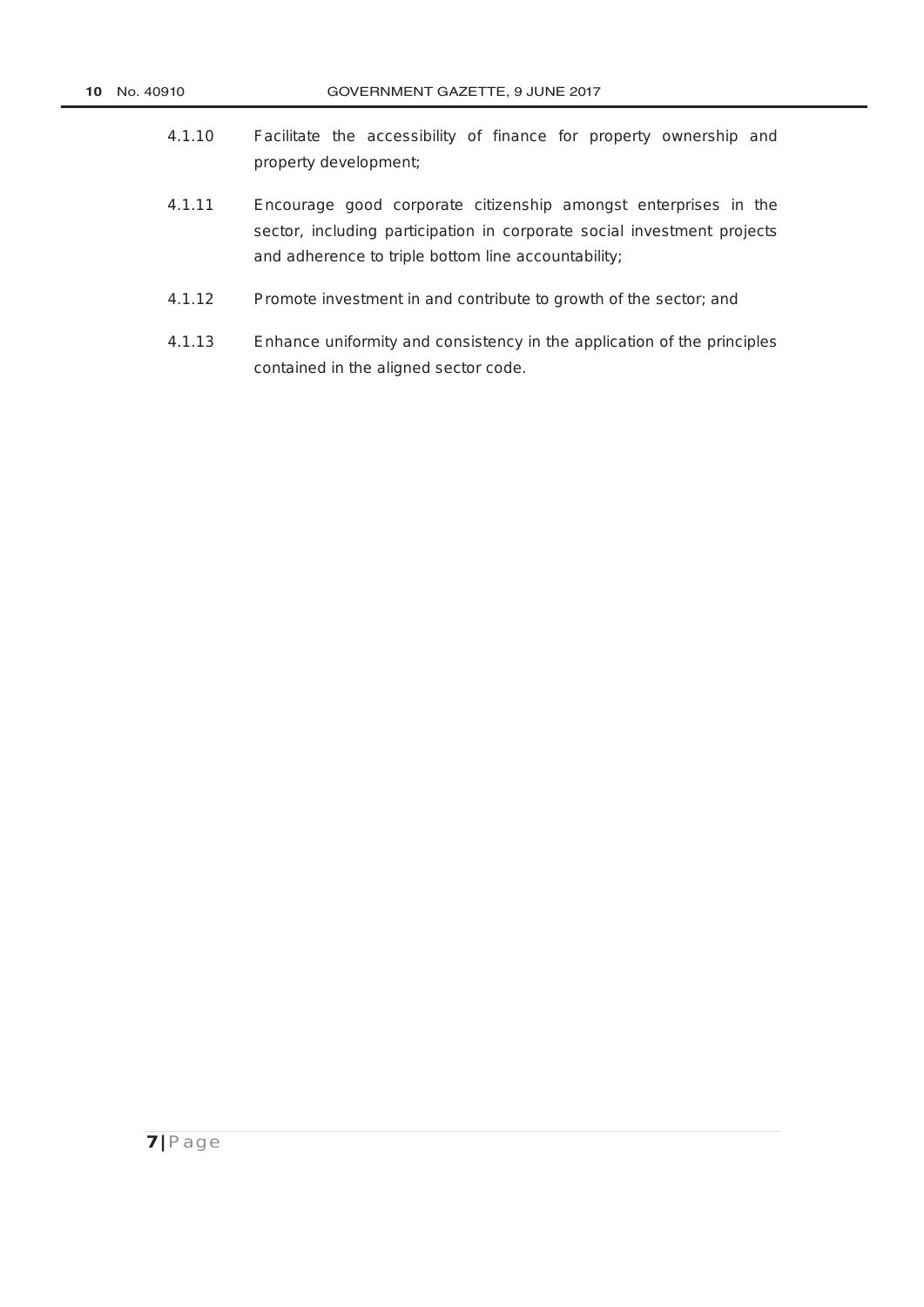#### **5. REGULATORY ISSUES**

- 5.1 It is acknowledged that the amended Codes of Good Practice will govern the measurement of B-BBEE. In this regard the stakeholders acknowledge that to the extent that the measurement principles contained in the amended Codes of Good Practice differ materially from those in the amended sector code, the measurement principles in the amended Codes of Good Practice, will take precedence over the content of this amended sector code.
- 5.2 To the extent that any of the amended Codes of Good Practice specify further measurable elements of B-BBEE, the stakeholders commit to apply the utmost good faith in seeking to ensure that such elements are integrated into this amended sector code.
- 5.3 The parties to the amended sector code commit to review on an on-going basis any legislation, policy and standards which may have a direct impact on the empowerment outcomes of the amended sector code with intention to ensure that the property sector remains committed to the attainment of the national B-BBEE objectives and priorities.
- 5.4 This could include, but would not be limited to, government's regulatory framework in respect of property transactions where and whenever they have to apply for rights or ask for consent from government, including access to development land and rights and zoning rights and transactions.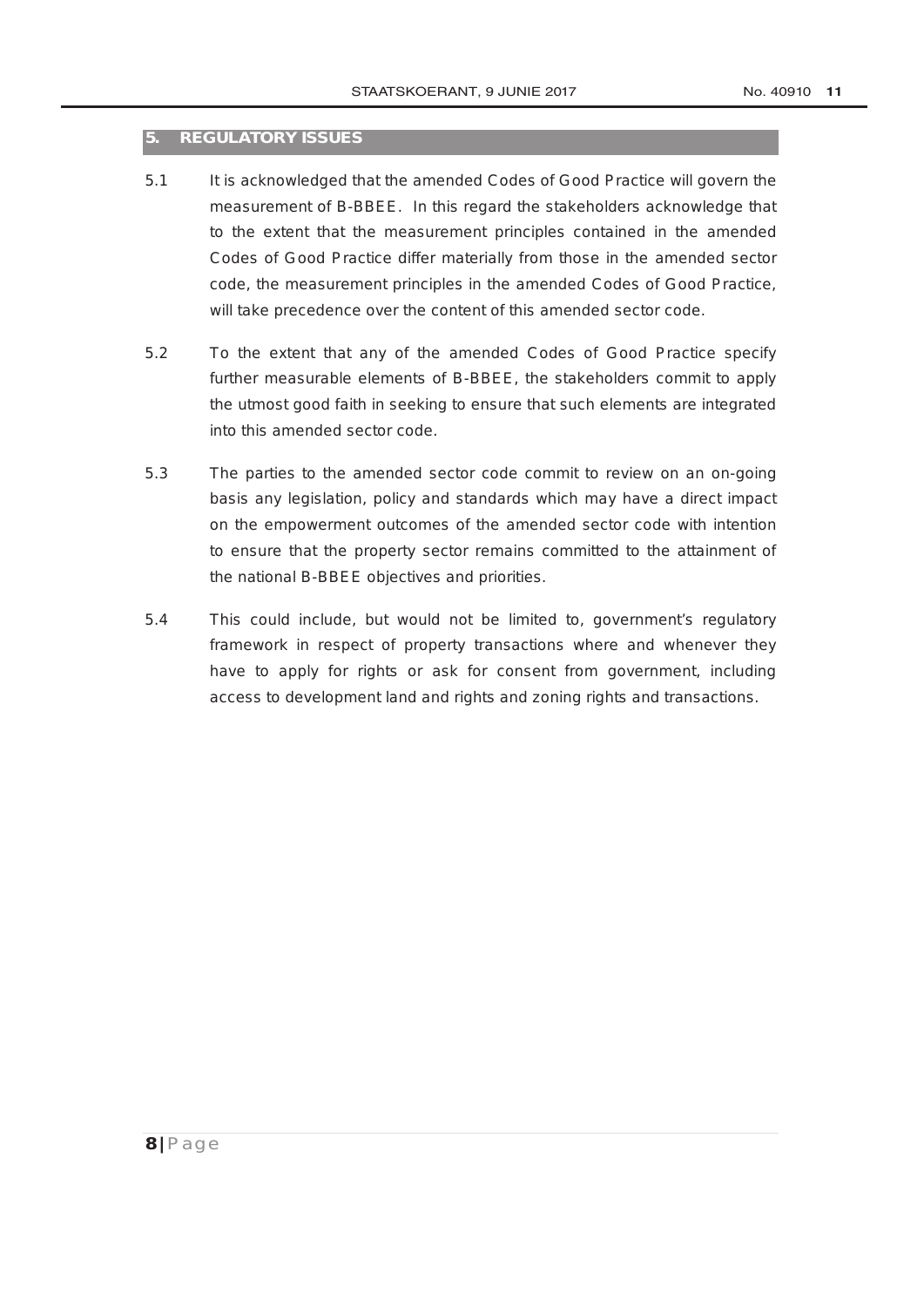#### **6. SCOPE OF APPLICATION**

- 6.1 This amended sector code (including the scorecard incorporated herein) applies to all privately owned and public enterprises within the property sector. In addition it is binding to all organs of state and public entities, organized labour and communities involved with or interested in the Property Sector.
- 6.2 The scope of this amended sector code is applicable but not limited to commercial activities in the following industries:
	- 6.2.1 Residential property industry, which includes:
		- 6.2.1.1 Housing;<br>6.2.1.2 Commun
		- 6.2.1.2 Community schemes; and<br>6.2.1.3 Land zoned for developme
		- Land zoned for development.
	- 6.2.2 Commercial property industry, which includes:
		- 6.2.2.1 Office property industry;<br>6.2.2.2 Industrial property indus
		- 6.2.2.2 Industrial property industry;<br>6.2.2.3 Leisure property industry:
		- Leisure property industry:
		- 6.2.2.4 Retail property industry; and
		- 6.2.2.5 Land zoned for development.
	- 6.2.3 Including other Property value chain areas in Property Sector (but not limited to):
		- 6.2.3.1 Property Development<br>6.2.3.2 Property Ownership
		- 6.2.3.2 Property Ownership<br>6.2.3.3 Property Services
		- Property Services<br>6.2.3.3.1 Propert
			- Property Management
			- 6.2.3.3.2 Facility Management
			- 6.2.3.3.3 Broking<br>6.2.3.3.4 Estate /
		- 6.2.3.3.4 Estate Agents<br>6.2.3.4 Professionals
		- **Professionals**
		- 6.2.3.4.1 Property Valuation<br>6.2.3.5 Regulators (in Property Sector
		- 6.2.3.5 Regulators (in Property Sector)<br>6.2.3.6 Organs of state
		- Organs of state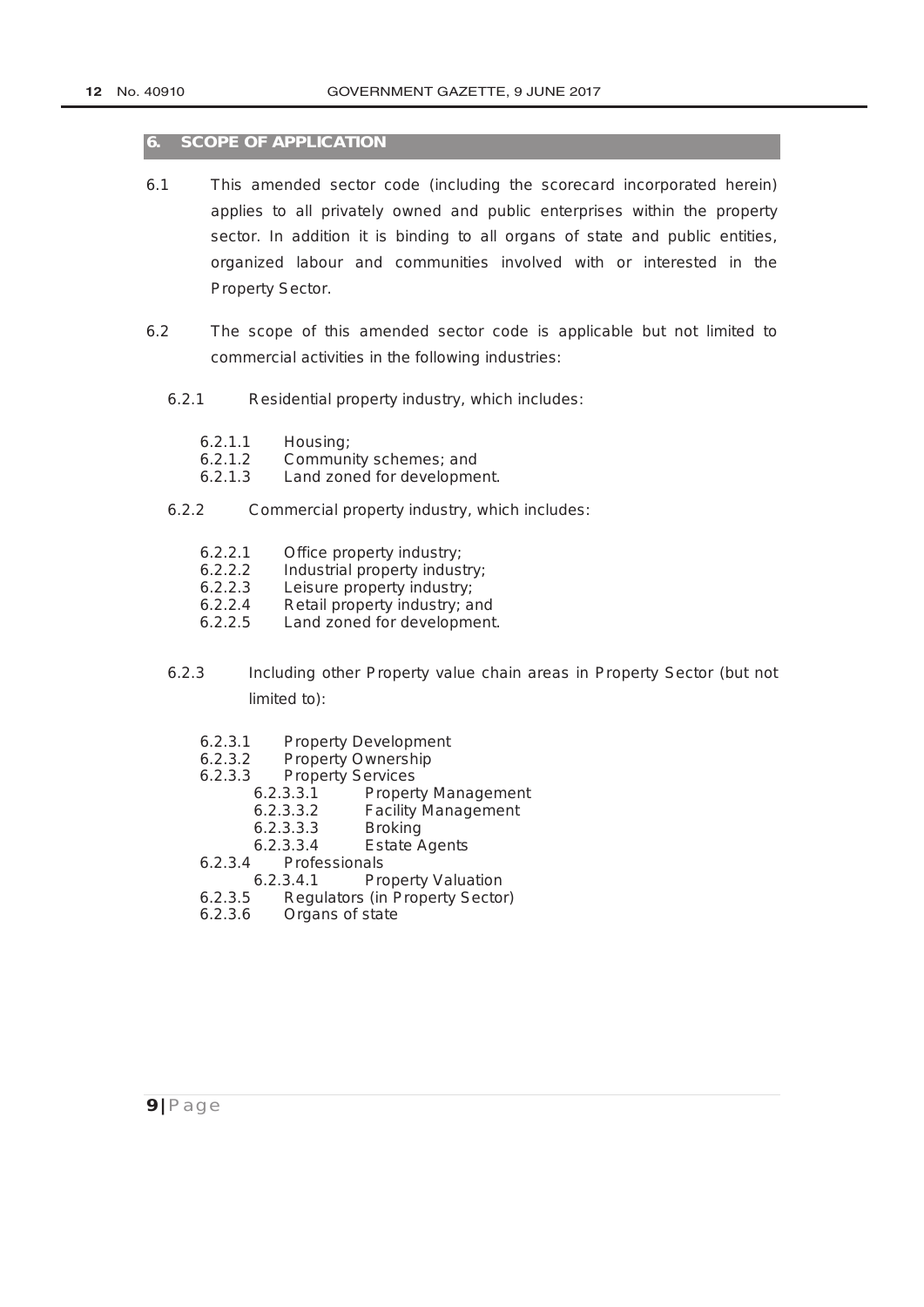#### **7. FOCUS OF APPLICATION**

- 7.1 This amended sector code applies to the South African property sector, and in particular to all enterprises engaged in property ownership or the provision of property services, and includes without limitation, practitioners and enterprises engaging in property development. It does not include any property enterprise outside the borders of Republic of South Africa.
- 7.2 The stakeholders all acknowledge that the scope defined in this paragraph 7.1 represents a basis for delineation of the property sector based upon common commercial characteristics.
- 7.3 Subject to any provisions to the contrary contained in any provision of the amended codes of good practice issued under the B-BBEE Amendment Act:
	- 7.3.1 This amended sector code will be applicable to a subsidiary of a holding company or a division or business unit of a company if the primary business of the subsidiary, division or business unit of that company ("the entity") is dealing in property or providing property services ("the services"), even if the company or holding company has to comply with provisions of another code issued in terms of Section 9(1) of the B-BBEE Act as amended. Notwithstanding the above, where a company or holding company has to comply with the provisions of another code issued in terms of Section 9(1) of the B-BBEE Act as amended and the entity of such company or holding company provides the services, this code shall not apply to such entity if the services provided by such entity:
		- 7.3.1.1 relate to the internal business requirements of such entity, company or holding company;
		- 7.3.1.2 relate to an in-house function of such entity, company or holding company; and
		- 7.3.1.3 does not compete in the open market with services provided by entities to which this code applies.
		- 7.3.1.4 For the avoidance of doubt this code shall, among other, not apply to the following activities undertaken by entities such as but not limited to: mortgage loans, securitisation of mortgage loans,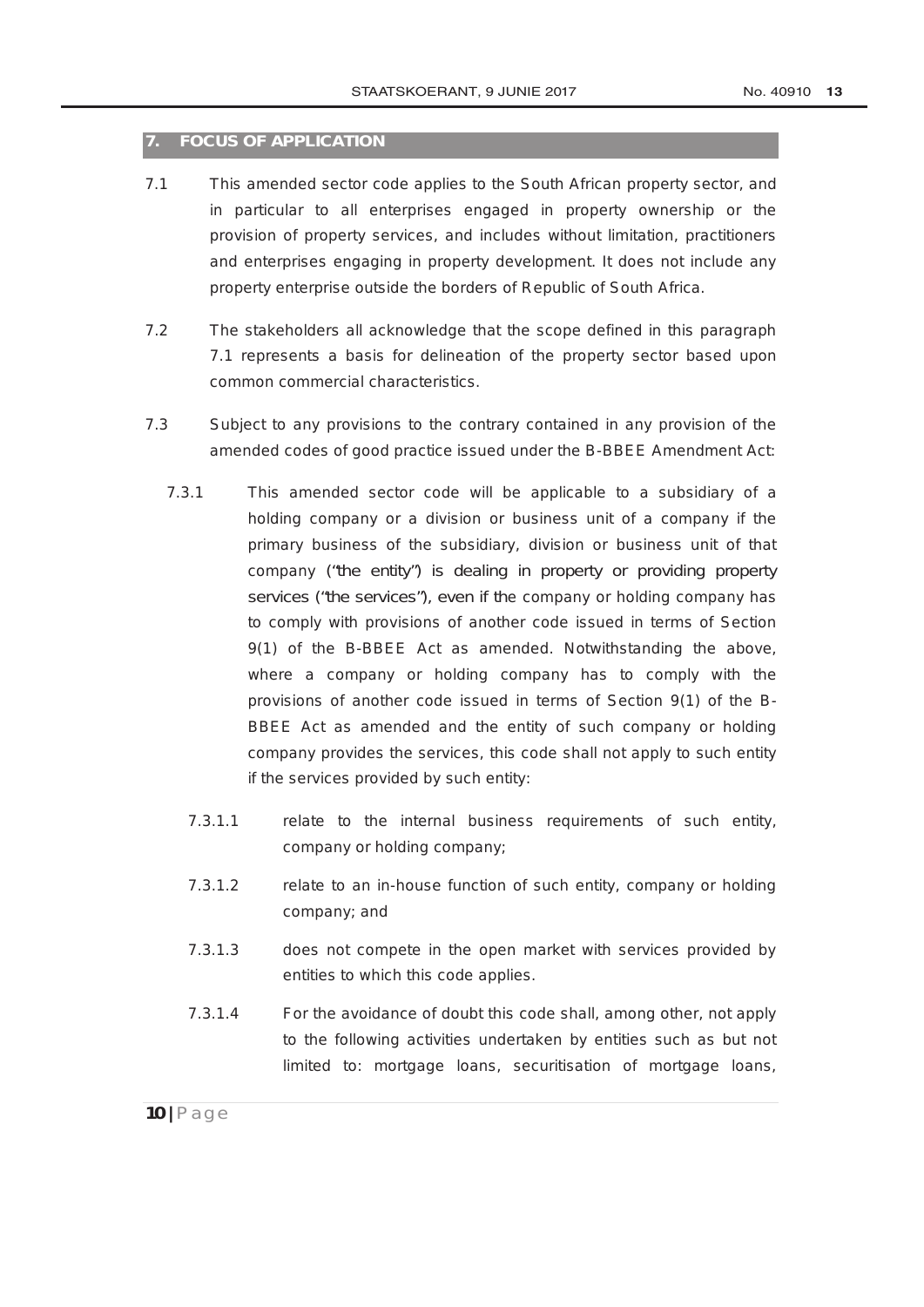properties in possession of banks, properties owned, leased or otherwise used for the conducting of the business of the company or holding company and in-house property management services.

- 7.3.1.5 In case of doubt, please refer to the technical guideline and verification manual.
- 7.4 All Measured Entities falling within the scope of the amended Property Sector Code as set out in 6 above may only be measured for compliance in accordance with this Amended Property Sector Code.
- 7.5 A section 9(1) code is legally binding on the applicable sector, organ of state or public and private entities.
- 7.6 The determining factor for a holding company/group of companies or subsidiary compliance with the aligned Property sector code is the scope of application of the aligned Property sector code and/or revenue. If a holding company/group of companies of subsidiary derives over 50% of its revenue and/or have its significant core from "this sector" then such measured entity will be measured in accordance with the scorecard of this aligned Property sector code.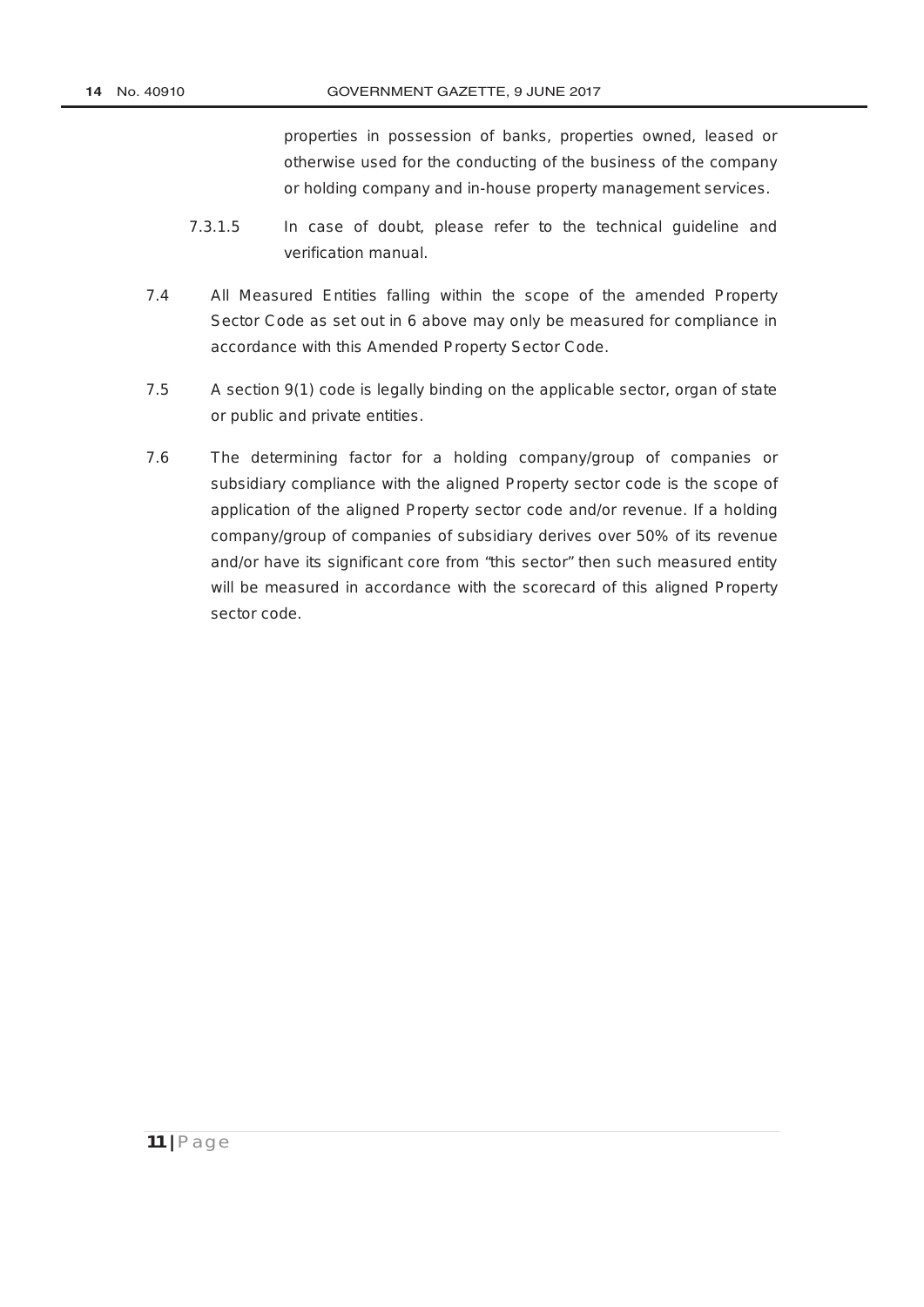#### **8. ELEGIBILITY AS AN EXEMPTED MICRO ENTERPRISE (EME)**

- 8.1 Any enterprise with an annual total turnover of R10 Million or less qualifies as an Exempted Micro-Enterprise.
- 8.2 Despite 8.1 measurement of B-BBEE Exempted Micro Enterprise (EME) for the below mentioned property segments, will apply as shown in the table below:

|                                                       |                        | <b>ASSET</b><br><b>BASED</b> | <b>SERVICE</b><br><b>BASED</b> | <b>ESTATE</b><br><b>AGENCIES/</b><br><b>BROKING/</b><br><b>VALUATION</b><br><b>COMPANIES</b> |
|-------------------------------------------------------|------------------------|------------------------------|--------------------------------|----------------------------------------------------------------------------------------------|
| <b>Exempted</b><br><b>Micro</b><br><b>Enterprises</b> | <b>Net Assets</b>      | Less than R 80 M             |                                |                                                                                              |
|                                                       | <b>Annual Turnover</b> |                              | Less than R10M                 | Less than<br><b>R2.5M</b>                                                                    |

- 8.3 An Exempted Micro-Enterprise is deemed to have a B-BBEE Status of "Level Four Contributor" having a B-BBEE recognition level of 100% as per the Amended Codes of Good Practice recognition level.
- 8.4 Enhanced B-BBEE recognition level for an Exempted Micro-Enterprise:
	- 8.4.1 Despite paragraphs 8.3 an EME which is 100% Black owned qualifies for elevation to "Level One Contributor" having a B-BBEE recognition level of 135%.
	- 8.4.2 Despite paragraph 8.3 and 8.4.1, an EME which is at least 51% Black owned qualifies for elevation to "Level Two Contributor" having a B-BBEE recognition level of 125%.
- 8.5 Despite paragraphs 8.3 and 8.4 an EME is allowed to be measured in terms of the QSE scorecard should they wish to maximise their points and move to a higher B-BBEE recognition level.
- 8.6 An EME is only required to obtain a sworn affidavit or Certificate from the Companies and Intellectual Property Commission (CIPC) on an annual basis, confirming the following: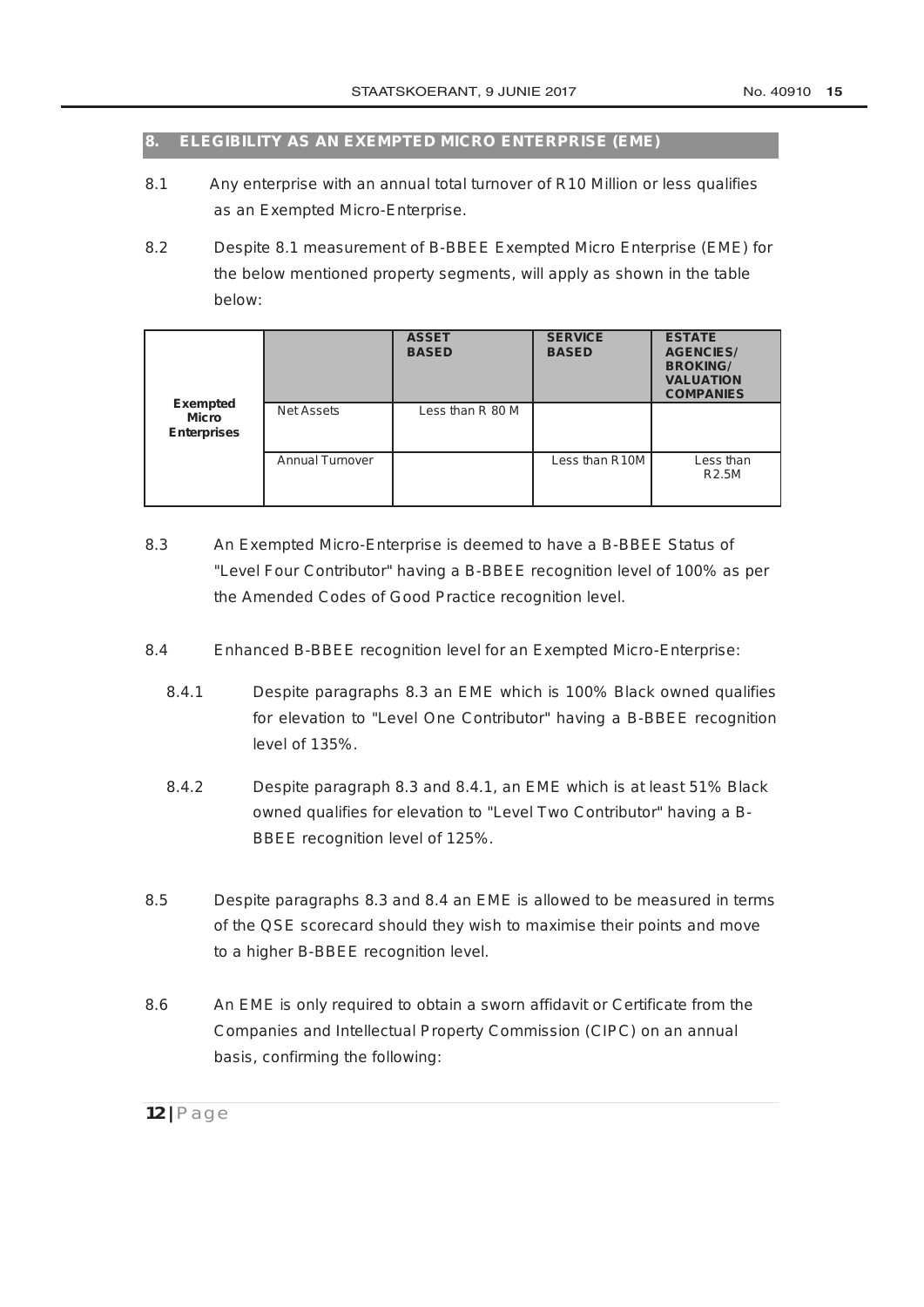- 8.6.1 Annual total turnover based on the EME threshold table above.
- 8.6.2 Level of Black ownership.
- 8.7 Any misrepresentation in terms of Para 8.3 above constitutes a criminal offence as set out in the B-BBEE Act as amended.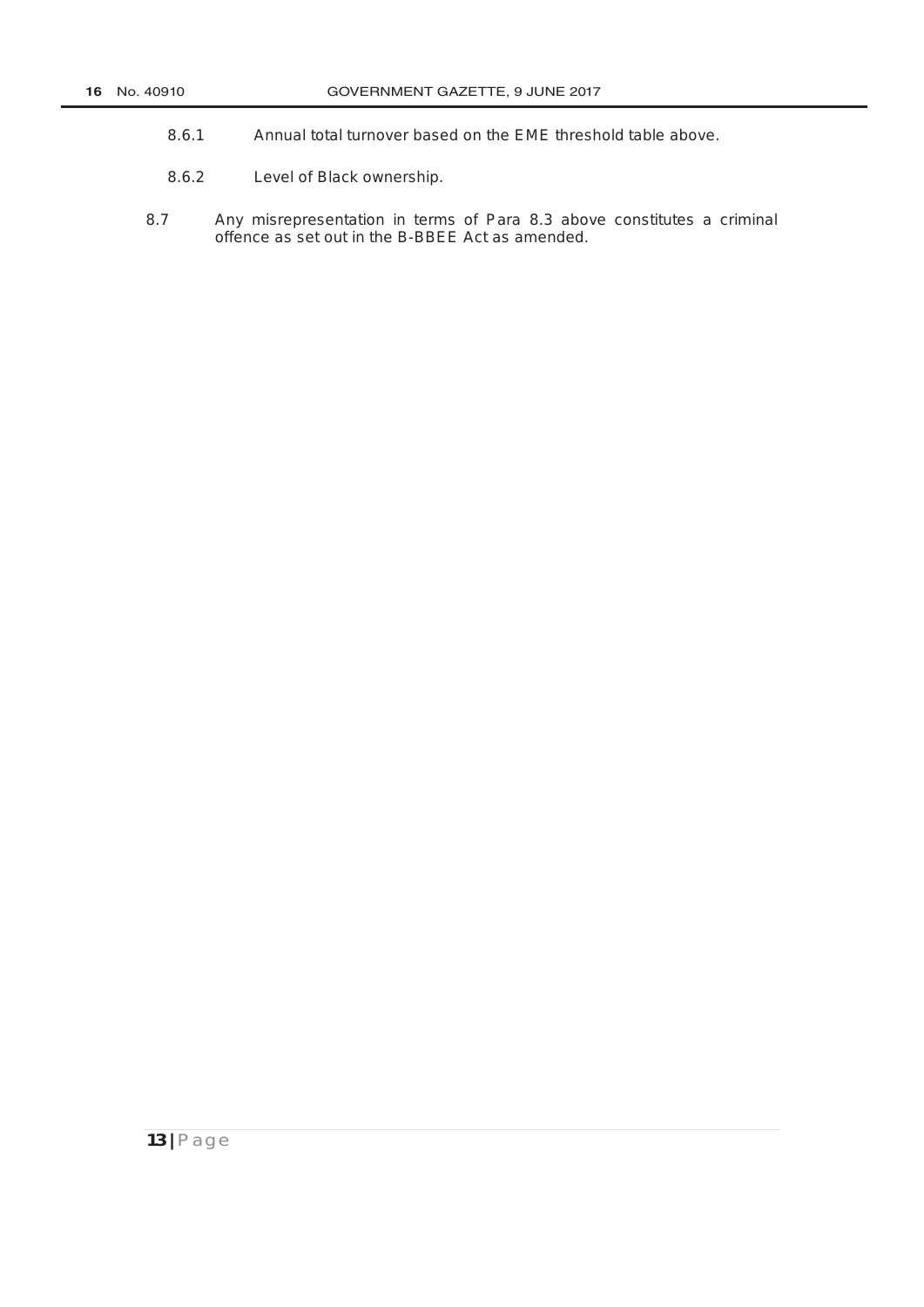#### **9. ELIGIBILITY AS A QUALIFYING SMALL ENTERPRISES (QSE)**

9.1 Measurement of B-BBEE in Qualifying Small Enterprises for the below mentioned property segments, will apply as shown in the table below.

| Qualifying                         |                        | <b>ASSET</b><br><b>BASED</b> | <b>SERVICE</b><br><b>BASED</b> | <b>ESTATE</b><br><b>AGENCIES/</b><br><b>BROKING/</b><br><b>VALUATION</b><br><b>COMPANIES</b> |
|------------------------------------|------------------------|------------------------------|--------------------------------|----------------------------------------------------------------------------------------------|
| <b>Small</b><br><b>Enterprises</b> | <b>Net Assets</b>      | Less than R400M              |                                |                                                                                              |
|                                    | <b>Annual Turnover</b> |                              | Less than R50M                 | Less than R35M                                                                               |

- 9.2 A QSE must comply with all of the elements of B-BBEE for the purposes of measurement.
- 9.3 Enhanced B-BBEE recognition level for QSE:
	- 9.3.1 A QSE which is 100% Black owned qualifies for an elevation to Level One contributor of B-BBEE recognition level.
	- 9.3.2 A QSE which is at least 51% Black owned qualifies for an elevation to Level Two contributor of B-BBEE recognition level.
	- 9.3.3 QSEs mentioned under 9.3.1 and 9.3.2 above are only required to obtain a sworn affidavit or Certificate from the Companies and Intellectual Property Commission (CIPC) on an annual basis, confirming the following:
		- 9.3.3.1.1 Annual total revenue based on the QSE threshold table above.
		- 9.3.3.1.2 Level of black ownership.
- 9.4 Any misrepresentation in terms of Para 9.3 above constitutes a criminal offence as set out in the B-BBEE Act as amended.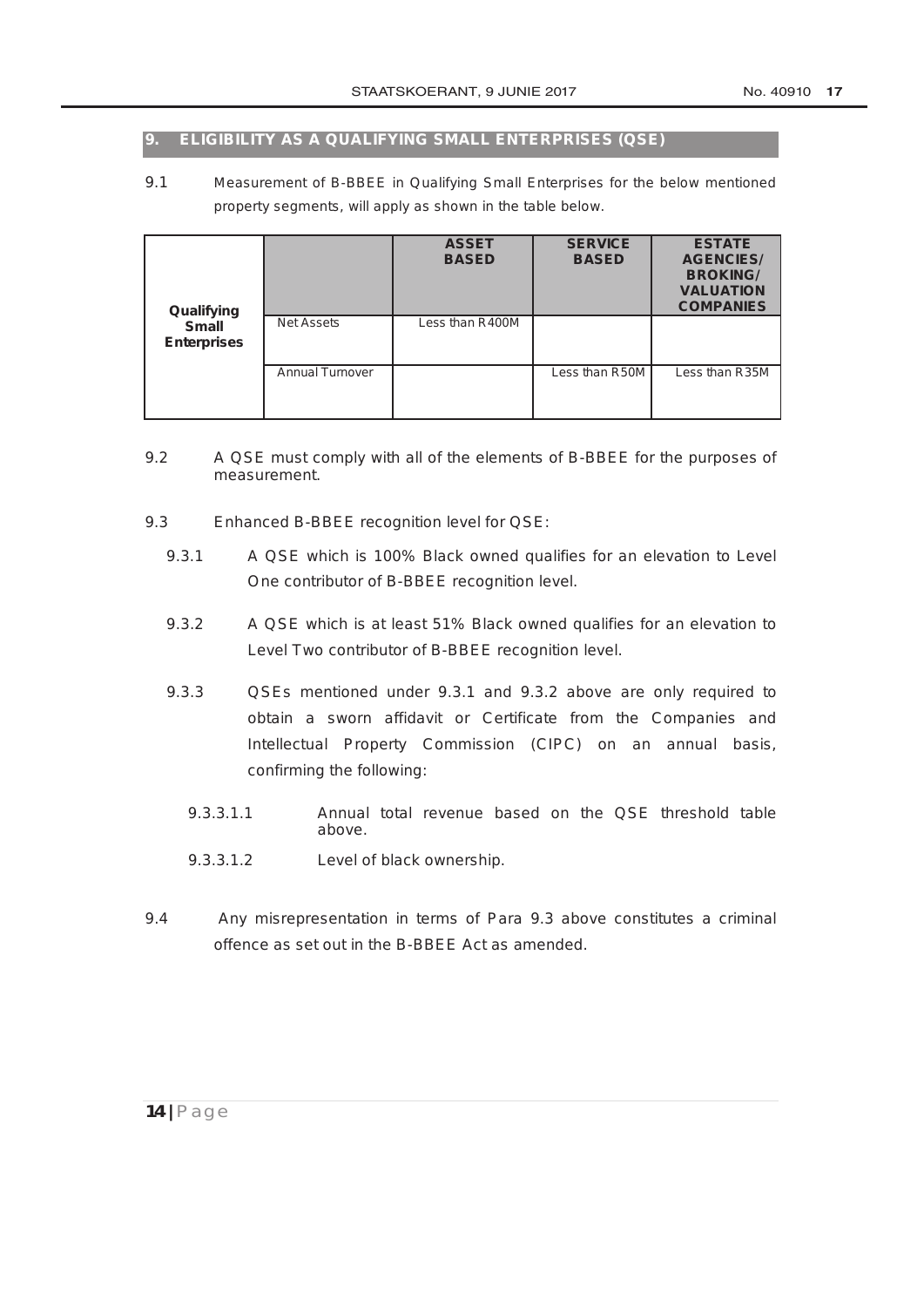#### **10. THE AMENDED PROPERTY SECTOR CODE SCORECARD**

- 10.1 The Ownership element, measures effective ownership of entities by Black people.
- 10.2 The Management Control element for the Amended Property Sector Code has been split into Management Control and Employment Equity. Management Control measures the effective control of entities Black people and the Employment Equity measures initiatives intended to achieve equity in the workplace under the Act, and the [Employment Equity Act.](http://www.greengazette.co.za/acts/employment-equity-act_1998-055)
- 10.3 The Skills Development element, measures the extent to which employers carry out initiatives designed to develop the competencies of Black employees and Black people internally and externally.
- 10.4 The Enterprise and Supplier Development element, measures the extent to which entities buy goods and services from Empowering Suppliers which are EME or QSE Suppliers with at least 51% Black Ownership. This element also measures the extent to which enterprises carry out supplier development and enterprise development initiatives intended to assist and accelerate the growth and sustainability of black enterprises.
- 10.5 The Socio-Economic Development and sector specific contributions element, measures the extent to which entities carry out initiatives that promote access to the economy for Black people contributing towards Socio-Economic Development or sector specific initiatives.
- 10.6 The Economic Development element is the unique element of the amended Property sector code, measures the extent to which entities contribute towards development in under resourced areas.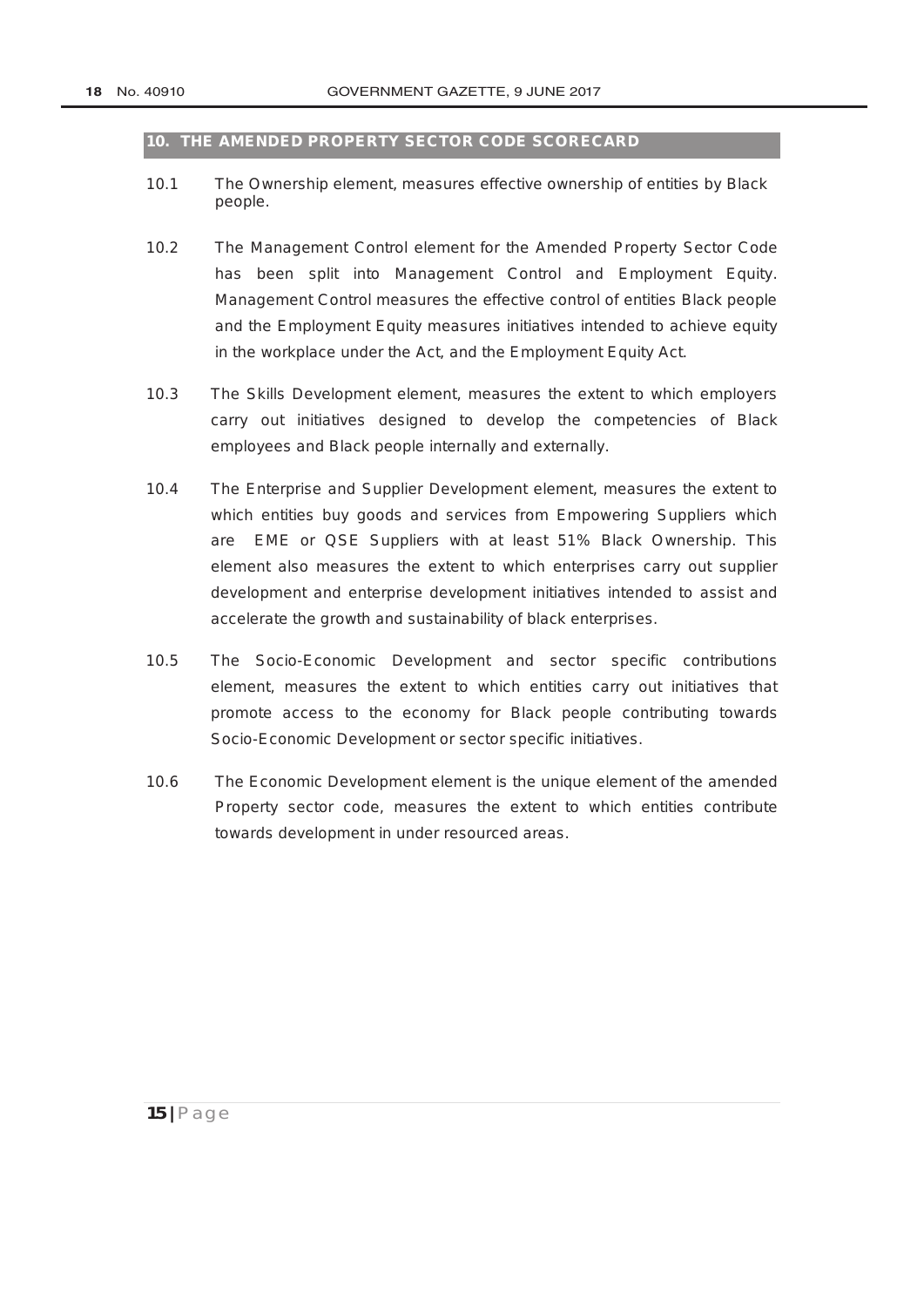# **11. THE B-BBEE AMENDED PROPERTY SECTOR CODE QSE SCORECARD**

11.1 The amended Property QSE Sector code scorecard element weighting is as follows:

| <b>ELEMENT</b>                         | <b>CODE</b><br><b>NUMBERS</b> | <b>WEIGHTING</b> |  |  |  |
|----------------------------------------|-------------------------------|------------------|--|--|--|
| <b>AMENDED PROPERTY SECTOR CODE</b>    |                               |                  |  |  |  |
| Ownership                              | Code 701                      | 27 points        |  |  |  |
| <b>Management Control</b>              | Code 702A                     | 9 points         |  |  |  |
| <b>Employment Equity</b>               | Code 702B                     | 11 points        |  |  |  |
| <b>Skills Development</b>              | <b>Code 703</b>               | 17 points        |  |  |  |
| Enterprise and Supplier<br>Development | Code 704                      | 35 points        |  |  |  |
| Socio-Economic Development             | <b>Code 705</b>               | 2 points         |  |  |  |
| Economic Development                   | Code 706                      | 4 points         |  |  |  |
| TOTAL                                  |                               | 105 points       |  |  |  |

#### **12. THE B-BBEE AMENDED PROPERTY SECTOR CODE GENERIC SCORECARD**

12.1 The amended Property Sector Generic Code scorecard element weighting is as follows:

| <b>ELEMENT</b>                            | <b>CODE NUMBERS</b> | <b>WEIGHTING</b> |  |  |  |
|-------------------------------------------|---------------------|------------------|--|--|--|
| <b>AMENDED PROPERTY SECTOR CODE</b>       |                     |                  |  |  |  |
| Ownership                                 | Code 100            | 30 points        |  |  |  |
| <b>Management Control</b>                 | Code 200A           | 9 points         |  |  |  |
| <b>Employment Equity</b>                  | Code 200B           | 13 points        |  |  |  |
| <b>Skills Development</b>                 | Code 300            | 19 points        |  |  |  |
| <b>Enterprise Supplier</b><br>Development | Code 400            | 39 points        |  |  |  |
| Socio-Economic Development                | Code 500            | 2 points         |  |  |  |
| Economic Development                      | Code 600            | 5 points         |  |  |  |
| <b>TOTAL</b>                              |                     | 117 points       |  |  |  |

12.2 The maximum weighting points available under the Amended Property Sector Code, including Bonus Points are:

| <b>Generic Entities</b> | $132(117 + 15)$ |
|-------------------------|-----------------|
| <b>QSE Entities</b>     | $110(105+5)$    |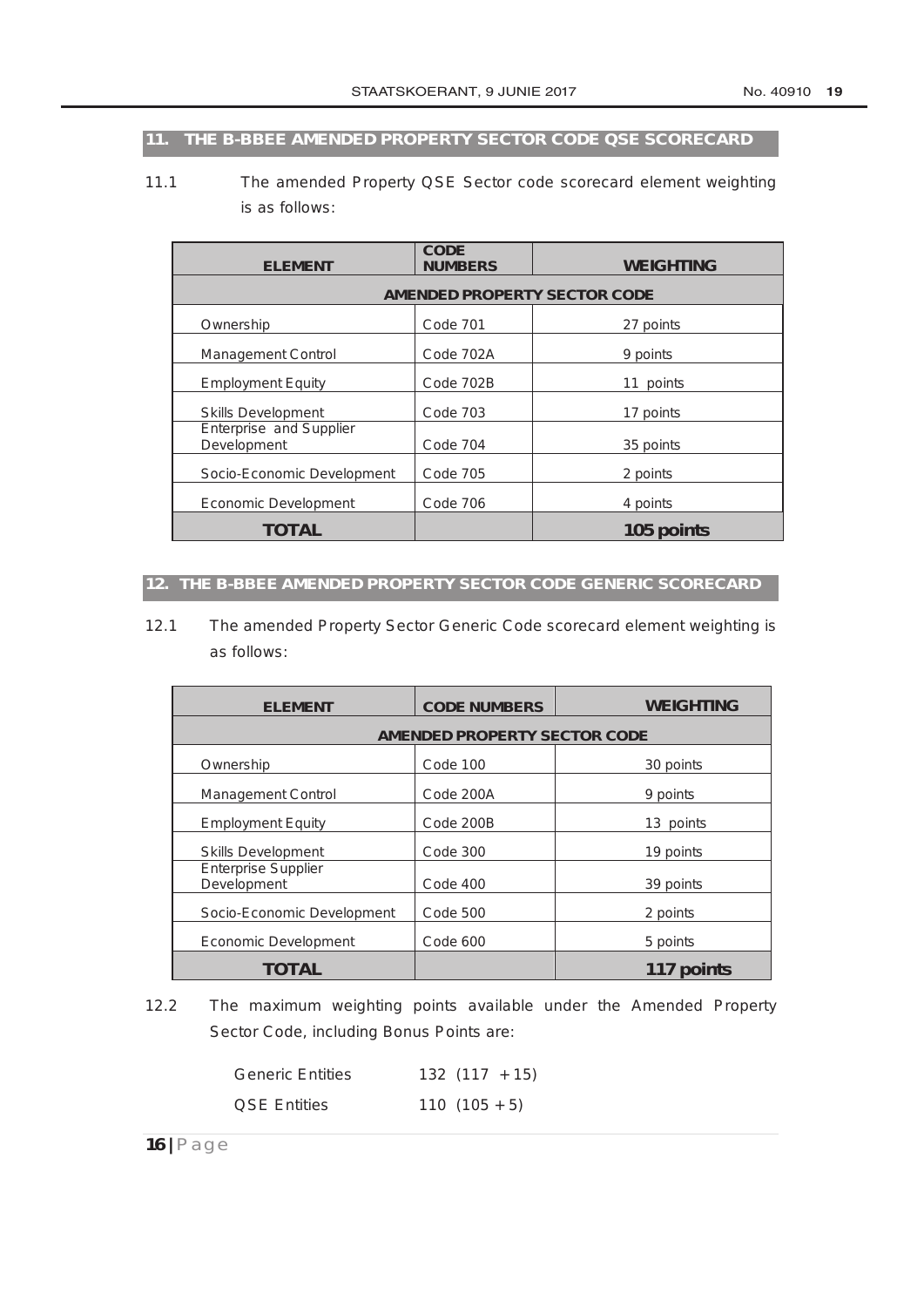Since the achievable points for entities within the property Sector vary depending on the relevant segment as per the Complex Structure Table clause 13.2, the points calculation for BEE Level qualification is according to the following formula:

# $A = \frac{B}{c} x D$  where

A= Points for BEE level qualification

B= Maximum Points under Code

C= Maximum Points available to Measured entity as per clause 13.2 and relevant segment.

It should be noted that if a Measured Entity does not qualify for specific points such as Disposal of Assets or Property Development, the points under C are reduced accordingly.

#### Example

A Generic entity measured as an Asset Management organisation does not have to be measured under the Economic Development element as per clause 13.2. Thus, the maximum points available to that entity is 127 points. If that Measured Entity scores 85 points, the calculation for BEE Level qualification is as follows: -

 $\frac{132}{127}$  x 85 = 88.35 = BEE Level 4 (100% recognition).

- 12.3 The B-BBEE recognition level of a property sector enterprise will be recognised based on the status framework as indicated in the DTI Codes, Code 000: B-BBEE Status.
- 12.4 In case of doubt, refer to the sector code technical guidelines to work out the recognition level based on a varying denominator.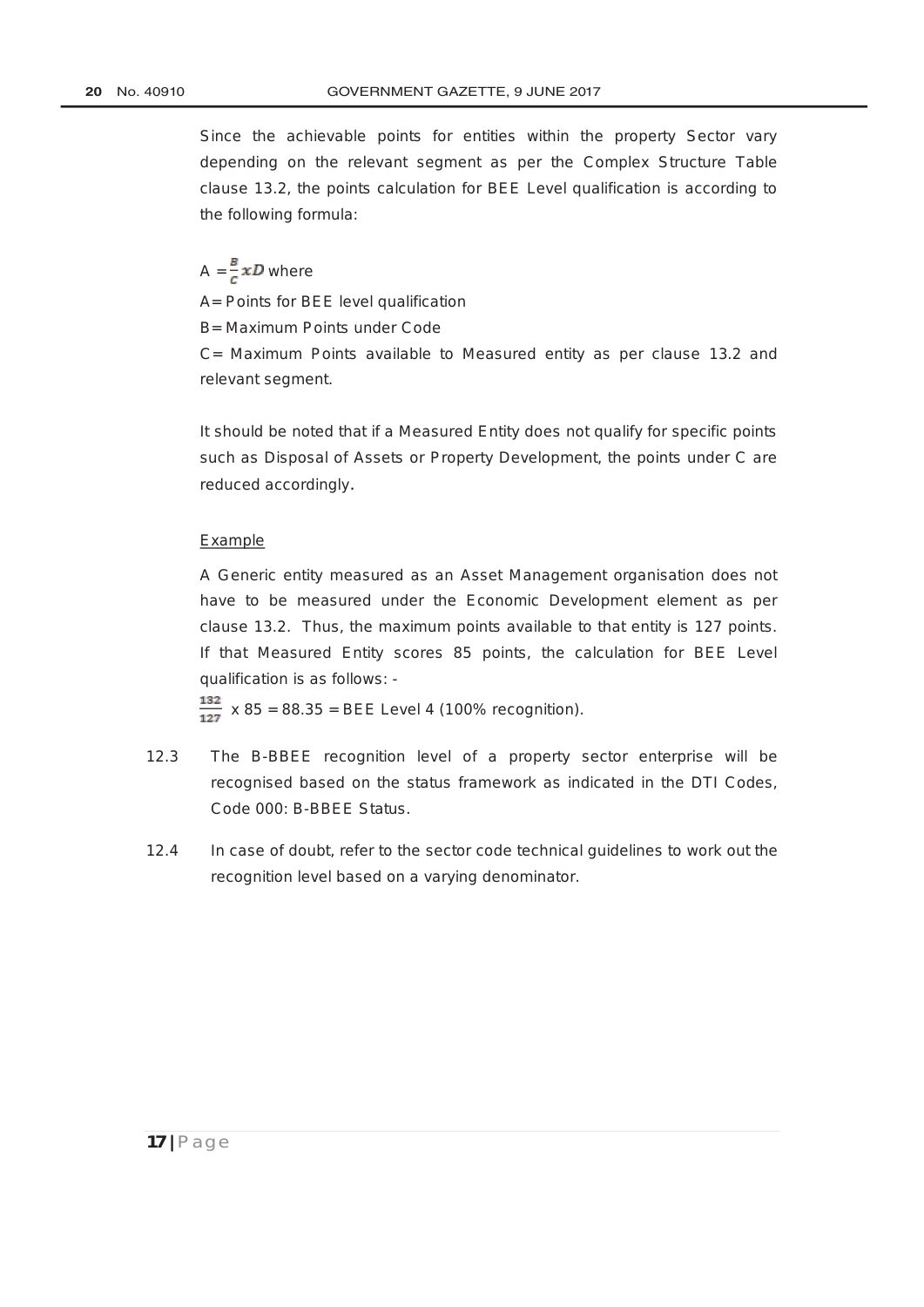#### **13. ROLE OF COUNCIL**

- 13.1 The Property Sector Charter Council ("*the Charter Council*") represents all stakeholders in the sector. The mandate of the Charter Council includes:
	- 13.1.1 To constitute an executive structure with adequate capacity;
	- 13.1.2 To oversee and monitor the implementation of the sector code;
	- 13.1.3 To receive, consider and approve annual enterprise B-BBEE reports;
	- 13.1.4 To issue guidance notes on the interpretation and application of the sector code; and
	- 13.1.5 To prepare annual reports on progress in implementing the sector code.
	- 13.1.6 May offer support to the industry where conflicting opnions between regulators exist.

#### **14. MONITORING AND REPORTING**

- 14.1 Measured entities within the property sector will be encouraged to contribute towards funding the Charter Council and this will be recognised as Enterprise Development or Supplier Development contribution.
- 14.2 Each enterprise will submit a B-BBEE report annually to the Charter Council. The report, must contain the BBBEE certificate and enterprise's scorecard, verified by an accredited BEE verification agency. and other information may be requested from time to time by the Charter Council.
- 14.3 The first annual report will be for the enterprise's first full financial year after the effective date of the code and must be submitted to the sector charter council within two months after the request from the Charter Council office.
- 14.4 Once the sector code is gazetted, it will be binding and enforceable with immediate effect and the verification certificates issued before the gazetting of the sector code will remain valid for 12 months.
- 14.5 The Charter Council will comprehensively review progress on the implementation of the sector code after five (5) years from the effective date of this sector code or at the review of the Codes of Good Practice – which ever one comes first.
- 14.6 All verification agencies must submit Property Sector BBBEE certificate and scorecard report within 30 days of issue at the following email address **admin@propertycharter.co.za.**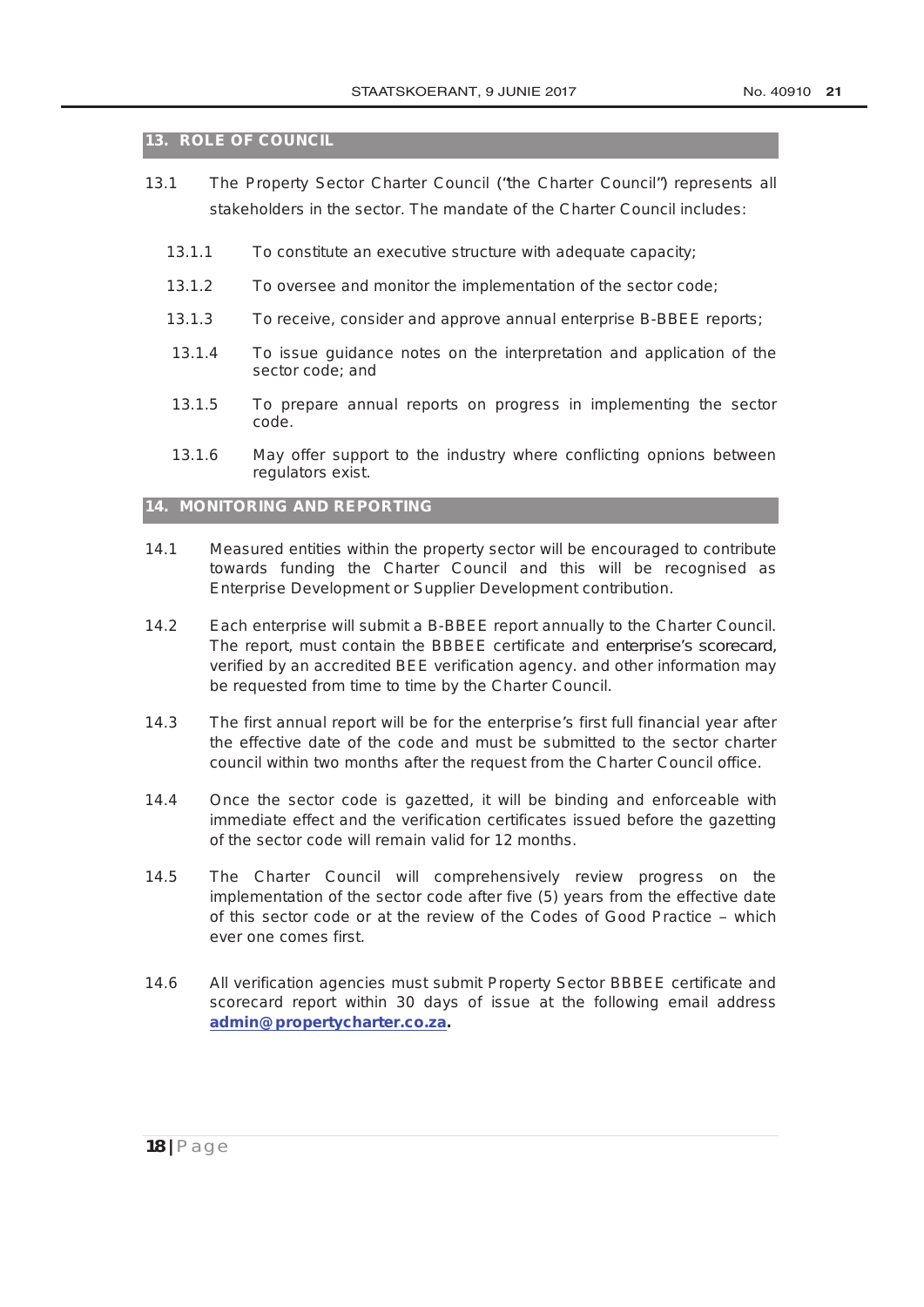## **STATEMENT 000:**

# **GENERAL PRINCIPLES AND GENERAL SCORECARD AS APPLIED TO THE AMENDED PROPERTY SECTOR CODE**

# **Issued under section 9(1) of the [Broad-Based Black Economic](http://www.greengazette.co.za/acts/broad-based-black-economic-empowerment-act_2003-053) [Empowerment act](http://www.greengazette.co.za/acts/broad-based-black-economic-empowerment-act_2003-053) of 2003 as amended**

#### **1. OBJECTIVES OF THIS STATEMENT**

All the objectives indicated in the DTI codes, Code 000 will be applicable to the Property sector code.

#### **2. KEY PRINCIPLES**

- 2.1 The fundamental principle for measuring B-BBEE compliance is that substance takes precedence over legal form.
- 2.2 Where 'this code' is silent in terms of certain provisions then the amended Codes of Good Practice will apply.
- 2.3 In interpreting the provisions of the Codes any reasonable interpretation consistent with the objectives of the B-BBEE Act as amended and the B-BBEE strategy must take precedence.
- 2.4 The basis for measuring B-BBEE initiatives under this sector code is the B-BBEE compliance of the Measured Entity at the date of measurement.
- 2.5 Any misrepresentation or attempt to misrepresent a Measured Entity's true BBBEE Status will be dealt with in accordance with the provisions as set out in the B-BBEE Act as amended,
- 2.6 Initiatives which split, separate or divide a Measured Entity as a means of ensuring eligibility as an Exempted Micro-Enterprise, a Qualifying Small Enterprise or a Start-Up Enterprise may constitute an offence and will be dealt with in accordance with the provisions as set out in the B-BBEE Act as amended.
- 2.7 Any representation made by an entity about its B-BBEE compliance must be supported by suitable evidence or documentation. A Measured Entity that does not provide evidence or documentation supporting any initiative must not receive any recognition for that initiative.
- 2.8 Wherever a Standard Valuation Method applies to measuring an indicator, the same standard should apply, as far as reasonably possible, consistently in all other applicable calculations in this statement.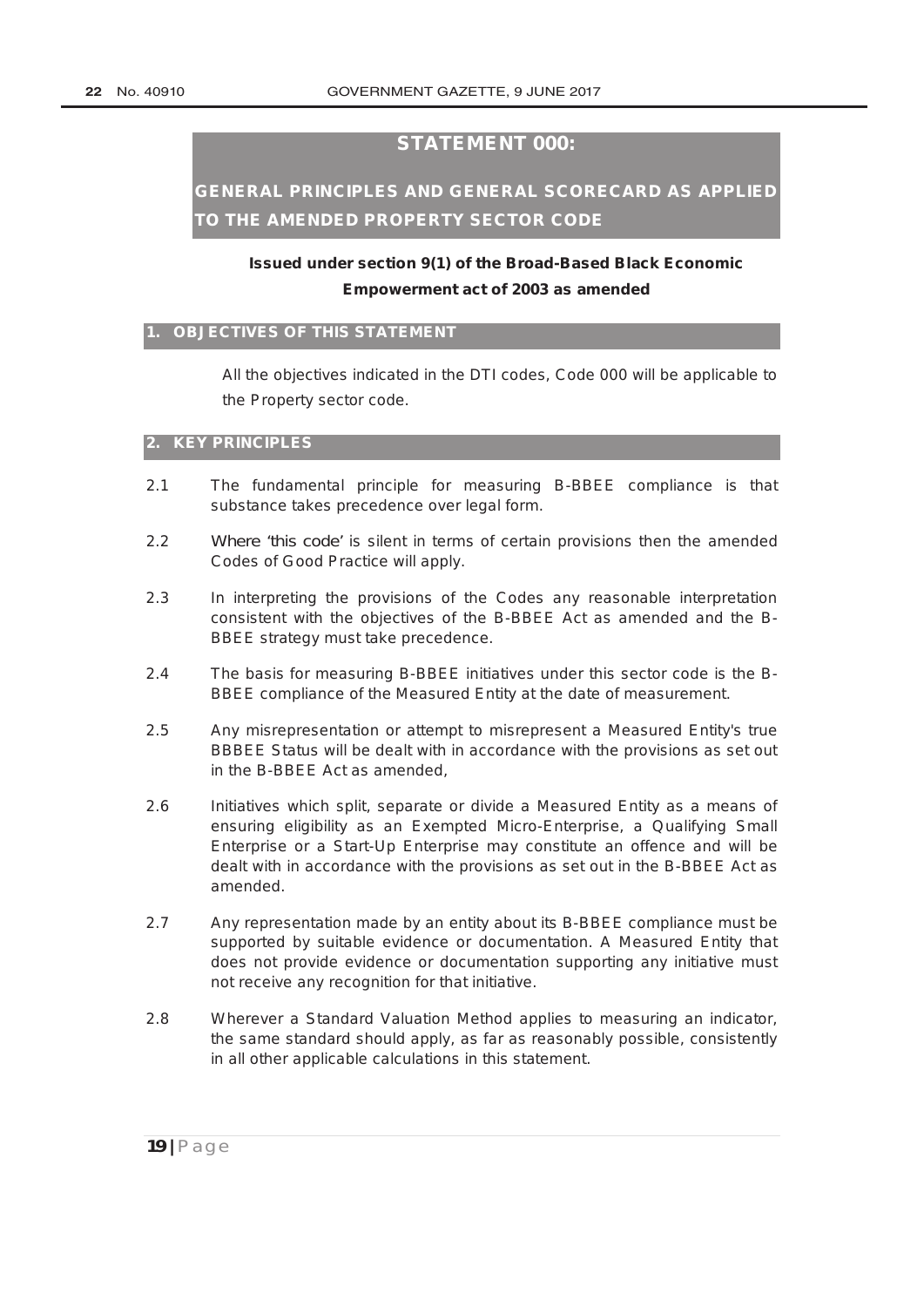#### **3. APPLICATION OF THE CODES**

- 3.1. All measured entities that are scoped under this sector code (under statement 6.2) must be measured under this sector code.
- 3.2. The basis for measuring the B-BBEE compliance of an entity in terms of paragraph is:
	- 3.2.1. Using the eligibility of Exempted Micro-Enterprise;
	- 3.2.2. The Generic Scorecard and QSE Scorecard, in the case of other Measured Entities.
	- 3.2.3. A measured entity in a sector in respect of which a sector code has been issued in terms of Section 9(1) of the B-BBEE Act as amended, may only be measured for compliance in accordance with this code.

#### 3.3. **PRIORITY ELEMENTS, SUBMINIMUM AND DISCOUNTING PRINCIPLE**

3.3.1. The Priority Elements are as follows:

#### 3.3.2. **Ownership:**

The sub-minimum requirement for Ownership is 40% of the Net Value points based on the property owning company time based graduation factor.

#### 3.3.3. **Skills Development:**

The sub-minimum requirement for Skills Development is 40% of the total weighting points for Skills Development excluding bonus points.

#### 3.3.4. **Enterprise and Supplier Development:**

The sub-minimum requirement for Enterprise and Supplier Development is 40% for each of the three weighting points excluding bonus points, within the Enterprise and Supplier Development element, namely Preferential Procurement; Supplier Development And Enterprise Development.

## 3.4. **COMPLIANCE TO PRIORITY ELEMENTS**

3.4.1. A Large Enterprise is required to comply with all the Priority Elements;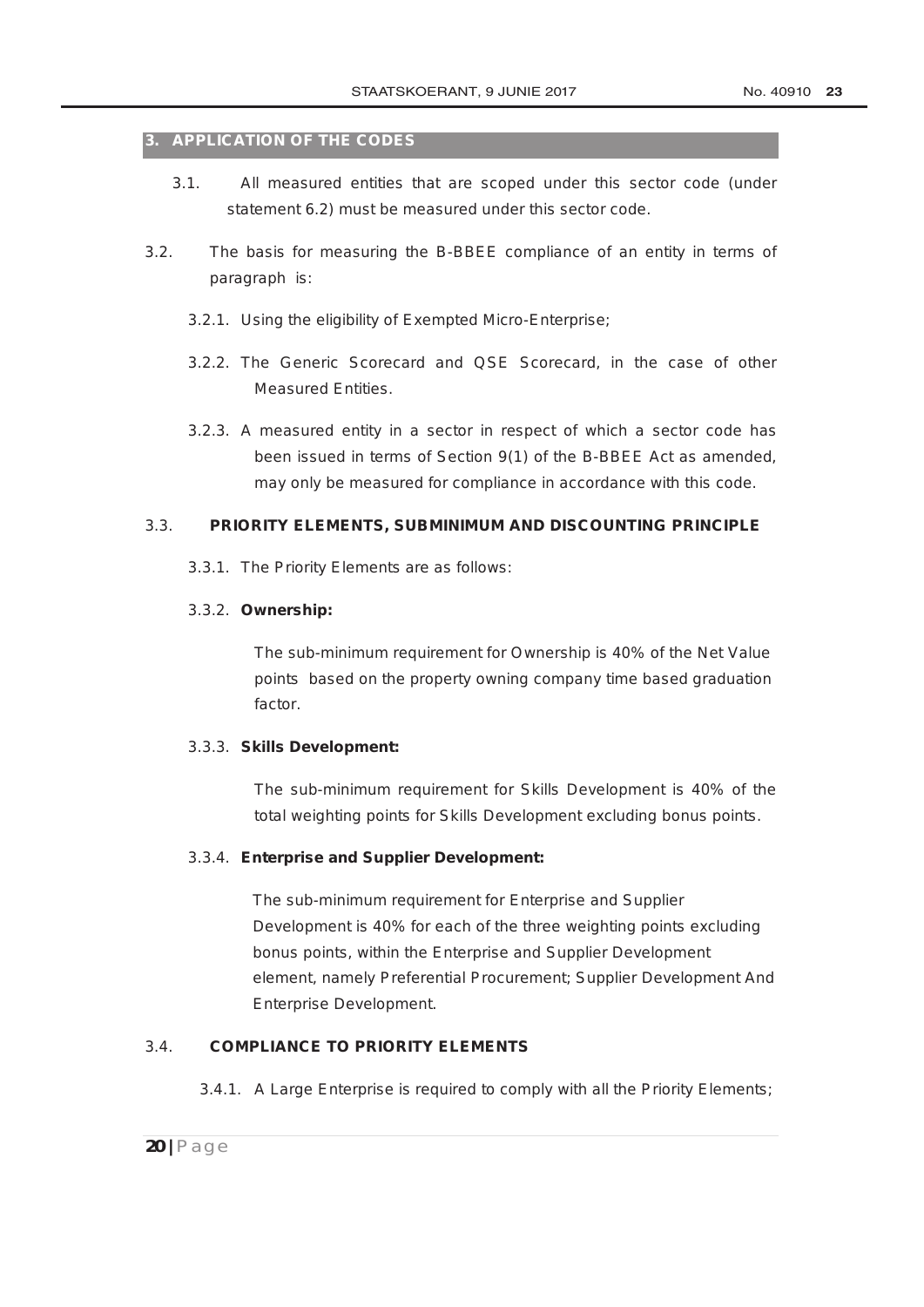3.4.2. A Qualifying Small Enterprise is required to comply with Ownership as a compulsory element, and either Skills Development or Enterprise and Supplier Development.

|                                            | <b>Applicable</b>                       | Sub-                                 | <b>Generic</b>                  |                        | <b>QSE</b>     |
|--------------------------------------------|-----------------------------------------|--------------------------------------|---------------------------------|------------------------|----------------|
|                                            | area                                    | <b>Minimum</b><br><b>Requirement</b> | Property<br>Owning<br>companies | All other<br>companies |                |
| Ownership                                  | <b>Net Equity</b>                       | 40%                                  | 3.2                             | 4                      | $\overline{4}$ |
| <b>Skills</b><br><b>Development</b>        | Total<br>Weighting                      | 40%                                  | 7.6                             |                        | 6.8            |
| <b>Enterprise &amp;</b><br><b>Supplier</b> | Preferential<br>Procurement<br>Supplier | 40%                                  | 9.6                             |                        | 10             |
| <b>Development</b>                         | Development                             | 40%                                  | 4                               |                        | 2              |
|                                            | Enterprise<br>Development               | 40%                                  | 2                               |                        | 2              |

#### 3.5. **DISCOUNTING PRINCIPLE EFFECT**

- 3.5.1. Non-compliance with the 40% sub-minimum requirements of any of the applicable priority elements, will result in the following outcomes for both Large Enterprises and Qualifying Small Enterprises:
- 3.5.1.1 The discounted level that the Measured Entity achieved because of non-compliance with the 40% sub-minimum requirements will be recognised by the Verification Professional ("the Recognition Level");
- 3.5.2. Notwithstanding the recognition in the point above, the Measured Entity's B-BBEE status level will be discounted by one level down;
- 3.5.3. The requirement to submit data to the [Department of Labour](http://www.greengazette.co.za/departments/labour) under the [Employment Equity Act](http://www.greengazette.co.za/acts/employment-equity-act_1998-055) 55 of 1998 as amended from time to time is only applicable to 'designated employers' who employ 50 or more employees or are above the threshold as gazetted in the Amendments to the [Employment Equity Act](http://www.greengazette.co.za/acts/employment-equity-act_1998-055)

#### 3.6. **BONUS POINTS**

3.6.1. Bonus points are calculated on pro-rata basis and unless otherwise stated.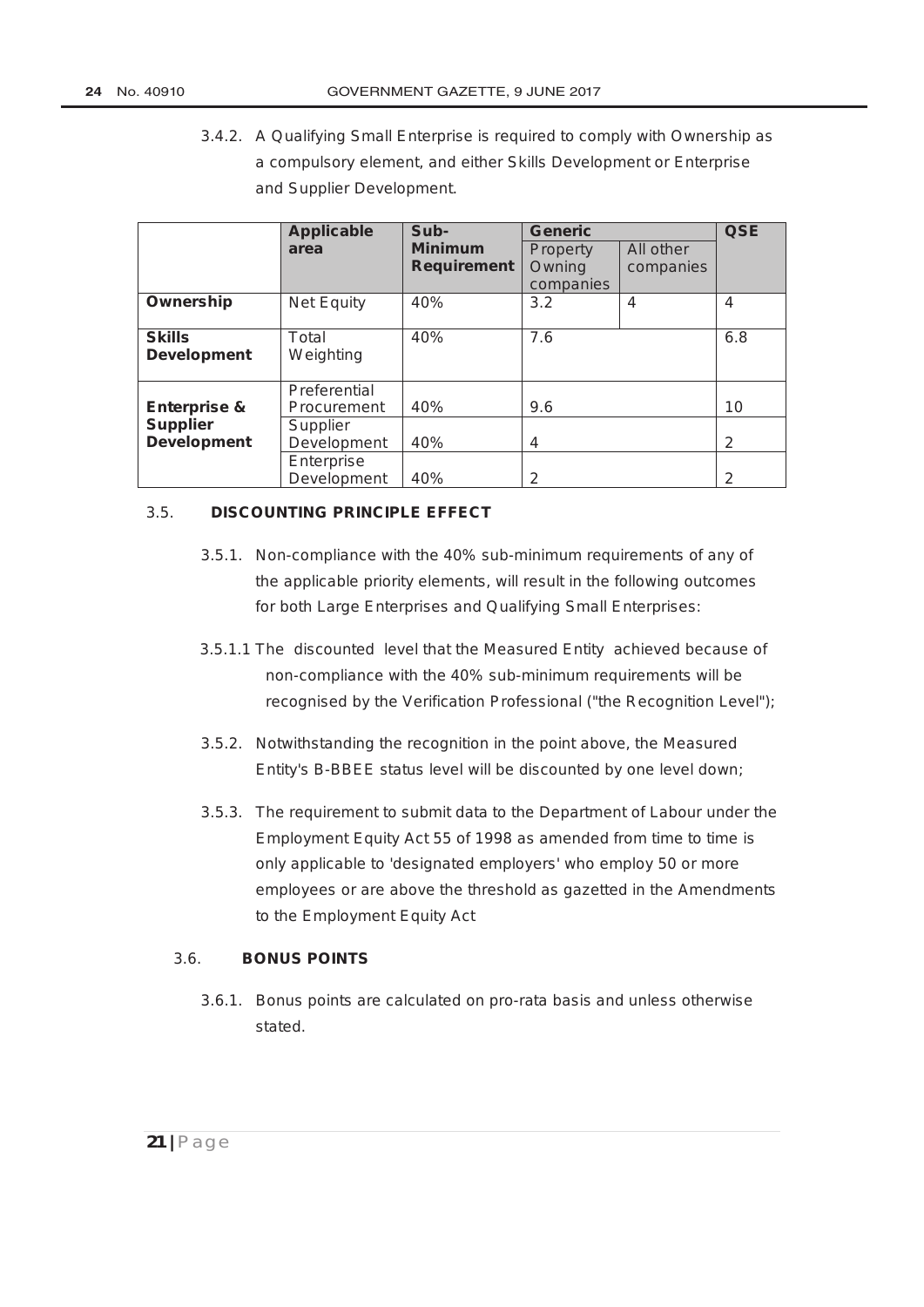#### 4. **START-UP ENTERPRISES**

- 4.1 Start-up Enterprise incorporated within 12 months must be measured as an Exempted Micro-Enterprise under this statement for the first year following their formation or incorporation. This provision applies regardless of the expected total turnover of the Start-up Enterprise.
- 4.2 Start-up Enterprise is deemed to have the qualifying B-BBEE Status in accordance with the principles of eligibility of an Exempted Micro Enterprises (EME).
- 4.3 In order to qualify as a Start-up Enterprise, the enterprise must provide an independent confirmation of its status.
- 4.4 Despite paragraph 4.1 and 4.2, a Start-up Enterprise must submit a QSE scorecard when tendering for any contract, or seeking any other economic activity covered by Section 10 of the B-BBEE Act as amended, with a value higher than R10 million but less than R50 million. For contracts of R50 million or more they should submit the Generic scorecard. The preparation of such scorecards must use annualised data.

#### 5. **DURATION OF THE B-BBEE CODES**

5.1 A Code remains in effect until amended, substituted or repealed under Section 9 of the B-BBEE Act as amended.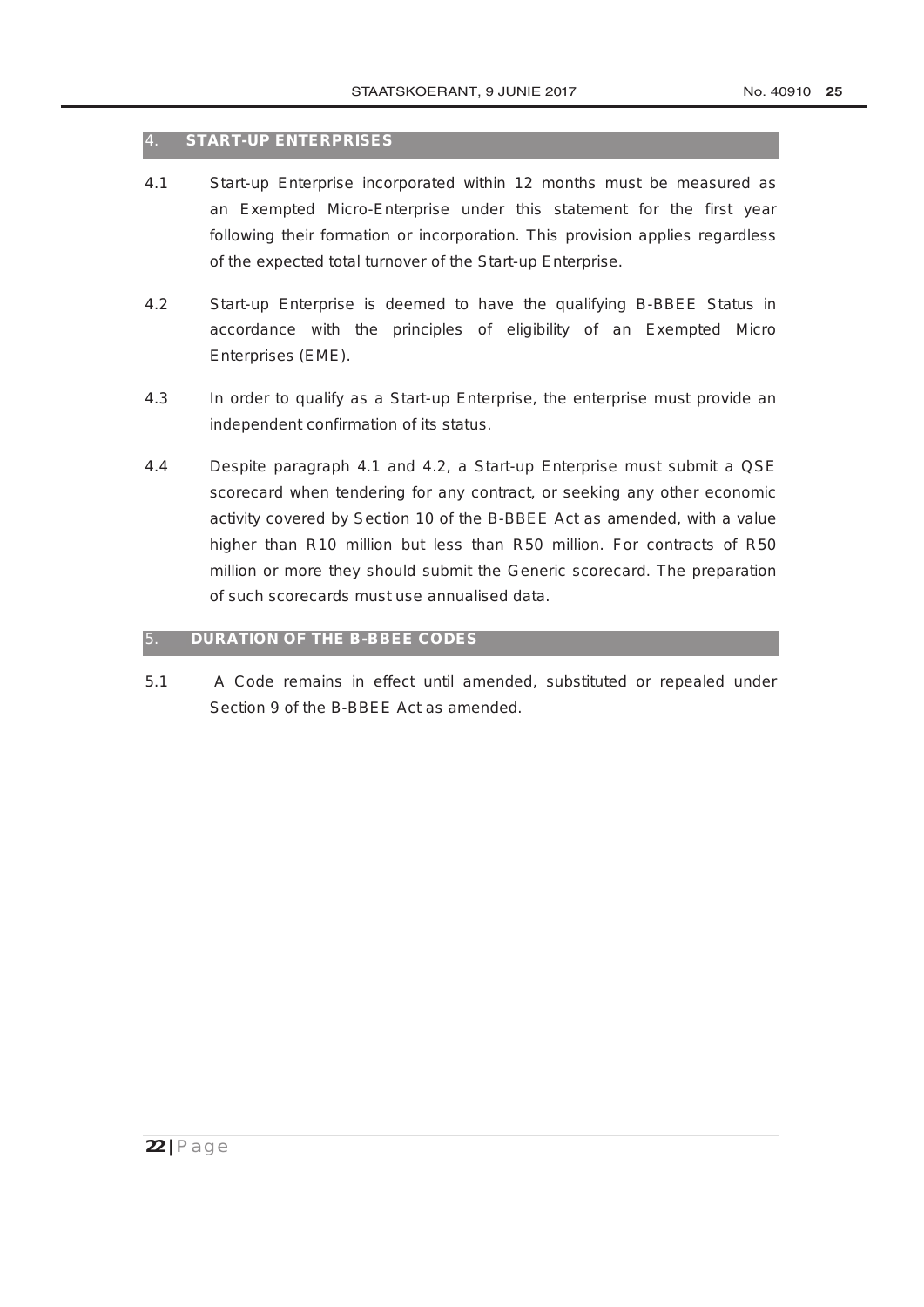#### 6. **OWNERSHIP**

- 6.1. To date the commercial activities surrounding property continue to reflect inequalities in ownership, with little transformation having taken place. The situation is further exacerbated by skewed ownership patterns of property in general.
- 6.2. There are two Ownership scorecards which relate to generic: Property owning companies and all other companies. The All other companies must comply with ownership scorecard is as indicated in the DTI Codes.
- 6.3. This code aims to address the low levels of black ownership in property enterprises (including property services enterprises), as well as deal with obstacles to ownership by black people of property assets.
- 6.4. Each property sector enterprise commits to achieve the following targets:
	- at least 27% ownership and economic interest held by black people and 27% exercisable by black people in such enterprises;
	- at least 10% ownership and economic interest held by black women and 10% votes exercisable by black women in such enterprises;
	- at least 3% participation in ownership and economic interest held by broad-based ownership schemes and/or designated groups; and
	- at least 3% participation in ownership and economic interest held by new entrants.
- 6.5. For property owning companies only, the following measurement of net equity (realisation points) will be applied as indicated in the table below, whilst for the all other companies in the property sector the measurement of net equity (realisation points) as indicated in the DTI Codes will apply.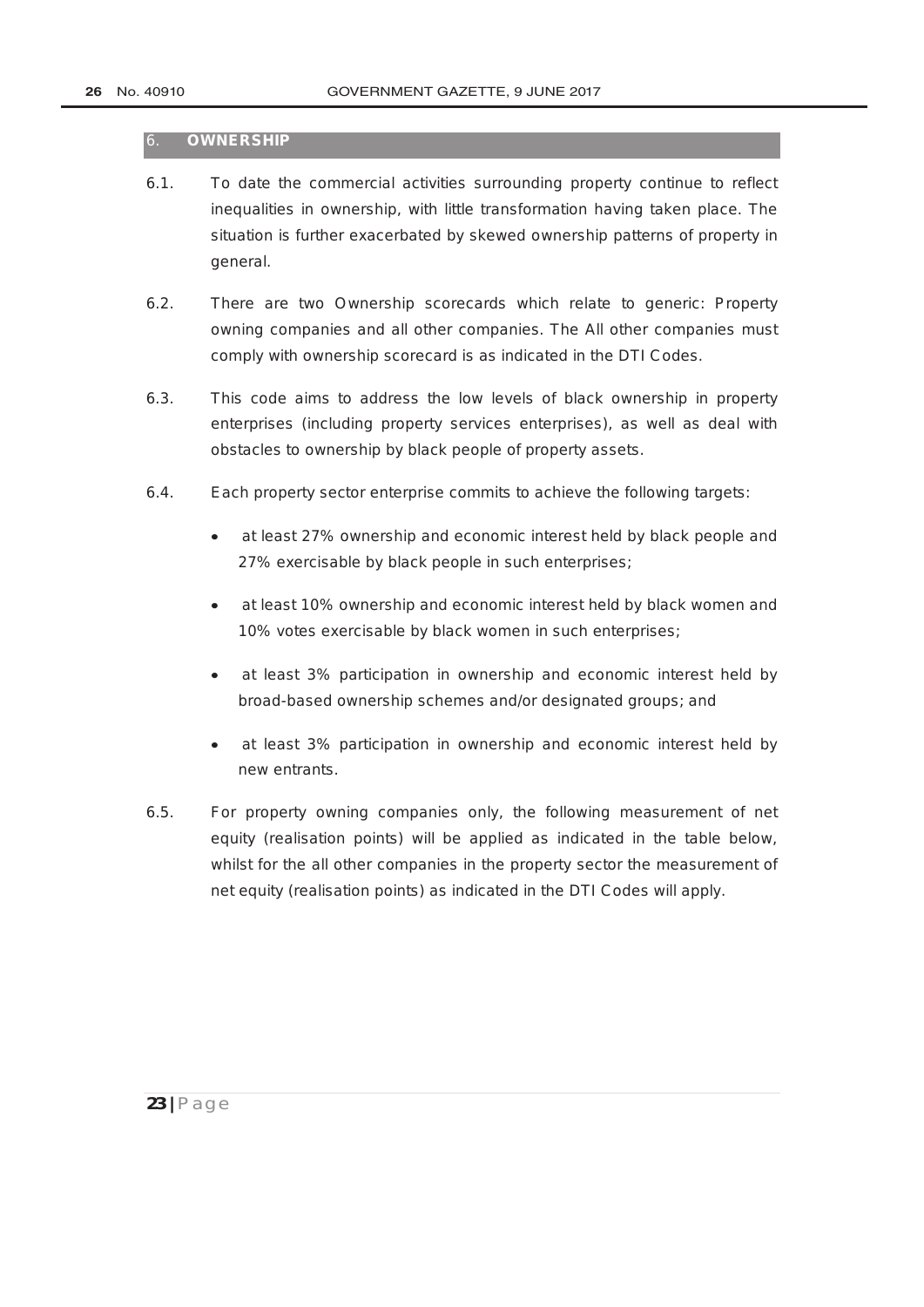| Year              | <b>Percentage</b> |
|-------------------|-------------------|
| Year <sub>1</sub> | 3%                |
| Year <sub>2</sub> | 7%                |
| Year <sub>3</sub> | 10%               |
| Year 4            | 15%               |
| Year 5            | 19%               |
| Year 6            | 24%               |
| Year <sub>7</sub> | 30%               |
| Year <sub>8</sub> | 36%               |
| Year 9            | 43%               |
| Year 10           | 50%               |

- 6.6. Given that the majority of the listed share register have a mandated investments that are far beyond 40%, a special consent is given for only property listed companies and property unit trusts or REITS companies to cap the mandated investment at 50%. Despite this provision, the cap shall be 40% as in the Generic Codes for those listed companies and property unit trusts, unless there is consistent evidence of 50% or more of the mandated investment ownership from the time the measured entity got listed or three years prior to being verified of their B-BBEE status.
- 6.7. The Property Listed industry is such that there is high level of dilution of Economic Interest than in any other listed companies. To address the excessive dilution of BEE shareholdings in property listed companies relative to other listed corporate companies, as a result of frequent equity capital raisings a normalisation formula has been created:
	- The formula seeks to calculate the deemed number of shares in issue. The deemed number of shares in issue is calculated as:

### **Y x (1+X) ⁿ**

- Where:
	- o **Y=** number of shares in issue at the time of doing direct BBBEE deal
	- o **X**=Average 10 year compounded increase in number of shares in issue for the top 50 listed companies (excluding real estate)
	- o **n**= year of Measurement (e.g. Year 1 )
- X in the formula will be calculated by an independent external party and published by the PSCC at the beginning of every year .
- X=0.8% applicable from 1 June 2017-December 2017 and thereafter the number will be independently calculated and published every year by PSCC, to be applied at the beginning of each calendar year.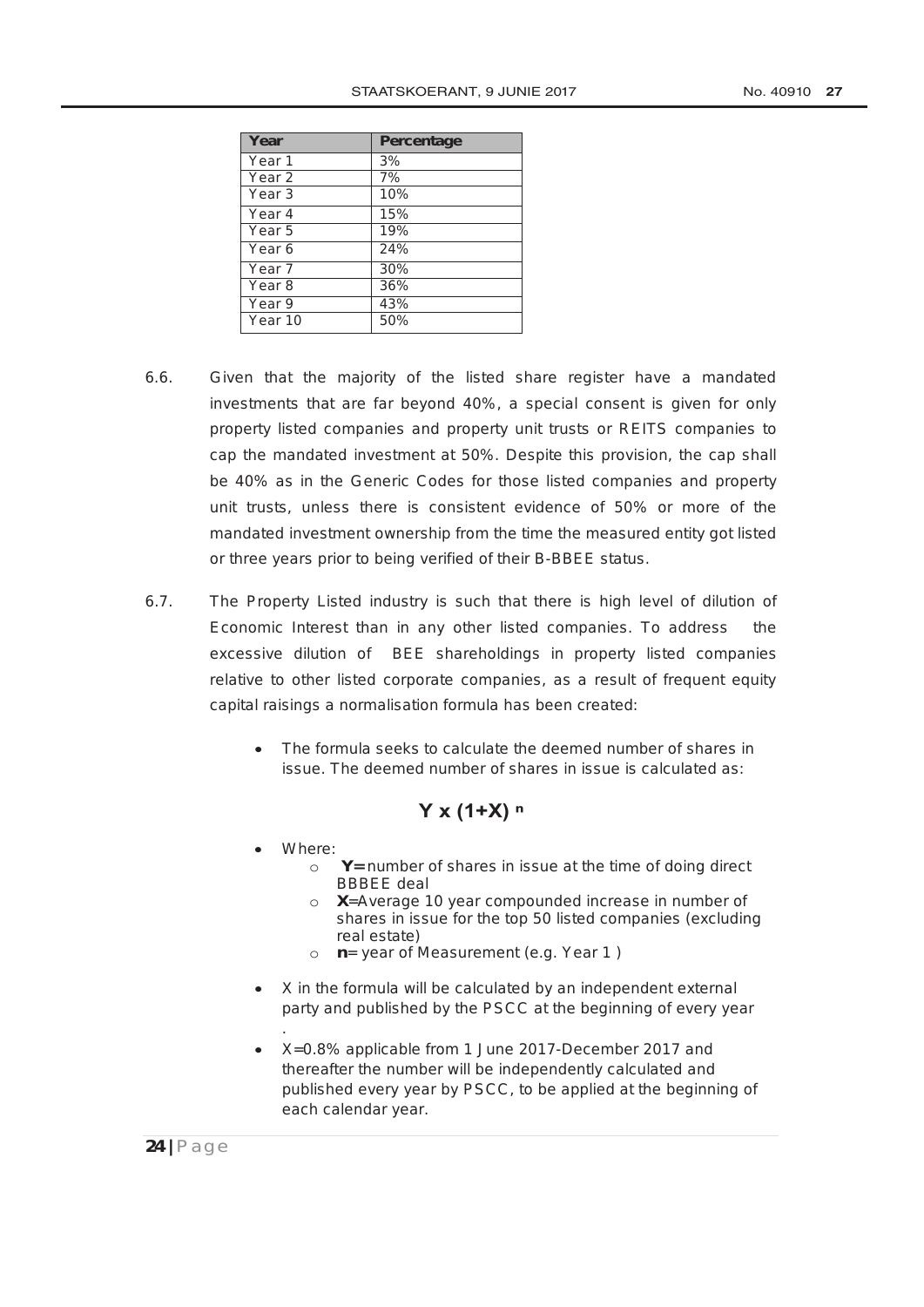- 6.8. Peculiar cases will be reviewed and assessed on a case to case basis via an application to the Sector Charter Council office and the DTI (BEE Unit). The application would have to provide detailed and full justification that warrants a special concession.
- 6.9. Property Sector commits to providing financial support to Black owned and controlled companies with at least 51% black ownership (level 1-3) measured as a percentage of development/redevelopment spend on properties not currently owned by the measured entity. The target to graduate over a period of time as follows:
	- 6.9.1. 1% from the first to the end of third calendar year (1-3 year) after commencement;
	- 6.9.2. 2% from the first calendar day of the fourth year to the last calendar day of the fifth year (4-5 year) after commencement.
- 6.10. The financial support sub-element in ownership is subject to the measured entity doing development or redevelopment at any given year.
- 6.11. Where the measured entity has not done any form of development or redevelopment, it will calculate its overall performance based on the total maximum points minus the weighting allocated the financial support subelement.
- 6.12. If the measured entity choose under this provision to give financial support that result in ownership points, the same provision can not be counted again under Enterprise and Supplier Development
- 6.13. Black people and designated groups including black women, black youth, black people with disabilities and black people living in rural areas who are already involved in the sector should be given preference in case of any competitive bids for equity ownership opportunities in enterprises within the property sector.
- 6.14. The funding structures should facilitate the transfer of full economic interest to the black partners and longer term shareholder-type relationships.
- 6.15. Any provisions in Code 100 relating to the recognition of ownership contributions arising from the sale of shares, businesses or assets by enterprises, shall apply to enterprises in the property sector, provided that the sale itself is not counted under enterprise development.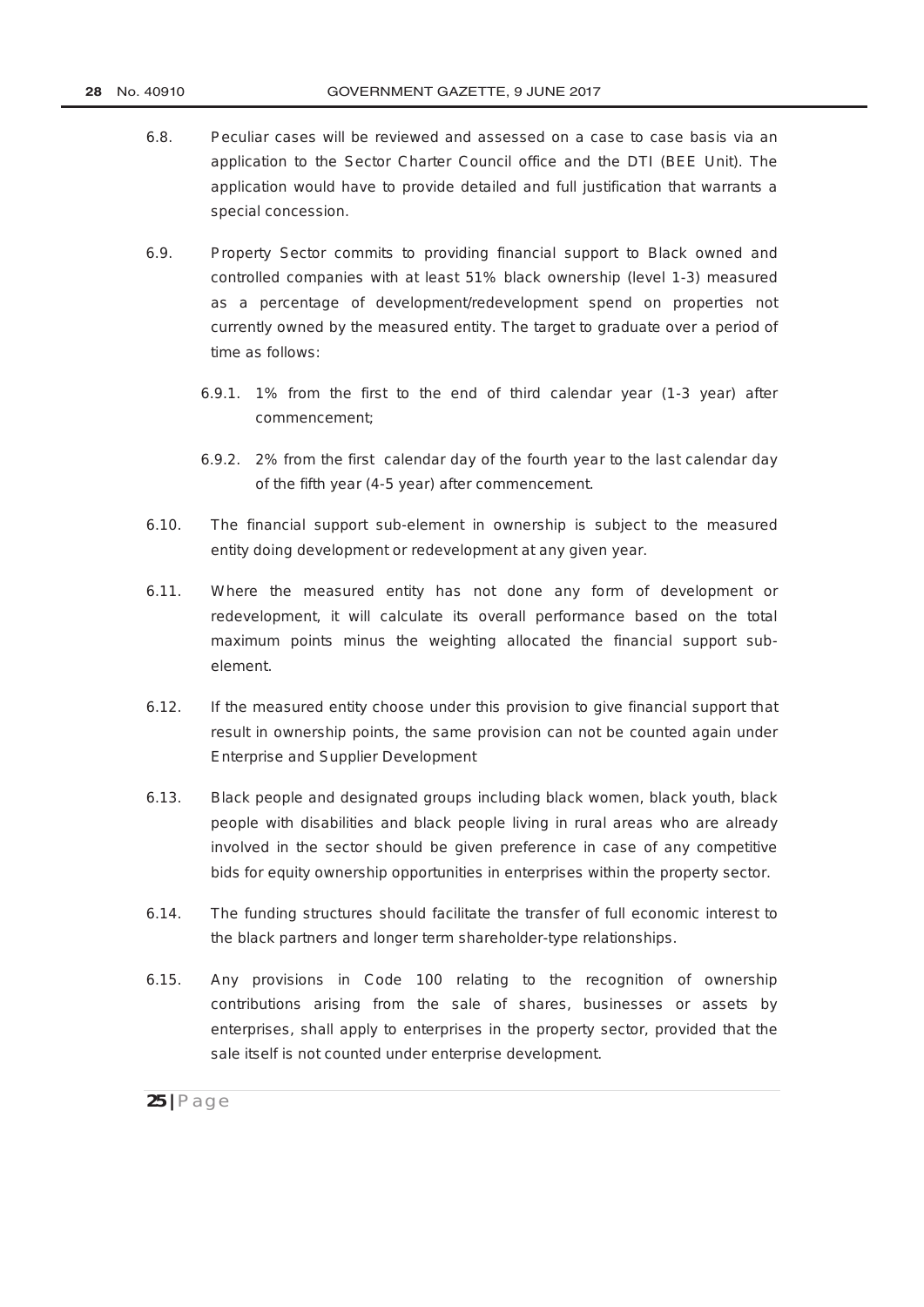- 6.16. The parties to the code commit to devise mechanisms to remove the obstacles that restrict the ability of black people to own property and to participate in the property market. These would include but not be limited to the following:
	- 6.16.1. Address administrative and other constraints to ownership, in partnership with the relevant government departments at national, provincial and local level;
	- 6.16.2. Design partnerships with the financial sector and government to enhance access to finance for property ownership and property development initiatives;
	- 6.16.3. Meet asset disposal targets as outlined in the Ownership bonus section of this code;
- 6.17. The Charter Council will follow and apply the DTI Codes regarding indirect ownership. If there is any matter relating to scorecards and/or measuring of enterprises in this codes, the generic DTI Codes shall take precedence over the charter code 100.
- 6.18. All principles under Ownership in the revised codes as amended time to time (for both generic and QSE) are applicable.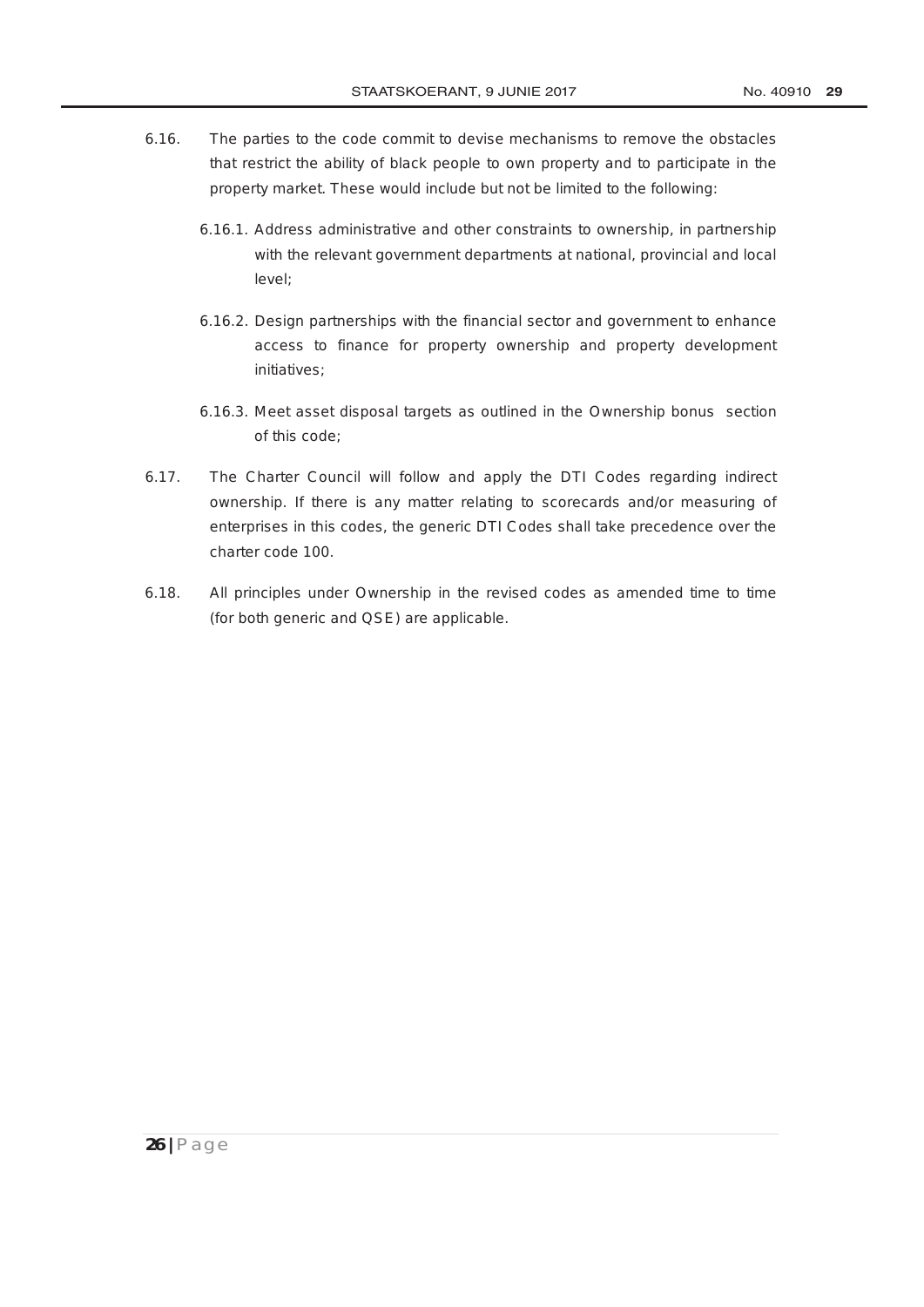# **CODE 100 OWNERSHIP GENERIC SCORECARDS – 30 POINTS**

|                          | <b>OWNERSHIP</b>                                                                                                                                                                                                                                                                                                                   |                                 | <b>WEIGHTING</b>       |                                                                                                                                                          |                 |                                                                                           |
|--------------------------|------------------------------------------------------------------------------------------------------------------------------------------------------------------------------------------------------------------------------------------------------------------------------------------------------------------------------------|---------------------------------|------------------------|----------------------------------------------------------------------------------------------------------------------------------------------------------|-----------------|-------------------------------------------------------------------------------------------|
| <b>CATEGORY</b>          | <b>INDICATOR</b>                                                                                                                                                                                                                                                                                                                   | <b>POINTS</b>                   |                        | <b>COMPLIANCE TARGET</b>                                                                                                                                 |                 |                                                                                           |
|                          |                                                                                                                                                                                                                                                                                                                                    | Property<br>Owning<br>companies | All other<br>companies | <b>Property</b><br><b>Owning</b><br><b>Companies</b>                                                                                                     |                 | All other<br>companies                                                                    |
|                          | <b>Exercisable Voting Rights</b><br>in the Enterprise in the<br>hands of Black people                                                                                                                                                                                                                                              | 4                               | 5                      | 27%                                                                                                                                                      |                 | $25% +1$<br>vote                                                                          |
| Voting Rights            | <b>Exercisable Voting Rights</b><br>in the Enterprise in the<br>hands of Black women                                                                                                                                                                                                                                               | 2                               | $\overline{2}$         | 10%                                                                                                                                                      |                 | 10%                                                                                       |
|                          | Economic Interest of Black<br>people in the Enterprise                                                                                                                                                                                                                                                                             | 4                               | 5                      | 27%                                                                                                                                                      |                 | 25%                                                                                       |
|                          | Economic Interest of Black<br>women in the Enterprise                                                                                                                                                                                                                                                                              | $\overline{2}$                  | $\overline{2}$         | 10%                                                                                                                                                      |                 | 10%                                                                                       |
| Economic Interest        | Economic interest of the<br>following black natural<br>persons in the measured<br>entity<br>1. Black designated<br>groups;<br>2. Black participants in<br>Employee share ownership<br>Schemes Programme:<br>3. Black beneficiaries of<br><b>Broad based Ownership</b><br>Schemes; or<br>4. Black participants in<br>Co-operatives. | 4                               | 4                      | 2.5%                                                                                                                                                     |                 | 2.5%                                                                                      |
|                          | <b>New Entrants</b>                                                                                                                                                                                                                                                                                                                | $\overline{2}$                  | $\overline{2}$         | 2%                                                                                                                                                       |                 | 2%                                                                                        |
| Realization points       | Net equity Value                                                                                                                                                                                                                                                                                                                   | 8                               | 10                     | $Yr 1 - 3%$<br>$Yr 2 - 7%$<br>$Yr 3 - 10%$<br>$Yr 4 - 15%$<br>$Yr 5 - 19%$<br>$Yr 6 - 24%$<br>$Yr 7 - 30%$<br>$Yr 8 - 36%$<br>$Yr 9 - 43%$<br>Yr 10 -50% |                 | $Yr 1 = 10%$<br>$Yr 2=20%$<br>$Yr 3 = 40%$<br>$Yr 5 = 60%$<br>$Yr 7 = 80%$<br>$Yr = 100%$ |
| <b>Financial Support</b> | Financial support to Black<br>property owned and<br>controlled companies with<br>at least 51% black<br>ownership (level1-3)<br>measured as a % of<br>development/<br>redevelopments spend on<br>properties not currently<br>owned by the measured<br>entity                                                                        | 4                               |                        | $1-3yrs$<br>$1\%$                                                                                                                                        | $4-5$ vrs<br>2% |                                                                                           |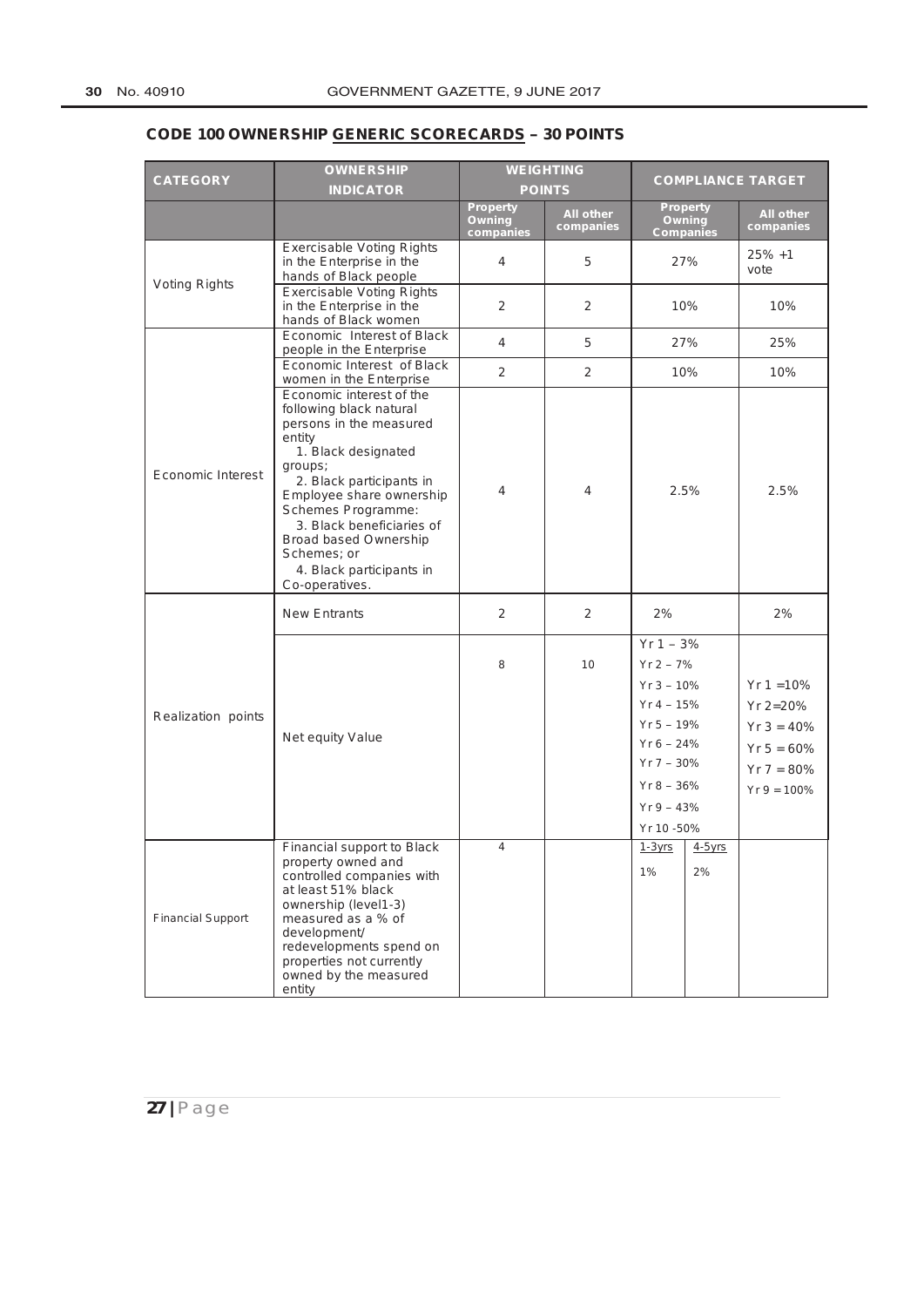#### **OWNERSHIP BONUS POINTS FOR GENERIC SCORECARD**

- 6.19. .There has been limited support by the sector of entrepreneurial development and both public and private sector disposal strategies have in general inadequately incorporated B-BBEE objectives.
- 6.20. The sector commits to utilise property disposals to increase property ownership amongst black people and to contribute towards the growth of sustainable enterprises. In pursuit of this commitment, when an enterprise engages in the above activity in the sector, it commits to target 35% of total disposals to Level One (1) to Level Three (3) B-BBEE enterprises which are 51% black owned over a five year period from the effective date of this sector code. The enterprises should be independent from the measured entity and the disposed assets must result in the creation of sustainable businesses or business opportunities in the hands of black people as well as the transfer of specialised skills or productive capacity to black people. **C**ontributions will be measured using a rolling 5 year period commencing on the effective date of the revised Codes of Good Practice being 2015. This means that the 35% target must be achieved at any time in a rolling 5 year period as a percentage of the total disposal of assets during that same period. A sale of fixed property may not be simultaneously counted towards the ownership score under sale of Assets, regardless of the fact that an actual business unit may have been sold.
- 6.21. In each year a sub-minimum of 20% of 35% i.e 7% must be achieved before any bonus points are awarded.
- 6.22. Where greater disposal on any year are achieved, they can be carried forward as contribution to the next years.
- 6.23. The bonus points will be calculated for the organisation that make disposal in line with clause 6.20 above.

| <b>CRITERIA</b>                                                                                                                         | <b>BONUS</b><br><b>POINTS</b> | <b>BONUS</b><br><b>TARGETS</b> |
|-----------------------------------------------------------------------------------------------------------------------------------------|-------------------------------|--------------------------------|
| Disposal of assets to Black owned and controlled company with at least<br>51% Black ownership (level1-3) as a % of total asset disposal |                               | 35%                            |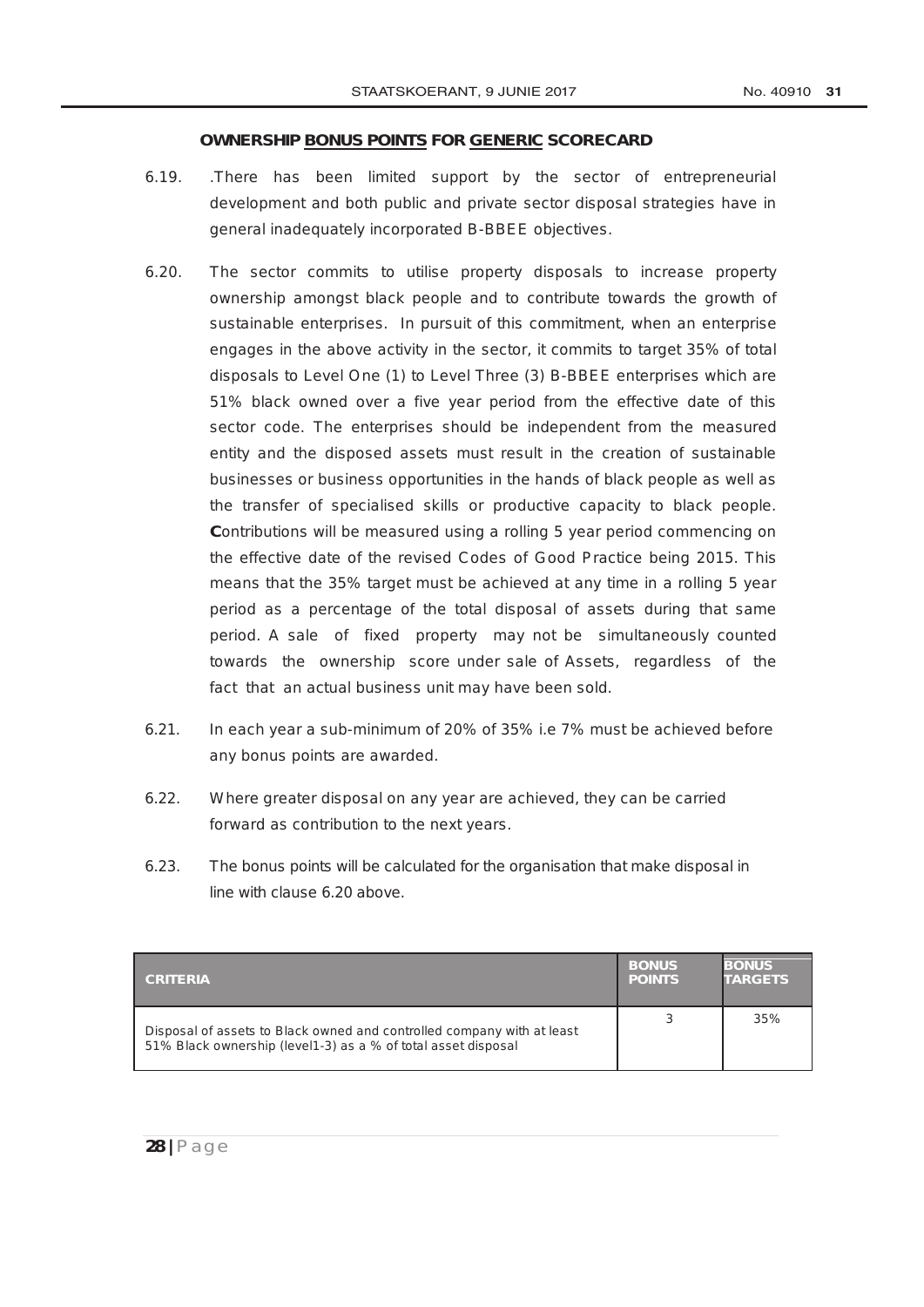## **CODE 701: OWNERSHIP QSE SCORECARD - 27 POINTS**

The following table represents the indicators and method for calculating score for Ownership used this statement:

| <b>MEASUREMENT</b><br><b>CATEGORY</b>                                                  | <b>WEIGHTING POINTS</b>                              |                               | <b>COMPLIANCE</b><br><b>TARGETS</b> | <b>COMPLIANCE</b><br><b>TARGETS</b> |  |
|----------------------------------------------------------------------------------------|------------------------------------------------------|-------------------------------|-------------------------------------|-------------------------------------|--|
| <b>INDICATOR</b>                                                                       |                                                      |                               |                                     |                                     |  |
|                                                                                        | <b>Property</b><br><b>Owning</b><br><b>Companies</b> | <b>All other</b><br>companies | <b>Property owning</b><br>companies | <b>All other</b><br>companies       |  |
| 1.1 Voting Rights                                                                      |                                                      |                               |                                     |                                     |  |
| 1.1.1 Exercisable voting<br>rights in the enterprise<br>in hands of Black people       | 5                                                    | 5                             | $25% + 1$ vote                      | $25% + 1$ vote                      |  |
| 1.1.2 Exercisable voting<br>rights in the enterprise<br>in the hands of Black<br>women | 2                                                    | 2                             | 10%                                 | 10%                                 |  |
| <b>1.2 Economic interest</b>                                                           |                                                      |                               |                                     |                                     |  |
| 1.2.1 Economic Interest<br>of Black people in the<br>enterprise                        | 5                                                    | 5                             | 25%                                 | 25%                                 |  |
| 1.2.3 Economic Interest<br>of Black women in the<br>enterprise                         | $\mathcal{P}$                                        | $\mathfrak{p}$                | 10%                                 | 10%                                 |  |
| 1.2.3 New entrants or<br><b>Black designated</b><br>groups                             | $\overline{3}$                                       | $\overline{3}$                | 2%                                  | 2%                                  |  |
| <b>1.3 Realisation Points</b>                                                          |                                                      |                               |                                     |                                     |  |
| 1.3.1 Net Value                                                                        | 10                                                   | 10                            | $Y = 3\%$                           | $Y = 10%$                           |  |
|                                                                                        |                                                      |                               | $Y$ 2= 7%                           | $Y = 20%$                           |  |
|                                                                                        |                                                      |                               | $Y$ 3 = 10%                         | $Y$ 3 = 40%                         |  |
|                                                                                        |                                                      |                               | $Y 4 = 15%$                         | $Y 5 = 60%$                         |  |
|                                                                                        |                                                      |                               | $Y 5 = 19%$                         | $Y$ 7 = 80%                         |  |
|                                                                                        |                                                      |                               | $Y_6 = 24\%$                        | $Y$ 9 = 100%                        |  |
|                                                                                        |                                                      |                               | $Y$ 7 = 30%                         |                                     |  |
|                                                                                        |                                                      |                               | $Y$ 8 = 36%                         |                                     |  |
|                                                                                        |                                                      |                               | $Y$ 9 = 43%                         |                                     |  |
|                                                                                        |                                                      |                               | $Y 10 = 50\%$                       |                                     |  |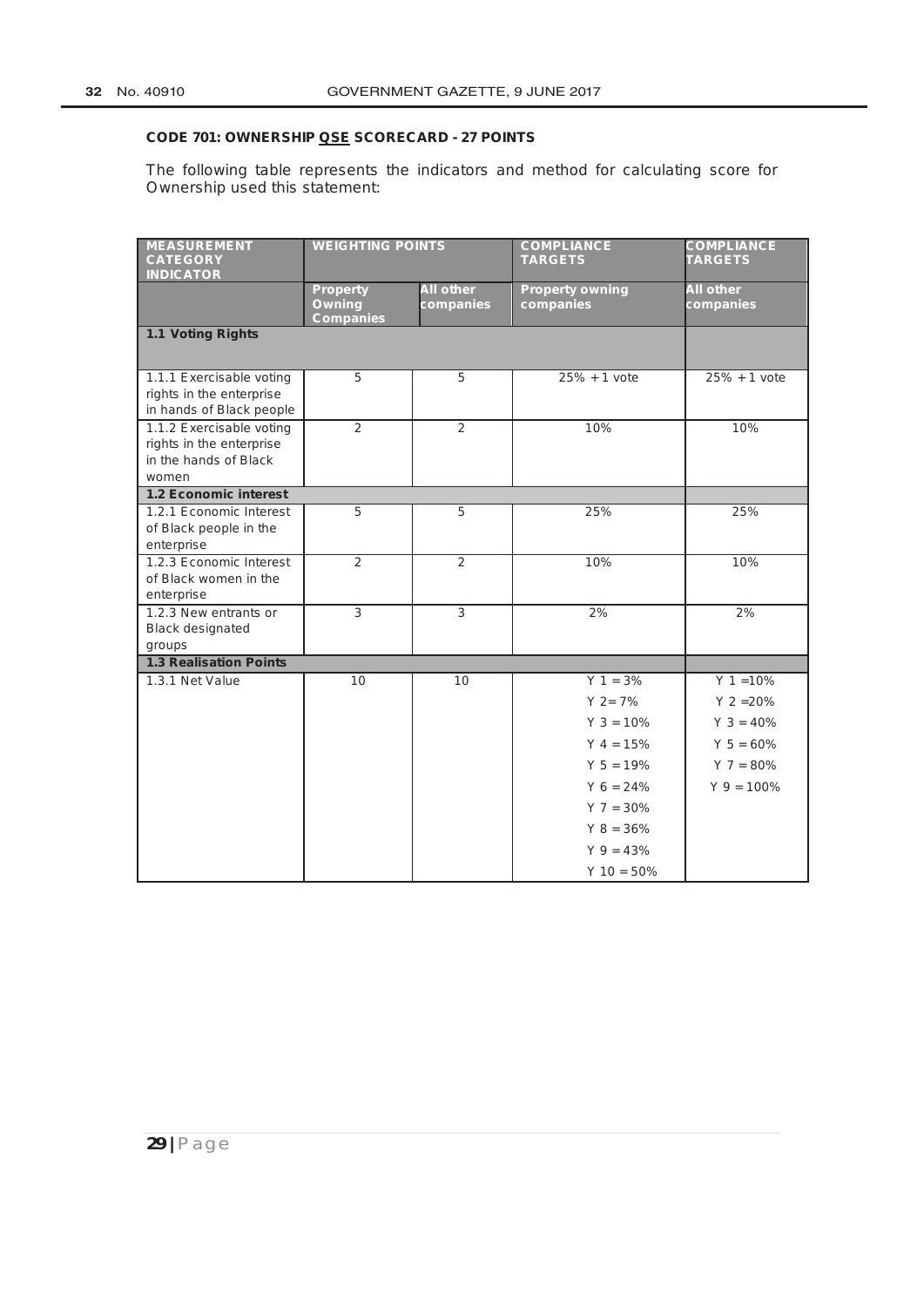#### 7. **MANAGEMENT CONTROL**

- 7.1. Black people, Black women and designated groups continue to be underrepresented at board level and in executive management in the sector.
- 7.2. Enterprises in the sector therefore commit to achieve the following
	- 7.2.1 50% of voting rights for Black people at board level;
	- 7.2.2 25% of voting rights for Black females at board level;
	- 7.2.3 50% Black executive directors as a percentage of all executive directors;
	- 7.2.4 25% Black female executive directors as a percentage of all executive directors;
	- 7.2.5 60% Black executive management as a percentage of all executive management; and
	- 7.2.6 30% Black female executive management as a percentage of all executive management.
- 7.3. All principles under Management Control that covers Board Participation and other Executive Management in the revised codes as amended from time to time (for both generic and QSE) are applicable.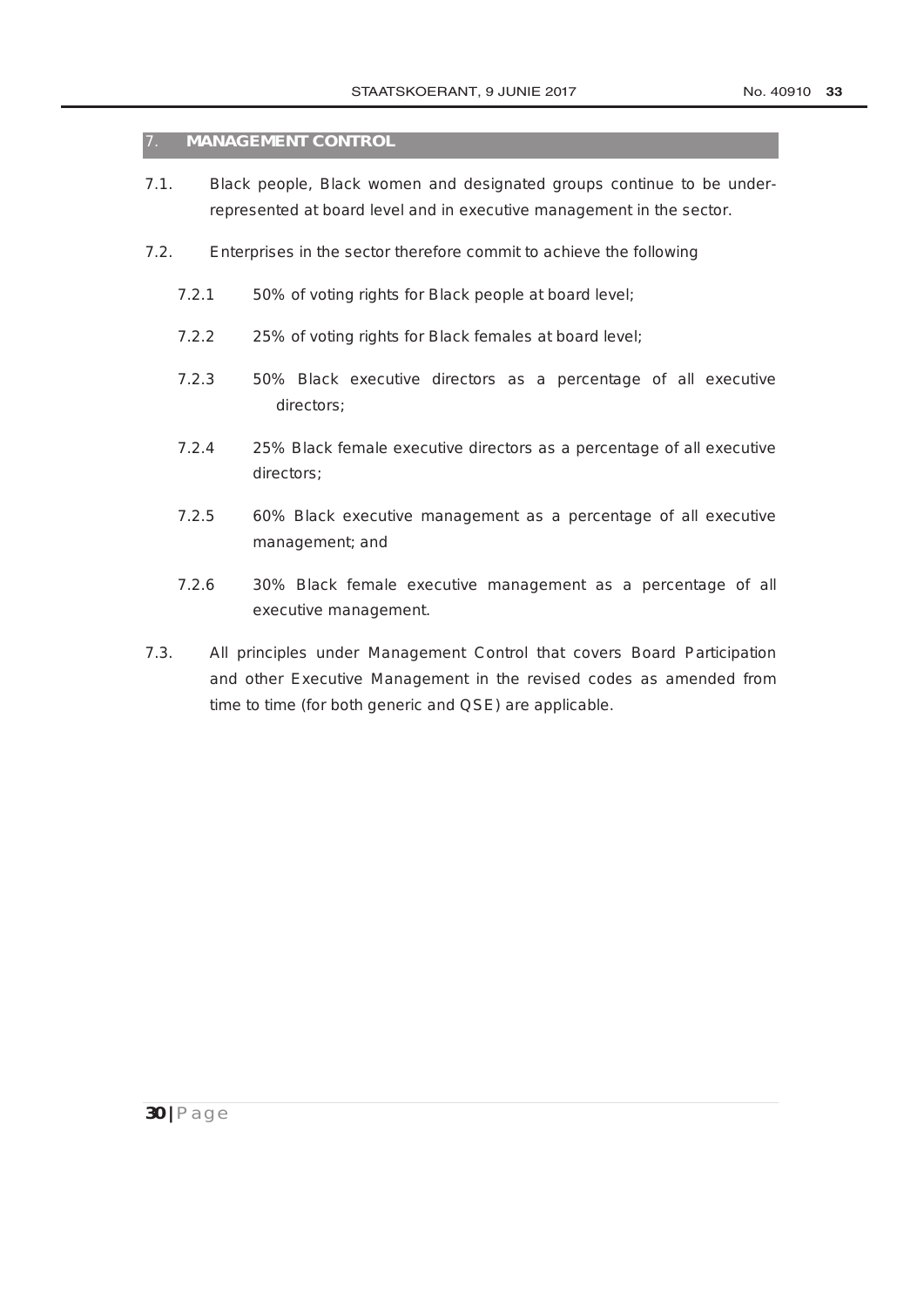| <b>MEASUREMENT CATEGORY &amp; CRITERIA</b>                                                            | <b>POINTS</b> | <b>WEIGHTING COMPLIANCE</b><br><b>TARGETS</b> |
|-------------------------------------------------------------------------------------------------------|---------------|-----------------------------------------------|
| 2.1 Board participation:                                                                              |               |                                               |
| 2.1.1, Exercisable voting rights of Black Board members as a percentage of<br>all Board members       | $\mathcal{P}$ | 50%                                           |
| 2.1.2 Exercisable voting rights of black Female Board members as a<br>percentage of all Board members |               | 25%                                           |
| 2.1.3 Black executive directors as a percentage of all executive directors                            | $\mathcal{P}$ | 50%                                           |
| 2.1.4 Black female executive directors as a percentage of all executive<br>directors                  |               | 25%                                           |
| 2.2 Other executive management                                                                        |               |                                               |
| 2.2.1 Black other executive management as a percentage of all executive<br>management                 | $\mathcal{P}$ | 60%                                           |
| 2.2.2 Black other female executive management as a percentage of all<br>executive management          |               | 30%                                           |

#### **CODE 200A: MANAGEMENT CONTROLS GENERIC ENTITIES – 9 POINTS**

#### **MANAGEMENT CONTROL BONUS POINT FOR GENERIC ENTITIES - 2 POINTS**

| <b>MEASUREMENT CATEGORY &amp; CRITERIA</b>                                  | <b>WEIGHTING</b><br><b>POINTS</b> | <b>TARGET</b> |
|-----------------------------------------------------------------------------|-----------------------------------|---------------|
| 2.1 Board participation:                                                    |                                   |               |
| Black executive directors as a percentage of all executive directors        |                                   | 70%           |
| Black female executive directors as a percentage of all executive directors |                                   | 35%           |

- 7.4. Recognising that residential estate agencies, Broking and valuation companies do not differentiate various board level participation, these segments therefore commit to achieve the board participation targets in line Code 200A as shown below.
- 7.5. In the Management Control, all entire Property Sector will not be broken down into the 6 demographic sub targets.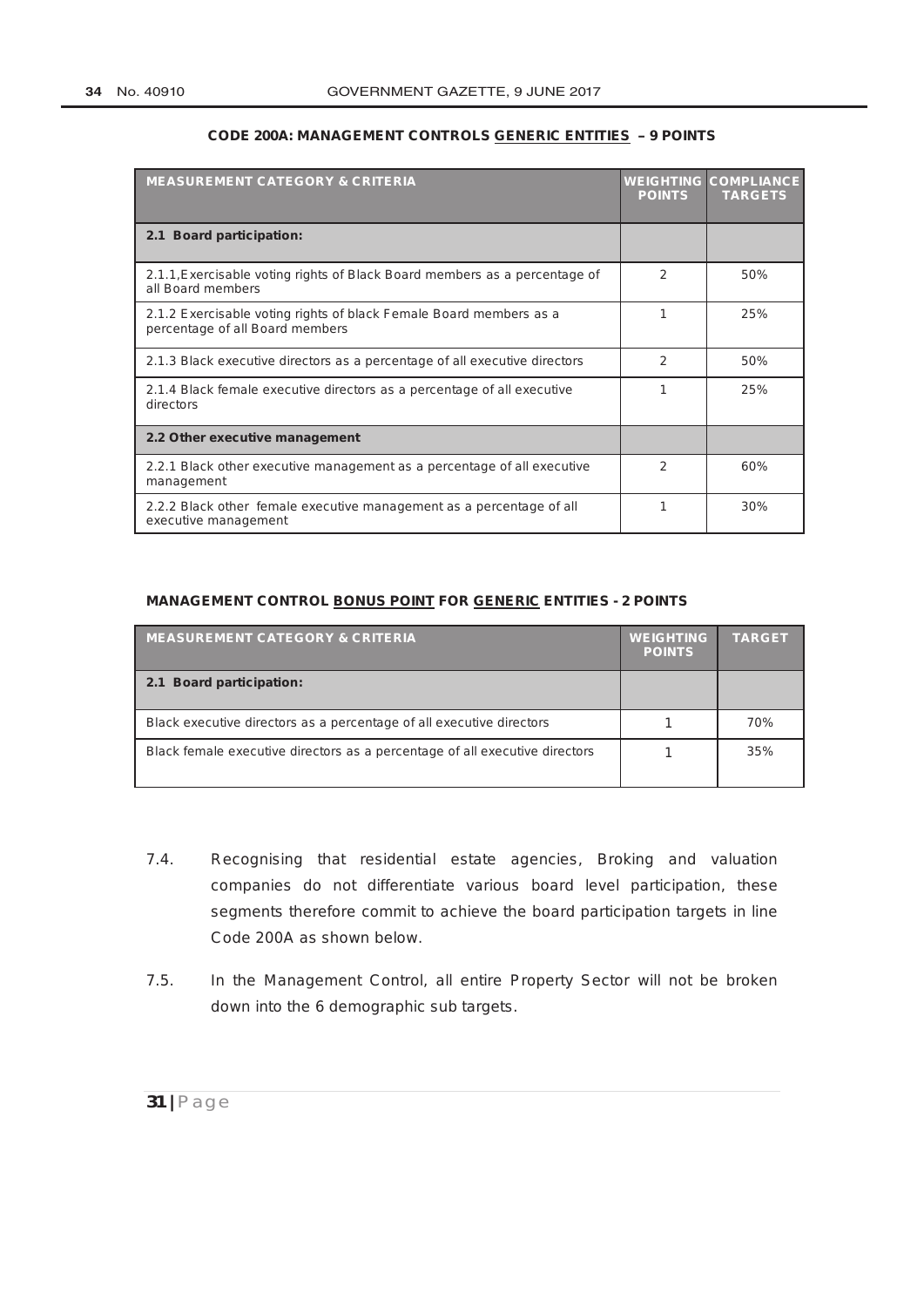# **MANAGEMENT CONTROL FOR ESTATE AGENCIES, PROPERTY BROKERS, VALUATION COMPANIES – 9 POINTS**

| <b>MANAGEMENT CONTROL INDICATOR</b>                                                                    | <b>WEIGHTING</b><br><b>POINTS</b> | <b>COMPLIANCE</b><br><b>TARGETS</b> |
|--------------------------------------------------------------------------------------------------------|-----------------------------------|-------------------------------------|
| <b>Board participation</b>                                                                             |                                   |                                     |
| Exercisable voting rights of Black Board members as a percentage of<br>all voting Board members        | 4                                 | 50%                                 |
| Exercisable voting rights of Black Female board members as a<br>percentage of all voting Board members | 2                                 | 25%                                 |
| <b>Other executive management</b>                                                                      |                                   |                                     |
| Black executive management as a percentage of all executive<br>management                              | 2                                 | 60%                                 |
| Black Female executive management as a percentage of all executive<br>management                       |                                   | 30%                                 |

#### **MANAGEMENT CONTROL BONUS POINTS FOR ESTATE AGENCIES, PROPERTY BROKERING, VALUATION COMPANIES – 2 POINTS**

| <b>MEASUREMENT CATEGORY &amp; CRITERIA</b>                                       | <b>WEIGHTING</b><br><b>POINTS</b> | <b>COMPLIANCE</b><br><b>TARGET</b> |
|----------------------------------------------------------------------------------|-----------------------------------|------------------------------------|
| <b>Other executive management</b>                                                |                                   |                                    |
| Black Executive Management as a percentage of all executive<br>Management        |                                   | 70%                                |
| Black Female executive Management as a percentage of all<br>executive management |                                   | 40%                                |

#### **CODE 702A: MANAGEMENT CONTROLS FOR QSE SCORECARD – 9 POINTS**

| <b>MEASUREMENT CATEGORY &amp; CRITERIA</b>                                                                 | <b>WEIGHTING</b><br><b>POINTS</b> | <b>COMPLIANCE</b><br><b>TARGET</b> |
|------------------------------------------------------------------------------------------------------------|-----------------------------------|------------------------------------|
| <b>Executive management</b>                                                                                |                                   |                                    |
| Black representation at executive management as a percentage of all                                        |                                   |                                    |
| executive management                                                                                       | 4                                 | 50%                                |
| Black Female representation at executive management as a percentage<br>of all executive management         |                                   |                                    |
|                                                                                                            | 2                                 | 25%                                |
| <b>Non-Executive management</b>                                                                            |                                   |                                    |
| Black representation at non-executive management as a percentage of<br>all non- executive management       |                                   |                                    |
|                                                                                                            | 2                                 | 60%                                |
| Black Female representation at non-executive management as a<br>percentage of all non-executive management |                                   |                                    |
|                                                                                                            |                                   | 30%                                |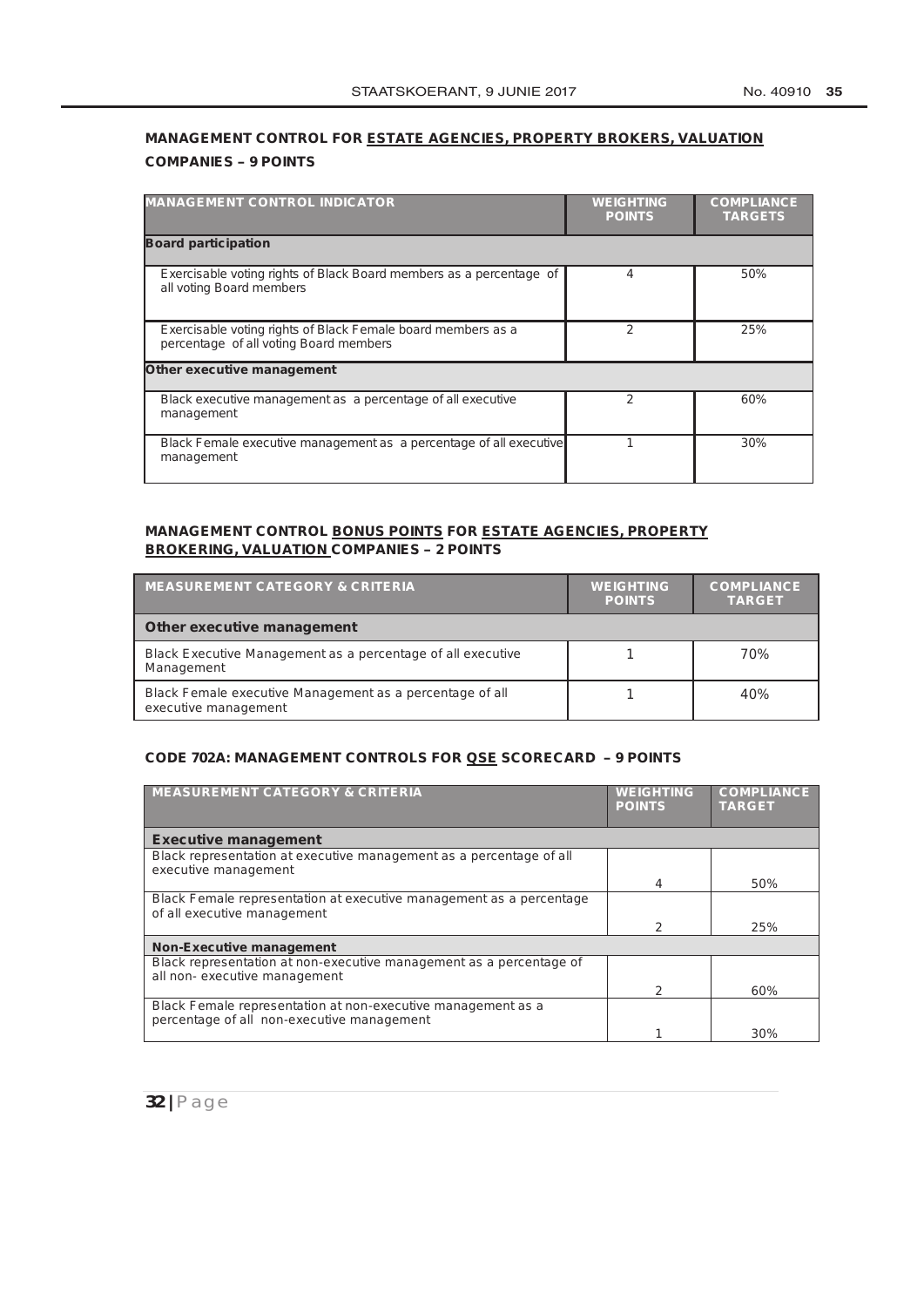#### 8. **EMPLOYMENT EQUITY**

- 8.1 Despite the introduction of the [Employment Equity](http://www.greengazette.co.za/acts/employment-equity-act_1998-055) Act, 55 of 1998, racial and gender representation in the property sector, especially in the various management categories, is not representative of the demographics of the country.
- 8.2 Consequently, each property sector enterprise undertakes to:
	- 8.2.1 Implement transformation programme in its workplace and eradicate inequalities and disparities;
	- 8.2.2 Promote a non-racial, non-sexist environment and enhance cultural diversity and gender sensitivity; and
	- 8.2.3 Ensure reasonable accommodation and access for applicants of employment and employees with disabilities within the sector.
- 8.3 In addition to obligations in terms of employment equity, enterprises in the sector commit to achieve the following targets of the draft aligned sector code:
	- 8.3.1 60% Black senior management employees as a percentage of all senior management;
	- 8.3.2 30% Black female senior management employees as a percentage of all senior management;
	- 8.3.3 75% Black employees in middle management as a percentage of all middle management;
	- 8.3.4 38% Black female employees in middle management as a percentage of all middle management;
	- 8.3.5 88% Black employees in junior management as a percentage of all junior management;
	- 8.3.6 44% Black female employees in junior management as a percentage of all junior management;
	- 8.3.7 2% Black disabled employees as a percentage of all employees.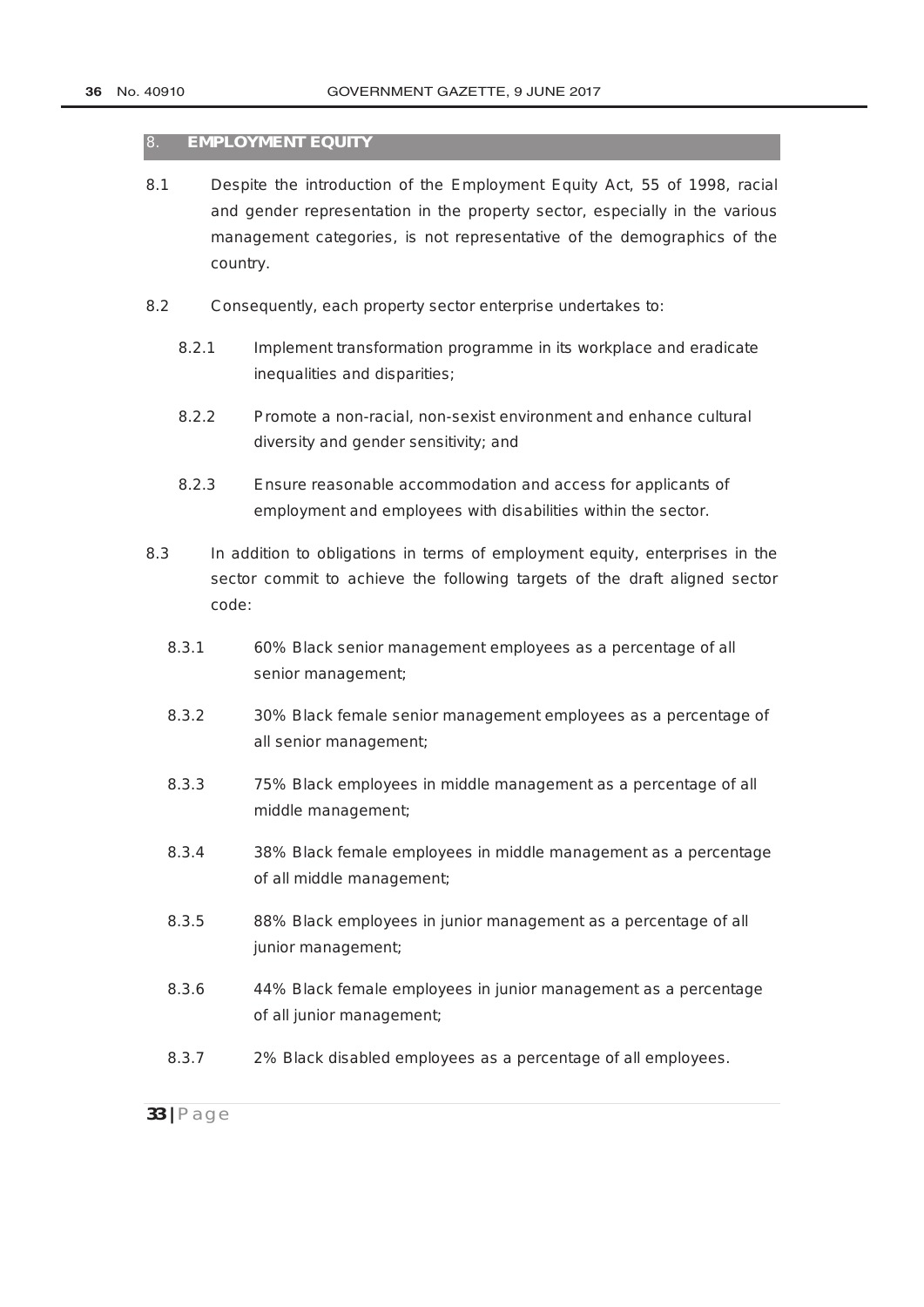- 8.4 All principles under management control that covers Senior, Middle, Junior management as well as black employees with disability in the revised codes as amended from time to time (for both generic and QSE) are applicable.
- 8.5 EAP targets and calculations apply in the Employment Equity as per code of Good practice unless otherwise stated.

#### **CODE: 200B EMPLOYMENT EQUITY FOR GENERIC ENTITIES - 13 POINTS**

| <b>MEASUREMENT CATEGORY &amp; CRITERIA</b>                                              | <b>WEIGHTING</b><br><b>POINTS</b> | <b>COMPLIANCE</b> |
|-----------------------------------------------------------------------------------------|-----------------------------------|-------------------|
| <b>SENIOR MANAGEMENT</b>                                                                |                                   |                   |
| Black employees in Senior Management as a percentage of<br>all Senior Management        | 4                                 | 60%               |
| Black Female employees in Senior Management as a<br>percentage of all Senior Management | 2                                 | 30%               |
| <b>MIDDLE MANAGEMENT</b>                                                                |                                   |                   |
| Black employees in Middle Management as a percentage of<br>all Middle Management        | 3                                 | 75%               |
| Black Female employees in Middle Management as a<br>percentage of all Middle Management | 1                                 | 38%               |
| <b>JUNIOR MANAGEMENT</b>                                                                |                                   |                   |
| Black employees in Junior management as a percentage of<br>all Junior Management        | 1                                 | 88%               |
| Black Female employees in Junior Management as a<br>percentage of all Junior Management | 1                                 | 44%               |
| <b>EMPLOYEES WITH DISABILITY</b>                                                        |                                   |                   |
| Black Disabled Employees as a percentage of all employees                               | 1                                 | 2%                |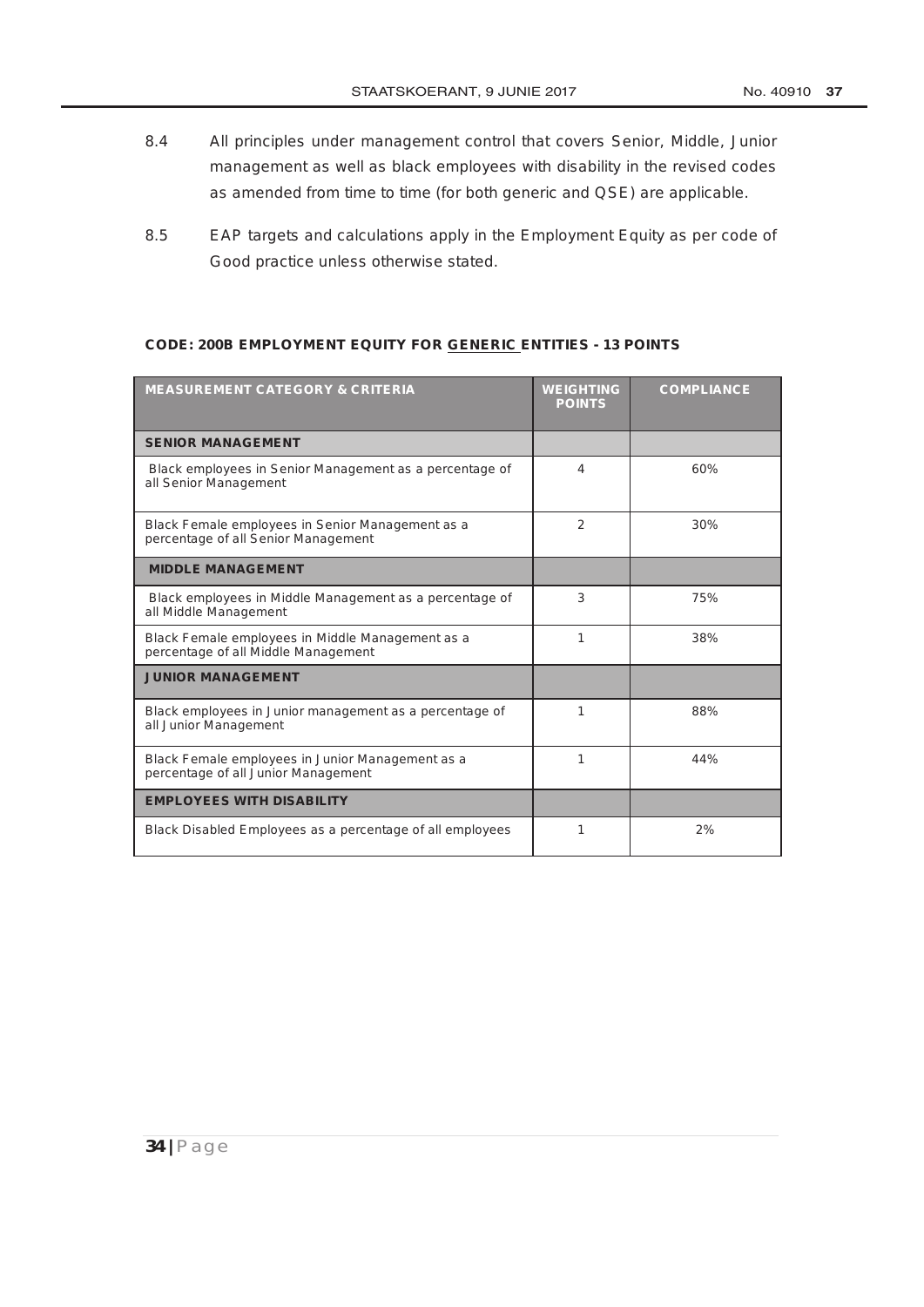#### **EMPLOYMENT EQUITY BONUS POINTS FOR GENERIC ENTITIES– 3 POINTS**

| <b>MEASUREMENT CATEGORY &amp; CRITERIA</b>                                              | <b>BONUS</b><br><b>POINTS</b> | <b>COMPLIANCE</b><br><b>TARGET</b> |
|-----------------------------------------------------------------------------------------|-------------------------------|------------------------------------|
| <b>SENIOR MANAGEMENT</b>                                                                |                               |                                    |
| Black employees in Senior Management as a percentage of all<br>Senior Management        |                               | 70%                                |
| Black Female employees in Senior Management as a<br>percentage of all senior management |                               | 40%                                |
| <b>MIDDLE MANAGEMENT</b>                                                                |                               |                                    |
| Black employees in Middle Management as a percentage of all<br>Middle Management        | 0.5                           | 85%                                |
| Black Female employees in Middle Management as a<br>percentage of all Middle Management | 0.5                           | 50%                                |

- 8.6 Recognising that residential estate agencies, property brokers and valuation companies do not differentiate various management levels, residential estate agencies, Brokers and valuation companies in the sector commit to achieve the following targets from the effective date of the sector code.
	- 8.6.1 50% Black practitioners as a percentage of total practitioners;
	- 8.6.2 35% Black female practitioners as a percentages of total practitioners;
	- 8.6.3 35% Black people in management as a percentage of total Management;
	- 8.6.4 18% Black women in management as a percentage of total Management ;
	- 8.6.5 30% Black people in administration as a percentage of total administrators; and
	- 8.6.6 40% Black female in administration as a percentage of total administrators.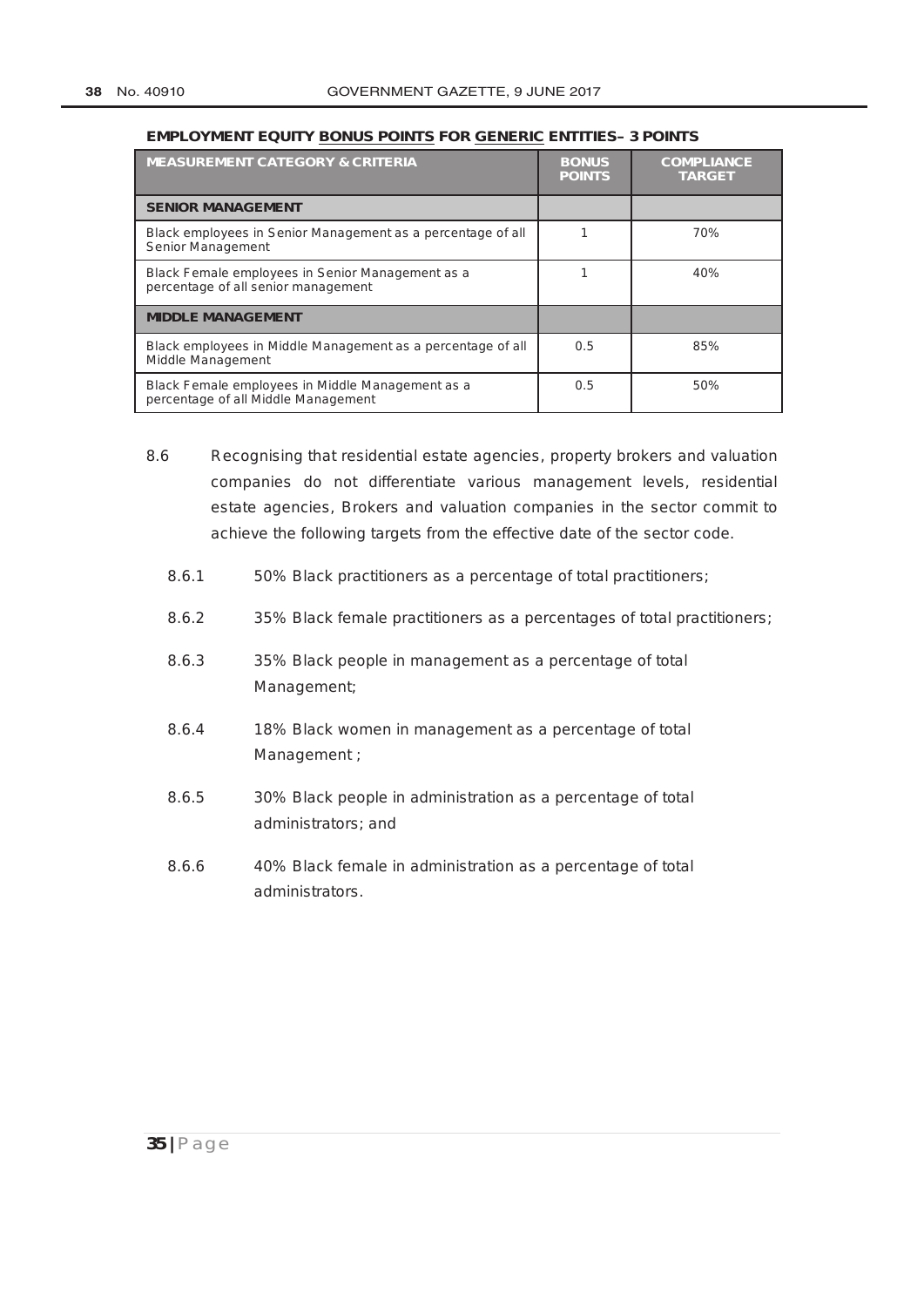# **CODE 200B: EMPLOYMENT EQUITY FOR ESTATE AGENCIES, BROKERS AND VALUATION COMPANIES -13 POINTS**

| <b>MEASUREMENT CATEGORY &amp; CRITERIA</b>                                 | <b>WEIGHTING</b><br><b>POINTS</b> | <b>COMPLIANCE</b><br><b>TARGET</b> |
|----------------------------------------------------------------------------|-----------------------------------|------------------------------------|
| Black practitioners as a percentage of total practitioners                 | 4                                 | 50%                                |
| Black Female practitioners as a percentage of total<br>practitioners       | 3                                 | 35%                                |
| Black people in Management as a percentage of total<br>Management          | 2                                 | 35%                                |
| Black female in Management as a percentage of total<br>Management          |                                   | 18%                                |
| Black people in administration as a percentage of total<br>administrators  |                                   | 30%                                |
| Black Females in administration as a percentage of total<br>administrators | 2                                 | 40%                                |

# **EMPLOYMENT EQUITY BONUS POINTS FOR ESTATE AGENCIES, PROPERTY BROKERS AND VALUATION COMPANIES – 2 POINTS**

| <b>MEASUREMENT CATEGORY &amp; CRITERIA</b>                | <b>WEIGHTING</b><br><b>POINTS</b> | <b>COMPLIANCE</b><br><b>TARGET</b> |
|-----------------------------------------------------------|-----------------------------------|------------------------------------|
| Black practitioners as a % of total practitioners         |                                   | 60%                                |
| Black people in management as a % of total<br>management  | 0.5                               | 45%                                |
| Black Females in Management as a % of total<br>Management | 0.5                               | 35%                                |

# 8.6.7 For only Estate Agencies, Property Broking companies and Valuation companies - the Employment Equity will not be broken down into the 6 demographic sub targets.

#### **CODE 702B: EMPLOYMENT EQUITY FOR QSE – 11 POINTS**

The following table represents the indicators and method for calculating score for Employment Equity used this statement:

| <b>MEASUREMENT CATEGORY &amp; CRITERIA</b>                                                               | <b>WEIGHTING</b><br><b>POINTS</b> | <b>COMPLIANCE</b><br><b>TARGET</b> |
|----------------------------------------------------------------------------------------------------------|-----------------------------------|------------------------------------|
| Black representation at Junior, Middle and Senior management as<br>a percentage of all management        |                                   |                                    |
|                                                                                                          | 8                                 | 60%                                |
| Black Female representation at Junior, Middle and Senior<br>management as a percentage of all management |                                   |                                    |
|                                                                                                          | З                                 | 30%                                |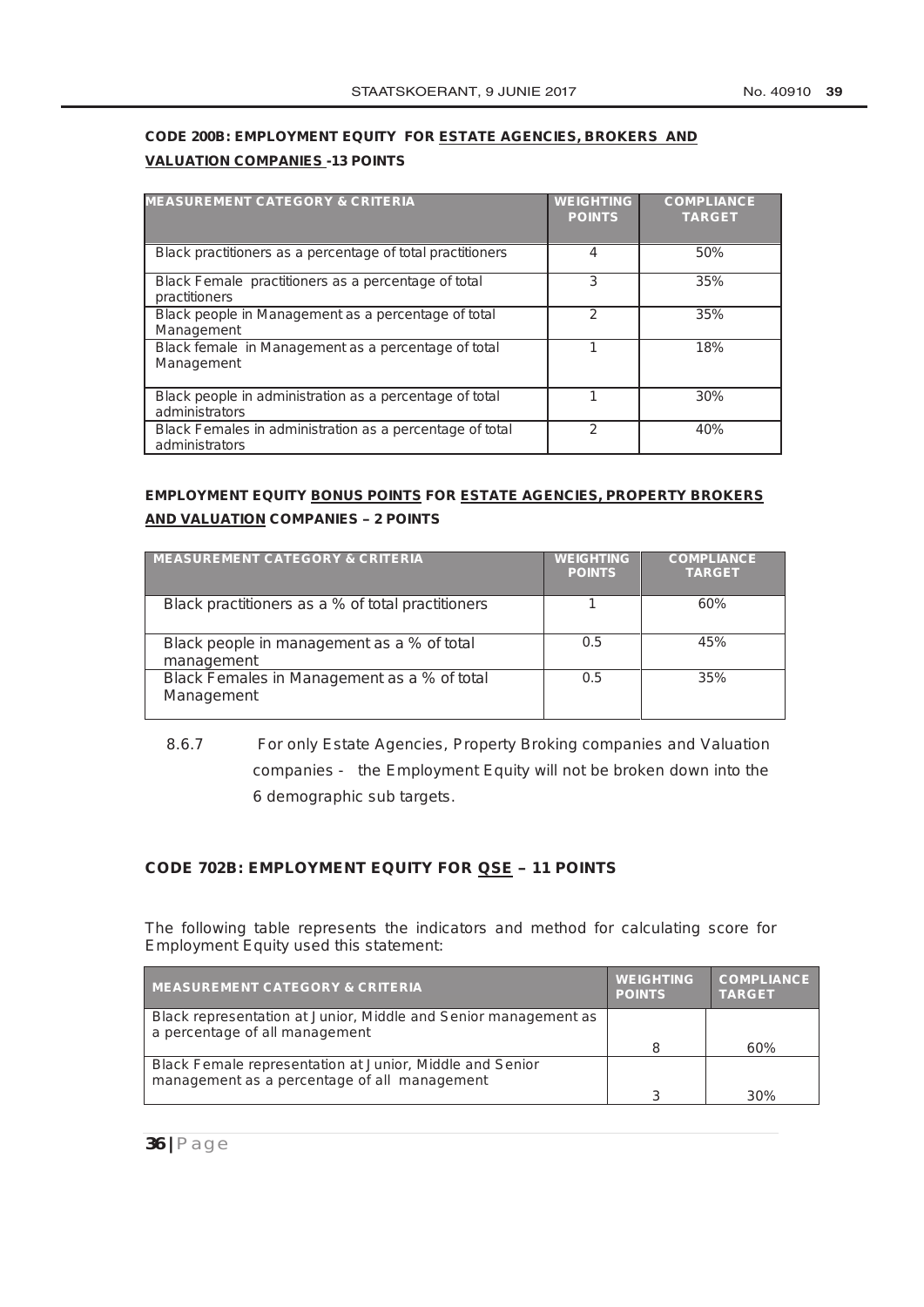- 8.6.8 60% Black representation at junior, middle and Senior management as a percentage of all management
- 8.6.9 30% Black female representation at junior, middle and Senior management as a percentage of all management

#### **EMPLOYMENT EQUITY BONUS POINTS FOR QSE SCORECARD– 2 POINTS**

| <b>MEASUREMENT CATEGORY &amp; CRITERIA</b>                                                               | <b>BONUS</b><br><b>POINTS</b> | <b>COMPLIANCE</b><br><b>TARGET</b> |
|----------------------------------------------------------------------------------------------------------|-------------------------------|------------------------------------|
| Black representation at Junior, Middle and Senior<br>management as a percentage of all management        |                               | 80%                                |
| Black female representation at Junior, Middle and Senior<br>management as a percentage of all management |                               | 40%                                |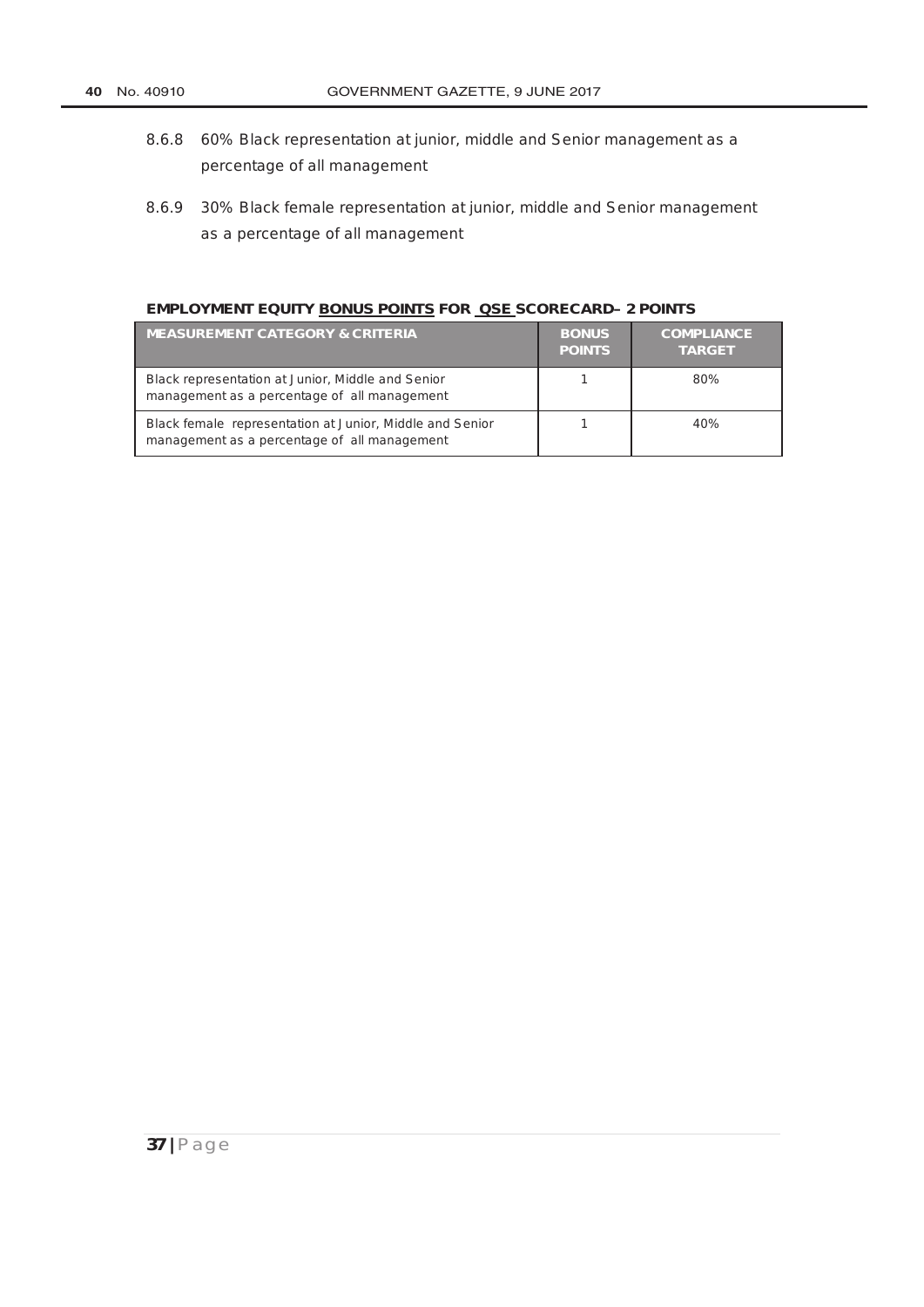## 9. **SKILLS DEVELOPMENT**

- 9.1 Enterprises in the sector are not adequately investing in skills development and consequently there are limited levels of workplace development and continued professional training. There are also an insufficient number of structured and accredited training programmes or curricula in property related professions.
- 9.2 The parties to the charter commit by gazetting the amended sector code to address the backlog in structured skills development. This programme will be designed in partnership with the sector, the SETA, the Estate Agency Affairs Board ("*the EAAB*") the South African Council of Property Valuers Profession (SACPVP) and any other sector regulatory bodies, academic institutions and government.
- 9.3 Enterprises in the sector commit to achieve the following targets:
	- 9.3.1 5% of leviable expenditure of learning programmes, specified in the learning matrix for black people as a percentage of leviable amount and, in addition to the skills development levy;
	- 9.3.2 0.3% skills development expenditure on learning programmes, specified in the learning matrix for black employees with disabilities as a percentage of leviable amount;
	- 9.3.3 2.5% of the total employees that are black people participating in Learnerships, Apprenticeships and Internships; and
	- 9.3.4 2.5% of total employees that are unemployed black people participating in Learnerships, Apprenticeships and Internships.
	- 9.3.5 You may not count individuals you counted in 9.3.4 under 9.3.3
- 9.4 In addition to the above, enterprises in the sector will:
	- 9.4.1 Implement internships in terms of which academically qualified individuals work under supervision of qualified professionals to upgrade the professionalism in the sector;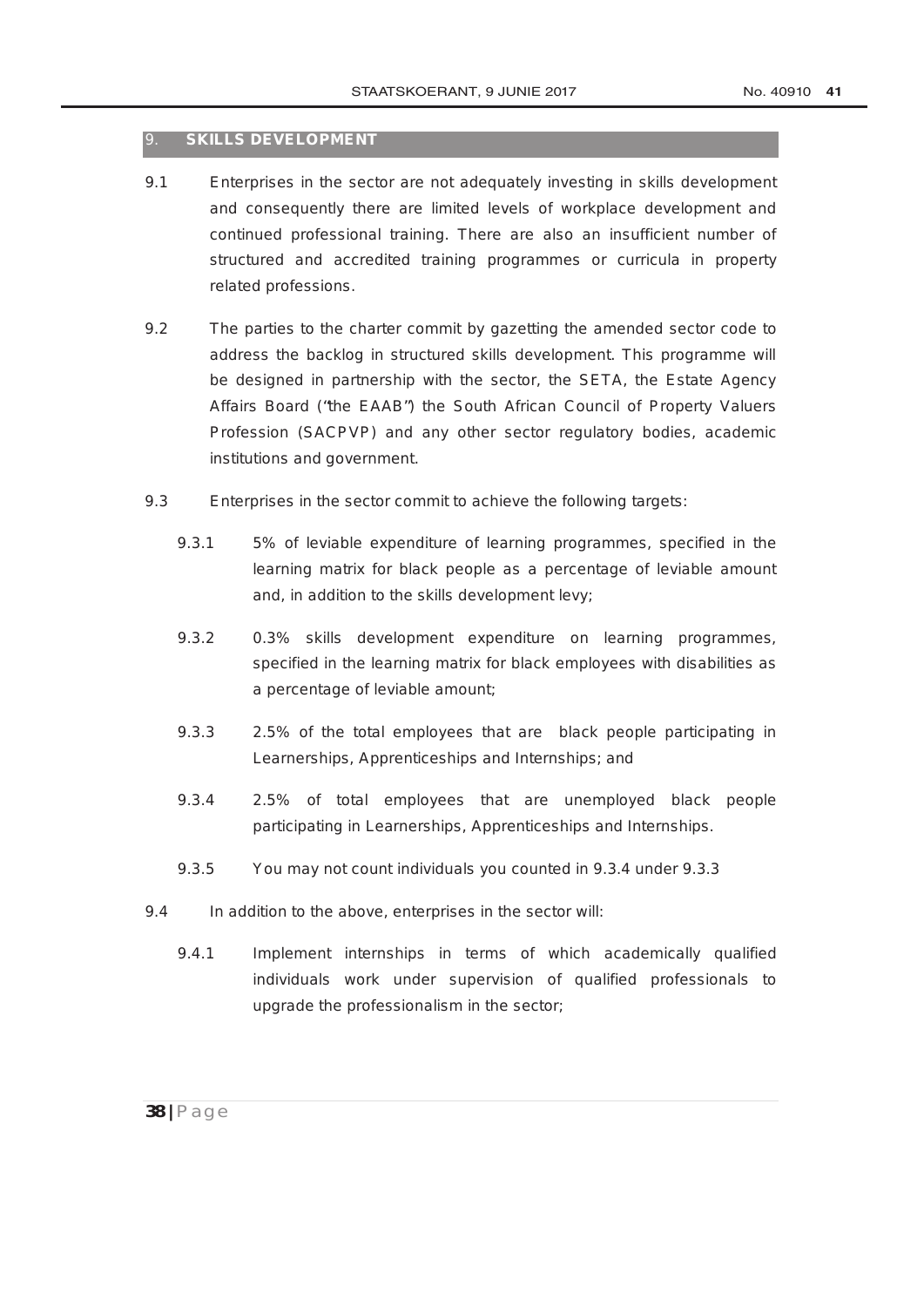- 9.4.2 Focus on recognition of prior learning to determine the level of competency in the sector and promote further development and training to improve the level of competency in the sector; and
- 9.4.3 Promote continuous professional development in the sector.
- 9.4.4 Mandatory training for the "Estate agents" or "Property practitioners" only as defined by Estate Agency Affairs Board (EAAB) regulator's Act, similarly the SACPVP qualification for valuers, will qualify as skill development contribution.
- 9.5 All other principles under Skill Development (Code 300) in the revised codes as amended time to time (for both generic and QSE) are applicable.
- 9.6 In the instance where an unemployed learner has completed at least 6 months of a program as per clause 9.3.4 and obtained permanent, long term employment (longer than 12 months), they are eligible for recognition for absorption in the current measurement period.

| <b>MEASUREMENT</b><br><b>CATEGORY &amp; CRITERIA</b> | <b>SKILLS DEVELOPMENT ELEMENT</b>                                                                                                                                                   | <b>WEIGHTING</b><br><b>POINTS</b> | <b>COMPLIANCE</b><br><b>TARGET</b> |
|------------------------------------------------------|-------------------------------------------------------------------------------------------------------------------------------------------------------------------------------------|-----------------------------------|------------------------------------|
|                                                      | Skill Development expenditure on any programme specified in the learning programme<br>matrix for Black people as a percentage of leviable amount                                    |                                   |                                    |
| Matrix                                               | Skills Development Expenditure on<br>Learning Programmes, specified in<br>the Learning Programme Matrix for<br>Black people as a percentage of<br>leviable amount                   | 8                                 | 5%                                 |
| <b>Matrix</b>                                        | Skills Development Expenditure on<br>Learning Programmes, specified in<br>the Learning Programme Matrix for<br>black people with disabilities as a<br>percentage of Leviable Amount | 3                                 | 0.3%                               |
|                                                      | Learnerships, apprenticeships and internship                                                                                                                                        |                                   |                                    |
| Learnerships/Appre                                   | Number of black employees<br>participating in Learnerships,<br>Apprenticeships and Internships as<br>a percentage of total employees                                                | 4                                 | 2.5%                               |
| nticeship and<br>Internship                          | Number of previously unemployed<br>black people participating in<br>Learnerships, Apprenticeships and<br>Internships as a percentage of total<br>employees                          | 4                                 | 2.5%                               |

#### **CODE 300: SKILLS DEVELOPMENT GENERIC ENTITIES – 19 POINTS**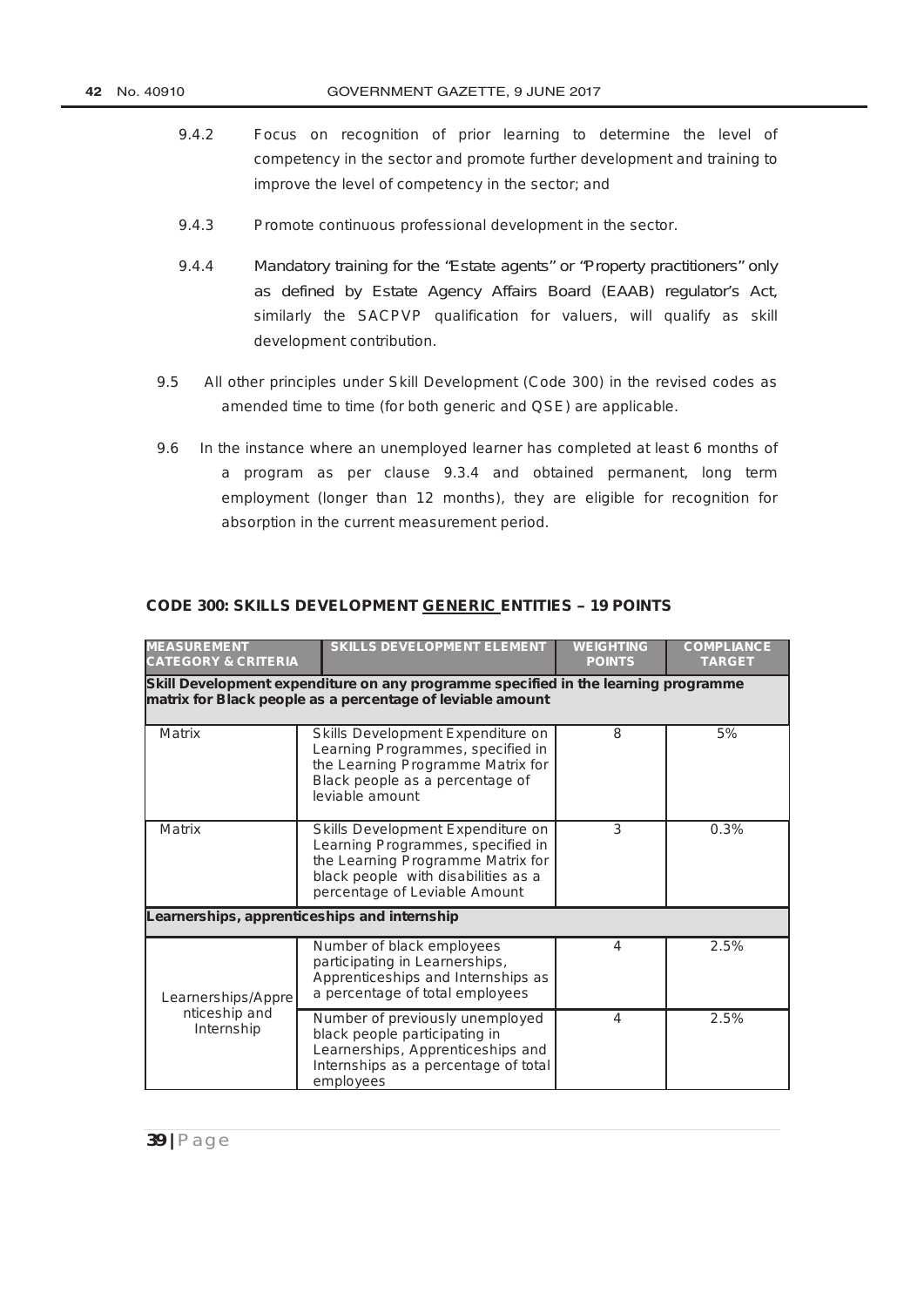Refer and use as specified in the Learning programme Matrix in the amended Codes of Good Practice.

#### **SKILL DEVELOPMENT BONUS POINTS FOR GENERIC ENTITIES – 3 POINTS**

| <b>MEASUREMENT CATEGORY &amp; CRITERIA</b>                                                                                                                           | <b>BONUS</b><br><b>POINTS</b> | <b>COMPLIANCE</b><br><b>TARGET</b> |
|----------------------------------------------------------------------------------------------------------------------------------------------------------------------|-------------------------------|------------------------------------|
| Number of black people in any sector absorbed by the<br>measured entity and industry entity at the end of the<br>learnership, internship or apprenticeship programme |                               | 100%                               |

## **CODE 703: SKILLS DEVELOPMENT FOR QSE ENTITIES- 17 POINTS**

The following table represents the indicators and method for calculating score for Skill Development used this statement:

| <b>MEASUREMENT CATEGORY &amp; CRITERIA</b>                                                                                                                  | <b>WEIGHTING</b><br><b>POINTS</b> | <b>COMPLIANCE</b><br><b>TARGET</b> |
|-------------------------------------------------------------------------------------------------------------------------------------------------------------|-----------------------------------|------------------------------------|
| Skills development expenditure on learning programmes<br>specified in the learning programme matrix for Black<br>people as a percentage of leviable amount  | 12                                | 3%                                 |
| Skills development expenditure on learning programmes<br>specified in the learning programme matrix for Black<br>Females as a percentage of leviable amount | 5                                 | 1%                                 |

#### **SKILL DEVELOPMENT BONUS POINTS FOR QSE ENTITIES – 3 POINTS**

| <b>MEASUREMENT CATEGORY &amp; CRITERIA</b>                                                                                                                           | <b>BONUS</b><br><b>POINTS</b> | <b>COMPLIANCE</b><br><b>TARGET</b> |
|----------------------------------------------------------------------------------------------------------------------------------------------------------------------|-------------------------------|------------------------------------|
| Number of black people in any sector absorbed by the<br>measured entity and industry entity at the end of the<br>learnership, internship or apprenticeship programme |                               | 100%                               |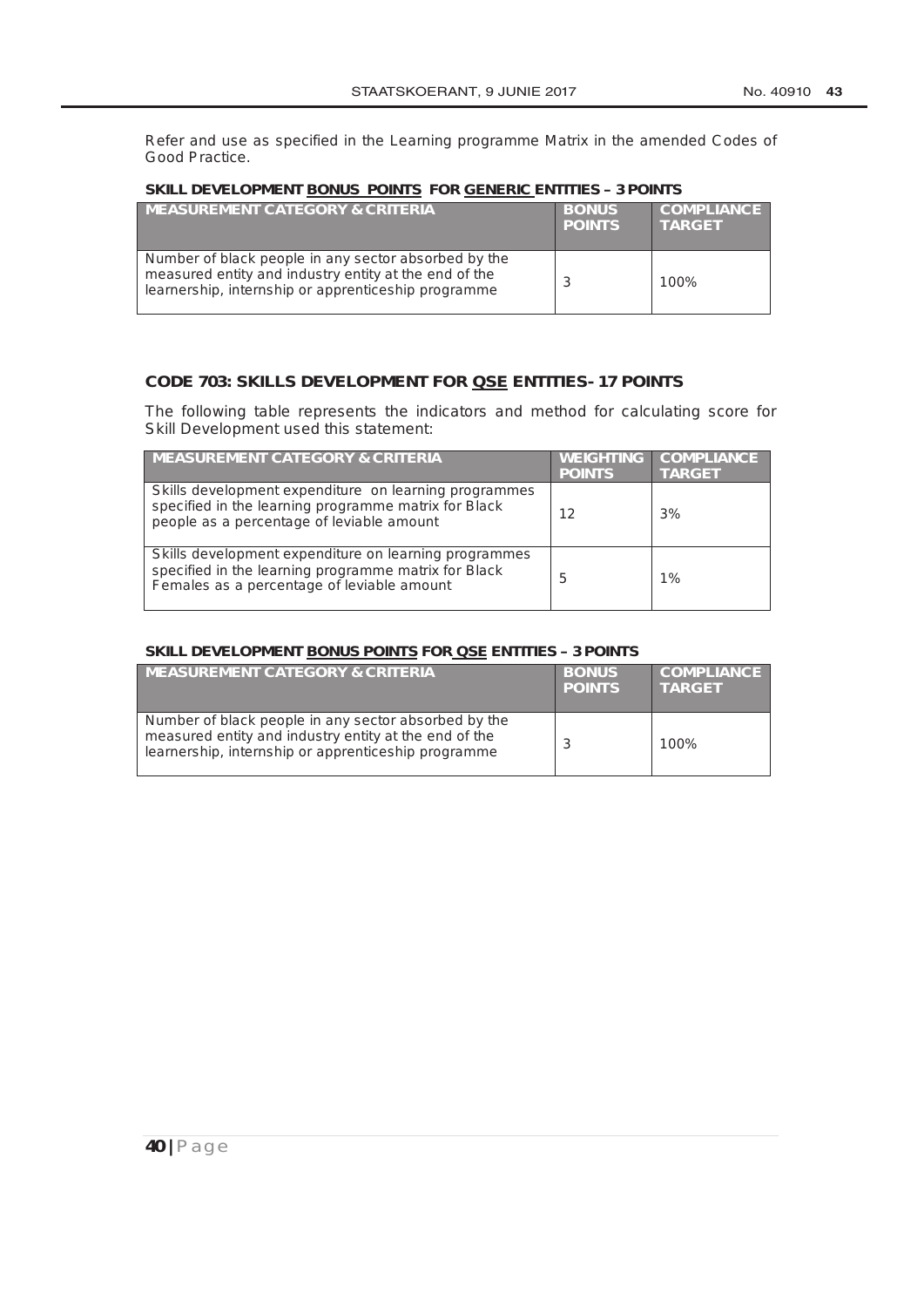#### 10. **ENTERPRISE AND SUPPLIER DEVELOPMENT**

- 10.1 To date there has been limited implementation of preferential procurement practices in the sector: The signatories to this sector code commit themselves to:
	- a) 80% of B-BBEE Procurement Spend from all Empowering Suppliers based on the B-BBEE Procurement Recognition Levels as a percentage of Total Measured Procurement Spend;
	- b) 15% B-BBEE Procurement Spend from all Empowering Suppliers that are Qualifying Small Enterprises based on the applicable B-BBEE Procurement Recognition Levels as a percentage of Total Measured Procurement Spend;
	- c) 15% of B-BBEE Procurement Spend from all Empowering Suppliers that are Exempted Micro-Enterprises based on the applicable B-BBEE Procurement Recognition Levels as a percentage of Total Measured Procurement Spend;
	- d) 40% of BBEE Procurement Spend from all Empowering Suppliers that are at least 51% black owned;
	- e) 12% of B-BBEE Procurement Spend from all Empowering Suppliers that are more than 30% black women-owned based on the applicable B-BBEE Procurement Recognition Levels as a percentage of Total Measured Procurement and
	- f) Spend 40% of procurement spend on property service Enterprises that are 51% black owned (level 1-3) as a percentage of total property Services spend.
- 10.2 There are numerous micro and small businesses in the sector; however few of these have significant levels of black ownership and control.
- 10.3 The property sector commits itself to invest in, support, facilitate and foster new and existing small and micro enterprises possessing that are black owned*,* through the implementation of comprehensive enterprise development programmes. The parties to the charter therefore commit to achieve the following targets: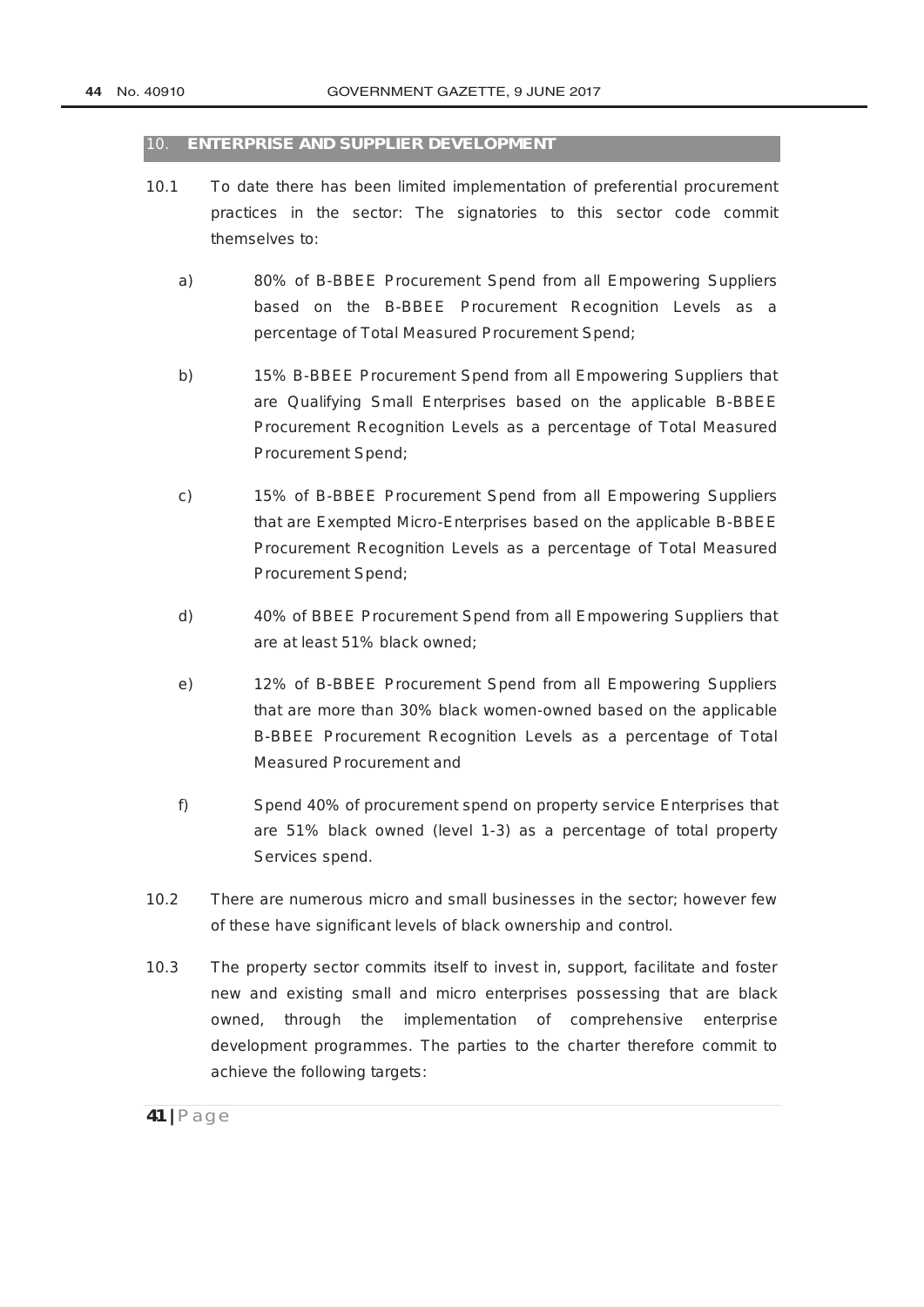- 10.3.1. 2% of annual value of NPAT on all Supplier Development contributions;
- 10.3.2. Consequently each enterprise in the sector commits to achieve a target of 1% of annual value NPAT on Enterprise Development contributions and sector specific .
- 10.4 All principles under Supplier and Enterprise Development (Code 400) in the revised codes as amended time to time (for both generic and QSE) are applicable

#### **CODE 400: ENTERPRISE and SUPPLIER DEVELOPMENT GENERIC ENTITIES – 39 POINTS**

| <b>MEASUREMENT CATEGORY &amp; CRITERIA</b>                                                                                                                                                                                     | <b>WEIGHTING</b><br><b>POINTS</b> | <b>COMPLIANCE</b><br><b>TARGETS</b> |
|--------------------------------------------------------------------------------------------------------------------------------------------------------------------------------------------------------------------------------|-----------------------------------|-------------------------------------|
| <b>2.1 PREFERENTIAL PROCUREMENT</b>                                                                                                                                                                                            |                                   |                                     |
| BBEE Procurement Spend from all Empowering Suppliers based<br>on the B-BBEE Procurement Recognition Levels as a percentage<br>of Total Measured Procurement Spend                                                              | $\overline{2}$                    | 80%                                 |
| B-BBEE Procurement Spend from all Empowering Suppliers that<br>are Qualifying Small Enterprises based on the applicable B-BBEE<br>Procurement Recognition Levels as a percentage of Total<br><b>Measured Procurement Spend</b> | 2                                 | 15%                                 |
| B-BBEE Procurement Spend from all Empowering Suppliers that<br>are Exempted Micro-Enterprises based on the applicable B-BBEE<br>Procurement Recognition Levels as a percentage of Total<br>Measured Procurement Spend          | 2                                 | 15%                                 |
| B-BBEE Procurement Spend from all Empowering Suppliers that<br>are at least 51% black owned based on the applicable B-BBEE<br>Procurement Recognition Levels as a percentage of Total<br>Measured Procurement Spend            | 8                                 | 40%                                 |
| B-BBEE Procurement Spend from all Empowering Suppliers that<br>are more than 30% black women-owned based on the applicable<br>B-BBEE Procurement Recognition Levels as a percentage of Total<br>Measured Procurement Spend     | 4                                 | 12%                                 |
| Percentage of procurement spend with at least 51% Black owned<br>Property Service enterprises (level 1-3) as a percentage of the total<br>property services spend                                                              | 6                                 | 40%                                 |
| <b>2.2 SUPPLIER DEVELOPMENT</b>                                                                                                                                                                                                |                                   |                                     |
| Annual value of all Supplier Development Contributions made by<br>the Measured Entity as a percentage of the target.                                                                                                           | 10                                | 2% of NPAT                          |
| <b>2.3 ENTERPRISE DEVELOPMENT</b>                                                                                                                                                                                              |                                   |                                     |
| 2.3.1 Annual value of Enterprise Development Contributions and<br>Sector Specific Programmes made by the Measured Entity as a<br>percentage of the target.                                                                     | 5                                 | 1% of NPAT                          |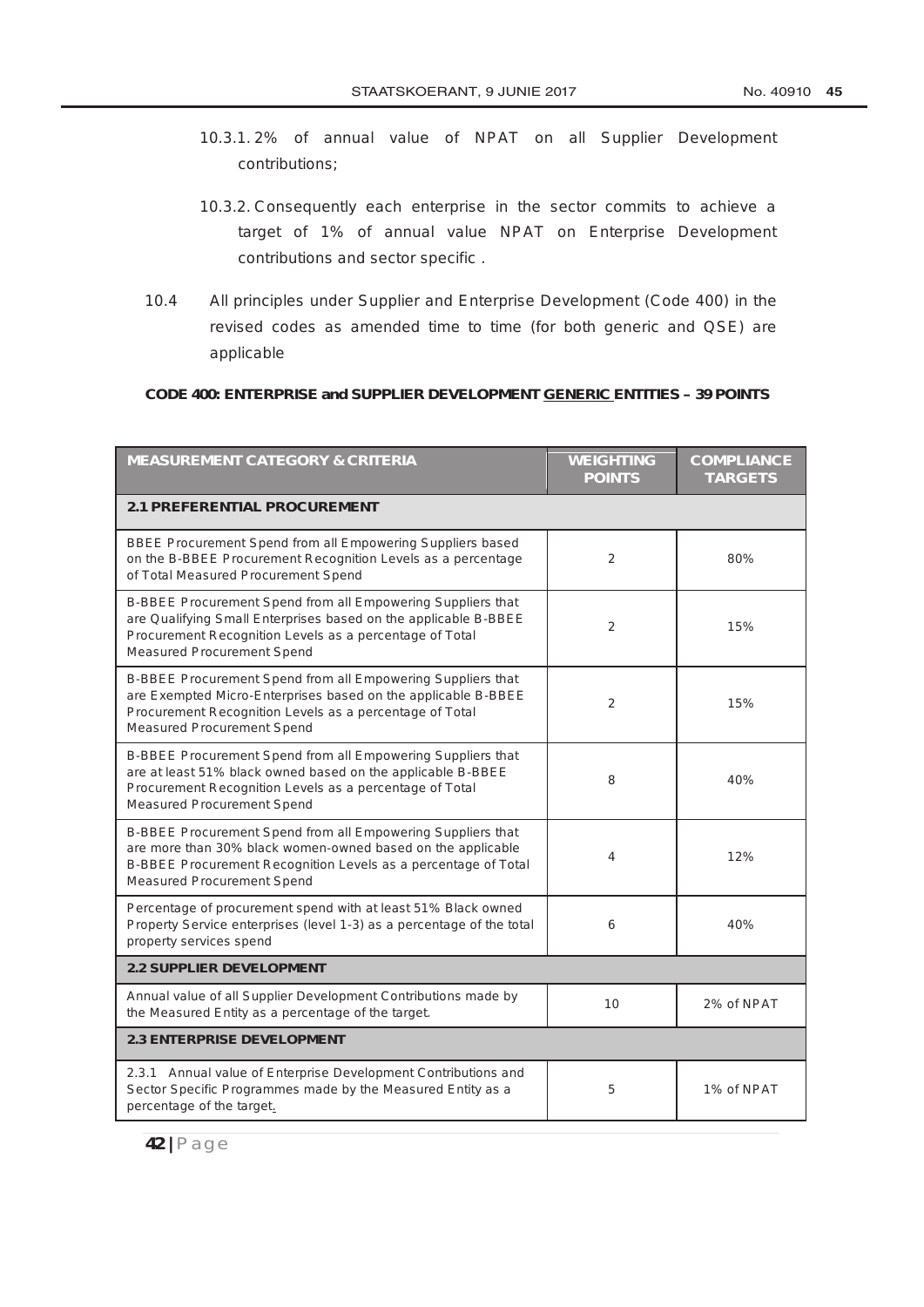#### **ENTERPRISE & SUPPLIER DEVELOPMENT BONUS POINTS FOR GENERIC ENTITIES - 4 POINTS**

| <b>MEASUREMENT CATEGORY &amp; CRITERIA</b>                                                                                                                                             | <b>BONUS POINTS</b> | <b>COMPLIANCE</b><br><b>TARGETS</b> |
|----------------------------------------------------------------------------------------------------------------------------------------------------------------------------------------|---------------------|-------------------------------------|
| BEE Procurement Spent from designated group<br>suppliers that are at least 51% Black Owned                                                                                             | 2                   | 2%                                  |
| Bonus points for graduation of one or more Enterprise<br>Development beneficiaries to the Supplier Development<br>level                                                                |                     |                                     |
| Bonus points for creating one or more job directly in the<br>beneficiary entity as a result of supplier Development or<br>enterprise development initiatives by the measured<br>entity |                     |                                     |

#### **CODE 704: ENTERPRISE AND SUPPLIER DEVELOPMENT FOR QSE- 35 POINTS**

| <b>MEASUREMENT CATEGORY &amp; CRITERIA</b>                                                                                                                                                                             | <b>WEIGHTING</b><br><b>POINTS</b> | <b>COMPLIANCE</b><br><b>TARGETS</b> |
|------------------------------------------------------------------------------------------------------------------------------------------------------------------------------------------------------------------------|-----------------------------------|-------------------------------------|
| <b>PREFERENTIAL PROCUREMENT</b>                                                                                                                                                                                        |                                   |                                     |
| B-BBEE Procurement Spend from all Empowering<br>Suppliers based on the B-BBEE procurement Recognition<br>Levels as a percentage of a Total measured Procurement<br>Spend                                               | 10                                | 60%                                 |
| <b>B-BBEE Procurement Spend from Empowering Suppliers</b><br>that are at least 51% black owned based on the<br>applicable B-BBEE Procurement Recognition Levels as a<br>percentage of Total Measured Procurement Spend | 15                                | 15%                                 |
| <b>SUPPLIER DEVELOPMENT</b>                                                                                                                                                                                            |                                   |                                     |
| Annual value of all Supplier Development Contributions<br>made by the Measured Entity as a percentage of the<br>target                                                                                                 | 5                                 | 1% of NPAT                          |
| <b>ENTERPRISE DEVELOPMENT</b>                                                                                                                                                                                          |                                   |                                     |
| Annual value of Enterprise Development Contributions<br>and Sector Specific Programmes made by the Measured<br>Entity as a percentage of the target                                                                    | 5                                 | 1% of NPAT                          |

# 10.5 Enterprise development programmes may include but are not limited to the following

- a) Management, business development and technical skills transfer;
- b) Technology transfer, establishment of administrative systems, cost control systems and infrastructure support;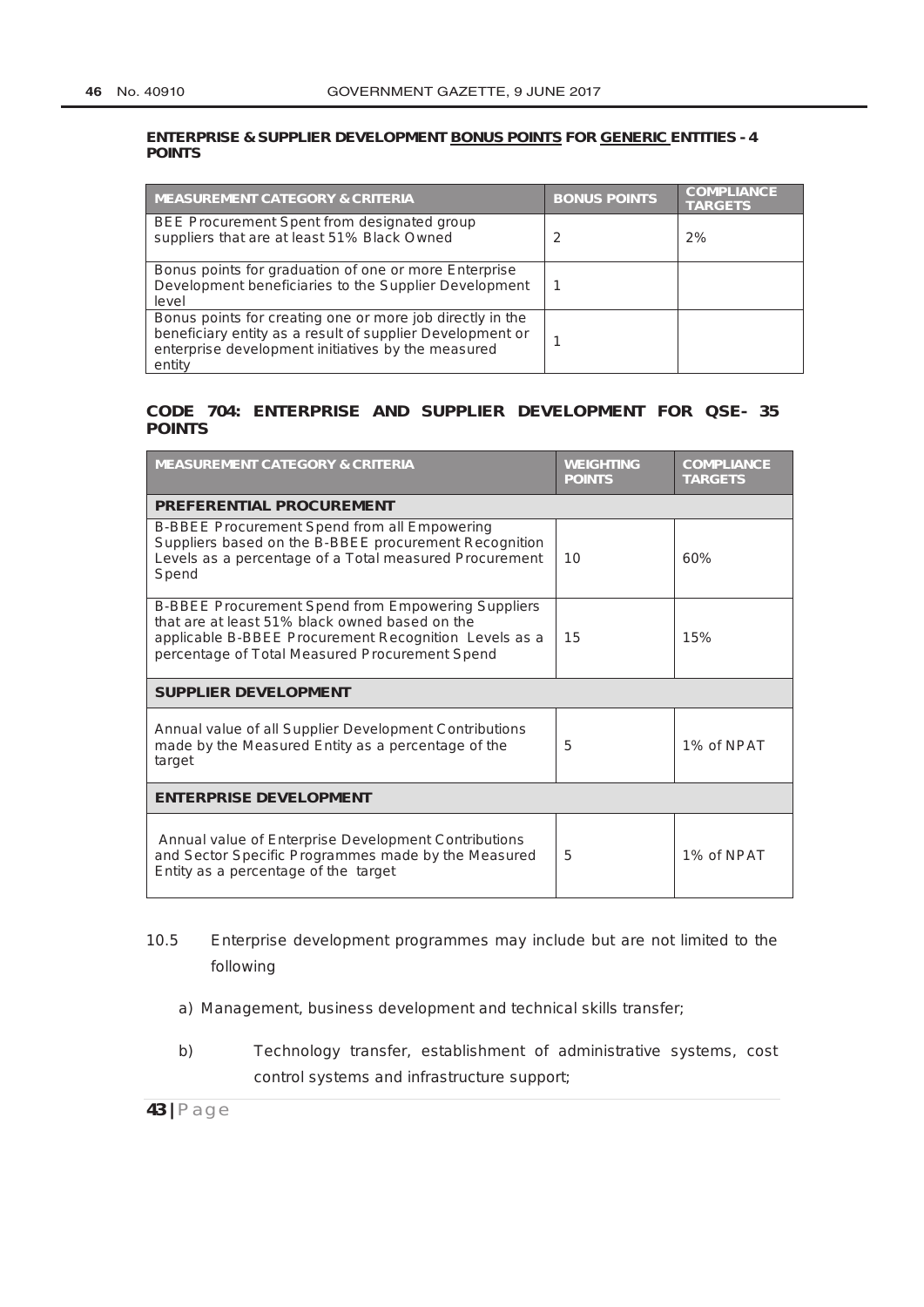- c) Development of entity credit resources with suppliers; and
- d) Development of entity financial capacity and/or financial assistance.
- 10.6 Enterprise development plans should promote sustainability and must provide for the measurement of enterprise growth.
- 10.7 Refer to the enterprise matrix in the revised codes of good practice for a comprehensive list enterprise development programmes that are calculated for points
- 10.8 Empowering supplier is currently not a requirement, but the Property Sector Charter Council reserves the right to implement sector specific Empowering Supplier requirements and would include but not limited to:
- 10.9 At least 25% of cost of sales excluding labour cost and depreciation must be procured from local producers or local supplier in SA, for service industry labour cost are included but capped to 15%.
- 10.10 Have a current approved BBBEE Enterprise and Supplier Development plan as defined in the COGP for your company (signed by board and/or CEO and/or CFO) which commits to improvement/s of at least one level higher than previously recorded and the plan should be current-not older than 12 months from verification.
- 10.11 Job creation 50% of jobs created are for Black people provided that the number of Black employees since the immediate prior verified B-BBEE measurement is maintained.
- 10.12 At least 25% transformation of raw material/beneficiation which include local manufacturing, production and/or assembly, and/or packaging.
- 10.13 Skill transfer at least spend 12 days per annum of productivity deployed in assisting Black EMEs and QSEs beneficiaries to increase their operation of financial capacity.
- 10.14 At least 85% of labour costs should be paid to SA employees by services industry entities.
- 10.15 An Empowering Supplier within a context of B-BBEE is a B-BBEE compliant entity, which is a good citizen South African entity, comply with all regulatory requirements of the country and until the list of possible relevant activities to the property sector is extended, an entity should meet at least two if it is a large enterprise with employees and at least one if it is large enterprise without people or one if it is a QSE.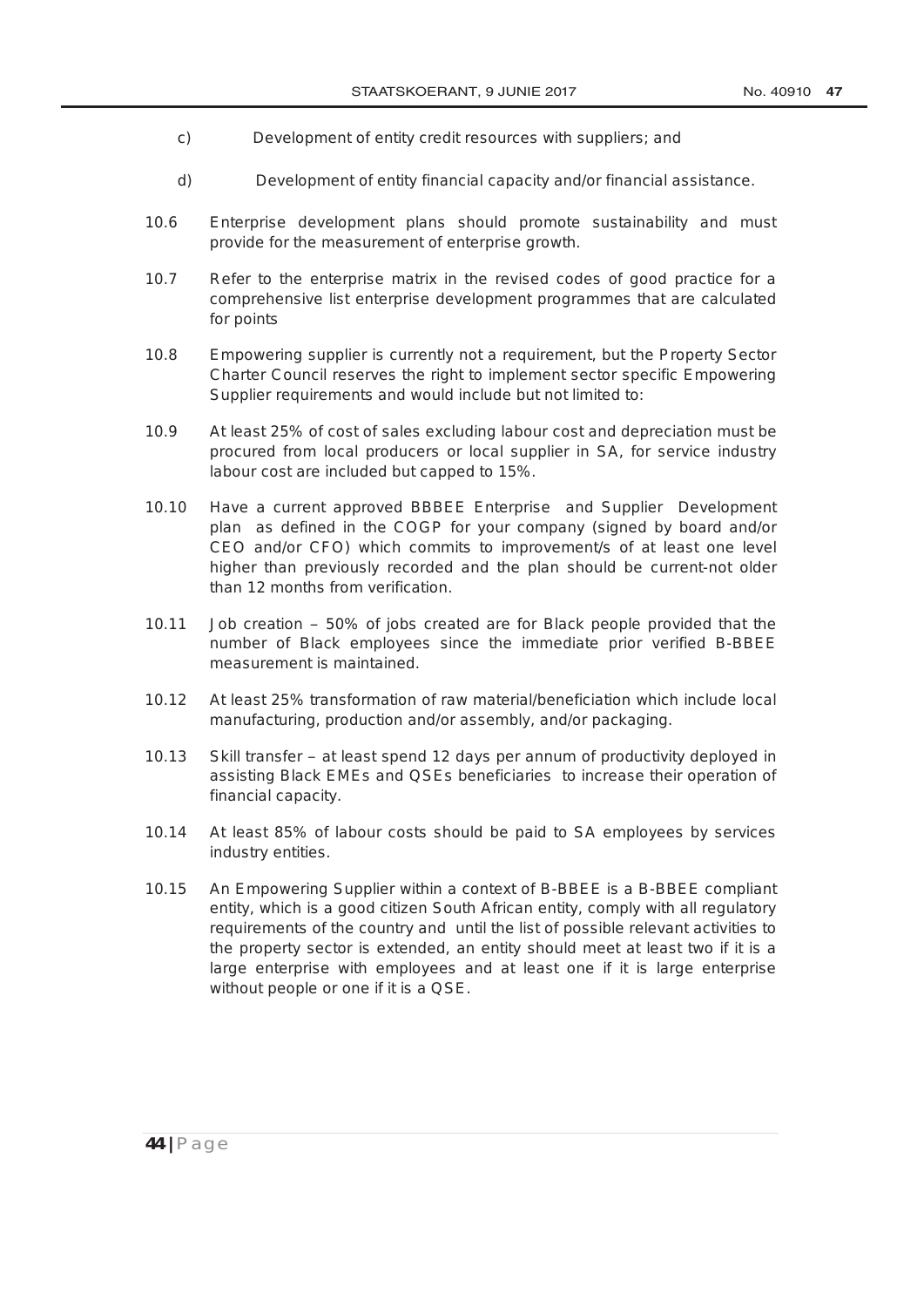#### 11. **SOCIO-ECONOMIC DEVELOPMENT**

- 11.1 The property sector has but reasonable effort towards implementation of socio economic development initiatives, although more can be done.
- 11.2 The parties to this charter commit to utilising the resources at their disposal to initiate and contribute to socio economic development projects that benefit black groups, communities and individuals and that promote transformation and development.
- 11.3 In the planning of socio economic development projects, the parties undertake to consult with beneficiaries and in particular immediate communities to ensure that their developmental needs will be met.
- 11.4 The parties commit to ensuring that projects go beyond the financial contribution by including monitoring and evaluation of impact in their socio economic development.
- 11.5 The parties to this charter undertake to form partnerships with other appropriate private sector organisations, within and outside the property sector, and with government structures to enhance assistance and support to communities.
- 11.6 Parties to this charter will commit a target of 1% of NPAT of average annual value of all socio-economic development contributions made by the measured entity.

| <b>MEASUREMENT CATEGORY &amp; CRITERIA</b>                                                                              | <b>WEIGHTING</b><br><b>POINTS</b> | <b>COMPLIANCE</b><br><b>TARGET</b> |
|-------------------------------------------------------------------------------------------------------------------------|-----------------------------------|------------------------------------|
| Annual value of all socio-Economic<br>Development Contribution made by measured<br>entity as a percentage of the target |                                   | 1% of NPAT                         |

#### **CODE 500: SOCIO-ECONOMIC DEVELOPMENT FOR GENERIC ENTITIES – 2 POINTS**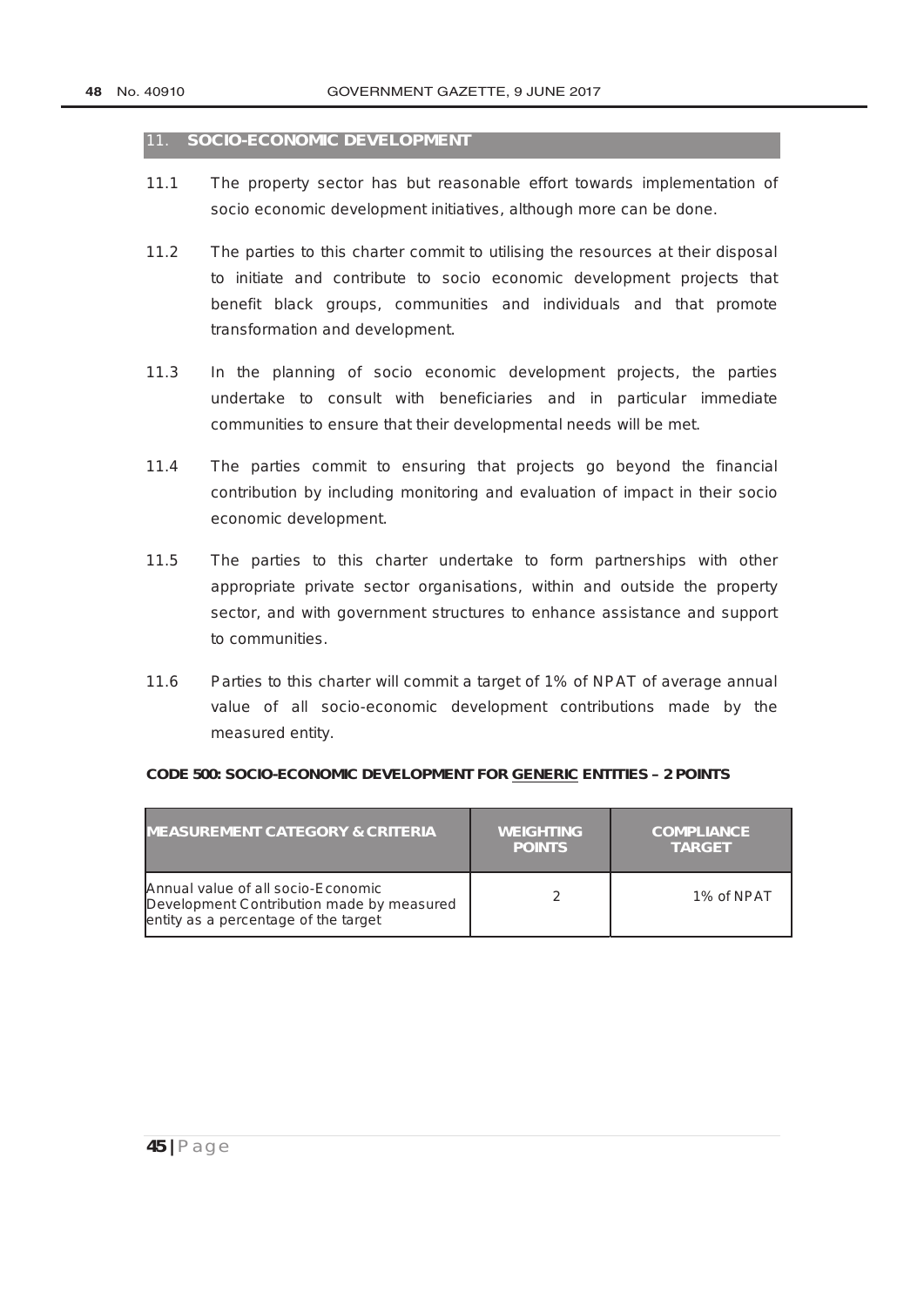#### **CODE 705: SOCIO-ECONOMIC DEVELOPMENT FOR QSE ENTITIES - 2 POINTS**

| <b>I MEASUREMENT CATEGORY &amp; CRITERIA</b>                                                                                 | <b>WEIGHTING</b><br><b>POINTS</b> | <b>COMPLIANCE</b><br><b>TARGET</b> |
|------------------------------------------------------------------------------------------------------------------------------|-----------------------------------|------------------------------------|
| Annual value of all Socio-Economic Development<br>Contributions made by the Measured Entity as a<br>percentage of the target | っ                                 | 1% of NPAT                         |

- 11.7 Socio-economic development projects may include but will not be limited to:
	- 11.7.1 Support for community education facilities;
	- 11.7.2 Programmes at secondary and tertiary education level which promote the sector;
	- 11.7.3 Bursaries and scholarships which are oriented towards property related professions;
	- 11.7.4 Consumer education and information on property ownership and property practice;
	- 11.7.5 Training : community training, building related trades and skills development for unemployed school leavers and adult basic education and training in communities;
	- 11.7.6 Development programmes for black youth and other black designated groups;
	- 11.7.7 Environment: support of conservation projects, community clean-up projects, urban agriculture and food security, garden initiatives; environmental preservation of flora and fauna in areas where the biodiversity is put at risk due to property development;
	- 11.7.8 Arts & culture: support of development programmes for new talent and provision of more public culture centres;
	- 11.7.9 Health: HIV and AIDS awareness, support of community clinics and access to health care;
	- 11.7.10 Sport: support of developmental programmes; and
	- 11.7.11 Job creation.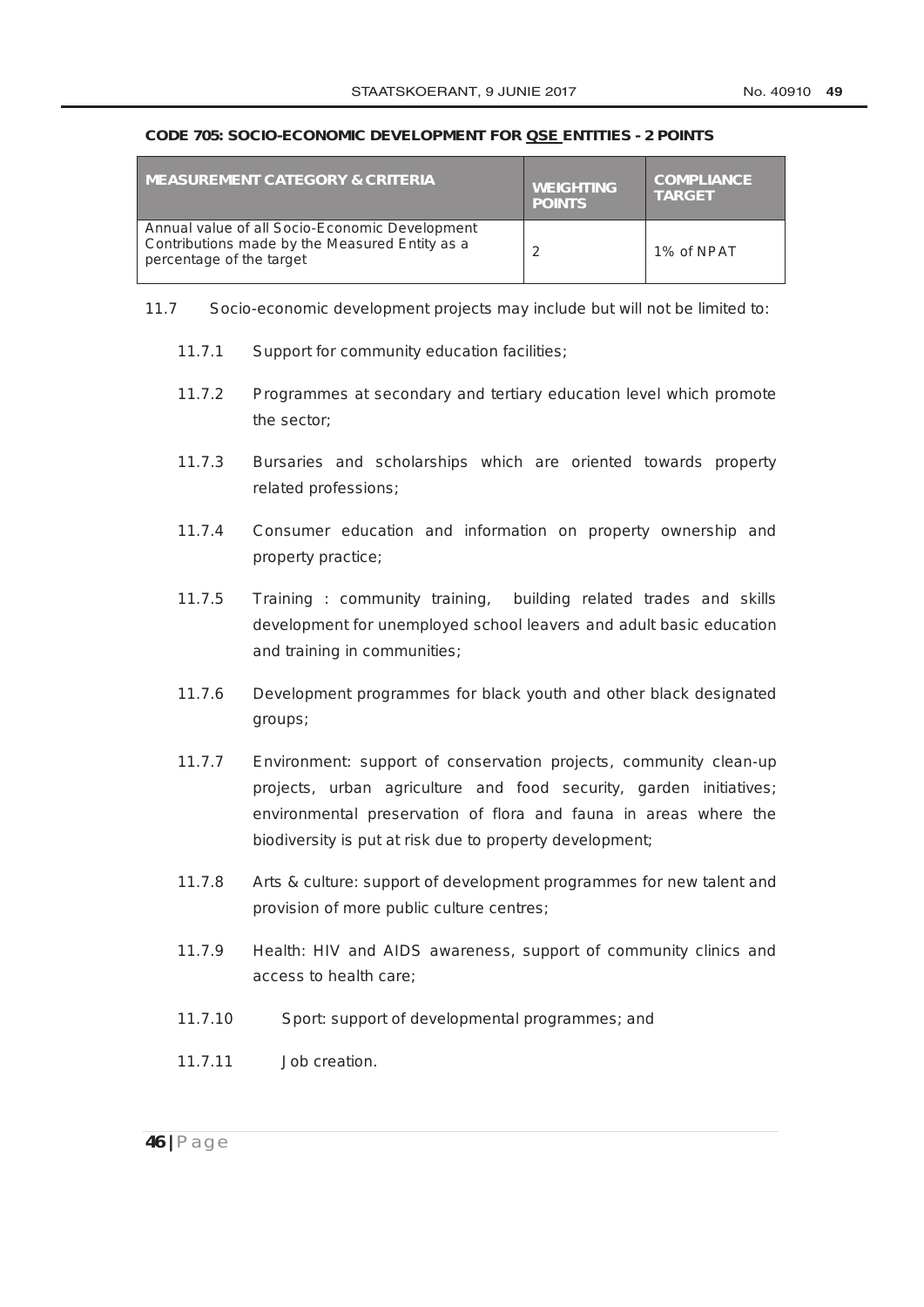#### 12. **ECONOMIC DEVELOPMENT**

- 12.1 There is a lack of investment and property development in under-resourced areas, perpetuating service inequalities and exacerbating the limited tradability of properties in these areas.
- 12.2 The parties to the charter acknowledge their role in directing investment into under-resourced areas. Consequently, property enterprises will participate in property development and transformational infrastructure projects that support development and empowerment of micro and small enterprises and contribute towards equitable access to economic resources in under-resourced areas.
- 12.3 An enterprise that engages in property development commits to spend 10% of its total new property development in under-resourced areas. The amended Property Sector Code must use the Transformational Infrastructure Index to categorise under resourced areas as referred to in the Financial Sector Code (FSC) over a five-year period.
- 12.4 A measured entity can contribute 5% of cumulative total annual investment activities to Economic Development projects that stimulates development i.e. infrastructure bulk services as defined on average over a five-year period.
- 12.4 Where an enterprise chooses to apply both sub-elements, the entity can spend 5% of new property development in under resourced areas for 3 weighting points and 2.5% for economic development projects that stimulates development i.e infrastructure bulk services, for 2 weighting points.
- 12.5 There has been limited support by the sector of entrepreneurial development and both public and private sector disposal strategies have in general inadequately incorporated B-BBEE objectives.
- 12.6 As part of the process, the parties will design appropriate risk mitigating measures and risk sharing arrangements with Government and its development finance institutions and the Financial Sector Charter Council.
- 12.7 National, provincial and local government will identify property for development purposes in line with integrated development plans and combine zoning rights with development requirements.
- 12.8 For defining under resourced area, we will use the infrastructure municipality index developed by Financial Draft sector code (FSC) as amended. The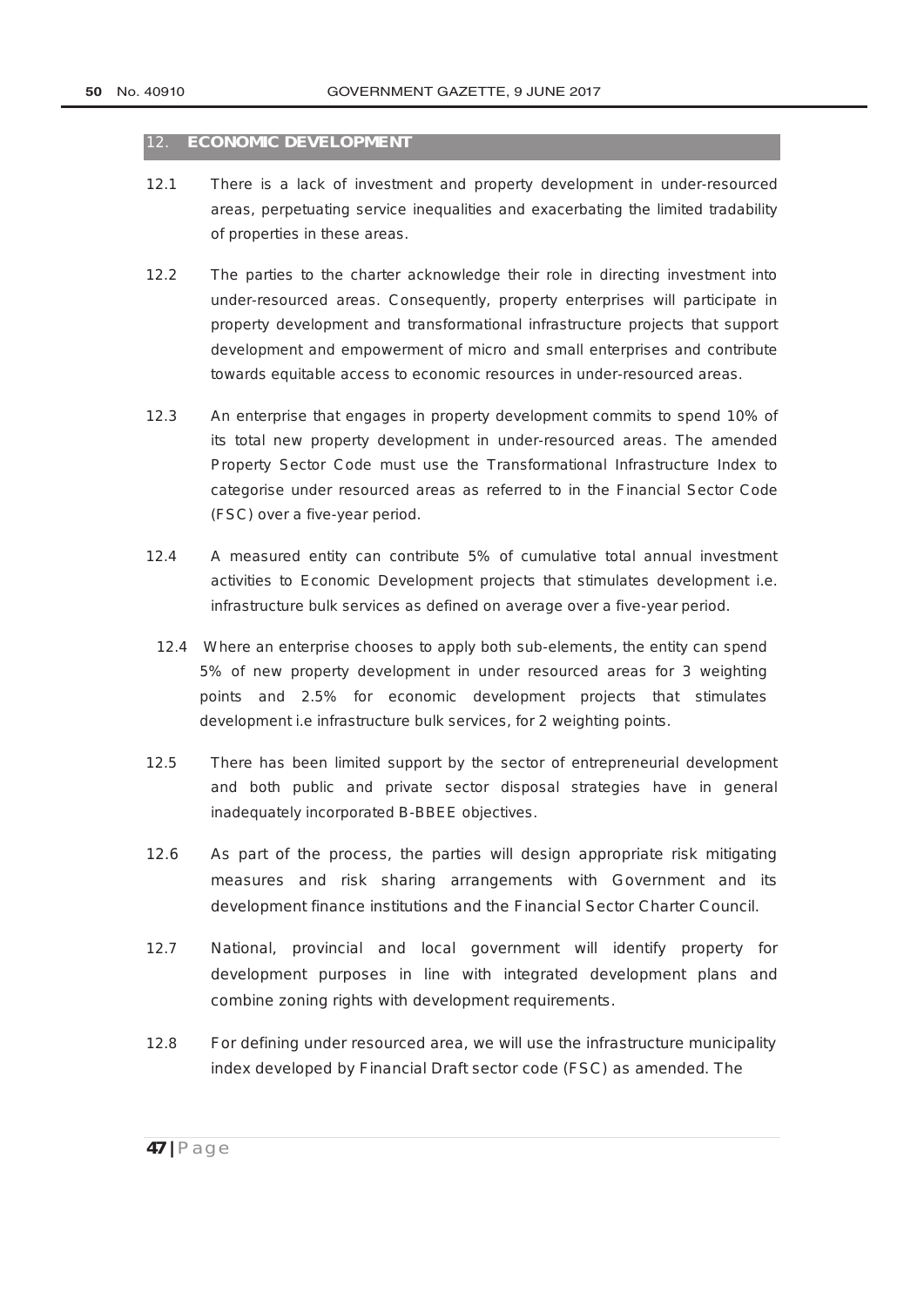Infrastructure municipality index to be published in the Property Sector Charter Council website. www.propertycharter.co.za.

- 12.9 If the Measured Entity only undertakes Economic Development under one of the above indicators, then the points of the two indicators are aggregated and the Compliance Target for that indicator is doubled.
	- For example:
	- If an organisation only contributes to 6.1 then the points are 5 and the target is 10%.
	- If an organisation only contributes to 6.2 then the points are 5 and the target is 5%.
- 12.10 A recognised amount counted towards the target of one of the above indicators cannot be recognised under the other i.e. no double counting.
- 12.11 Economic Development Investments and contributions are recognised based on the percentages contained in the latest Infrastructure Municipality Index contained in the Financial Services Sector Code.

| <b>MEASUREMENT CATEGORY &amp; CRITERIA</b>                                                                   | <b>POINTS</b> | <b>WEIGHTING COMPLIANCE</b><br><b>TARGET</b> |
|--------------------------------------------------------------------------------------------------------------|---------------|----------------------------------------------|
| 6.1 Economic Development Investment in under-resourced areas<br>as a % of total annual investment            | З             | 10%                                          |
| 6.2 Contribution towards any Economic Development Programme<br>as a % of total annual investment activities. |               | 5%                                           |

**CODE 600: ECONOMIC DEVELOPMENT FOR GENERIC ENTITIES – 5 POINTS**

#### **CODE 706: ECONOMIC DEVELOPMENT SCORECARD FOR QSE – 4 POINTS**

#### **THE ECONOMIC DEVELOPMENT SCORECARD FOR QSE – 4 POINTS**

| <b>MEASUREMENT CATEGORY &amp; CRITERIA</b>                                                    | <b>POINTS</b> | <b>WEIGHTING COMPLIANCE</b><br><b>TARGET</b> |
|-----------------------------------------------------------------------------------------------|---------------|----------------------------------------------|
| Economic Development Investment in under-resourced areas as<br>a % of total annual investment |               | 10%                                          |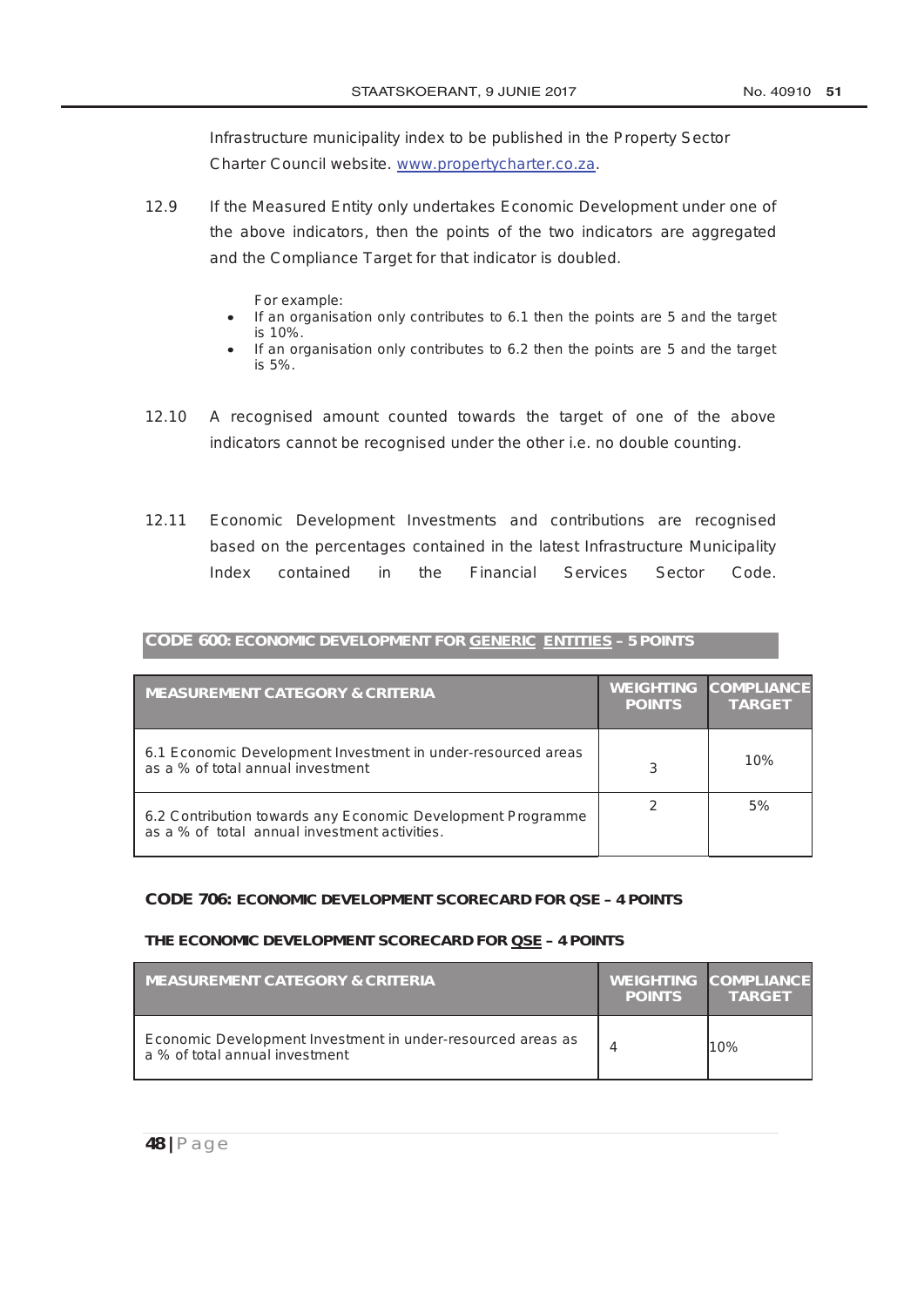- 12.12 For QSE's, the Economic Development element will be subject the measured engaging in property development.
- 12.1. Where the QSE measured entity, has not done any form of property development that year, it will calculate its overall performance based on the total maximum points minus the weighting allocated to the Economic Development element.

#### 13. **COMPLEX STRUCTURE**

- 13.1. Where an enterprise is exempt from an indicator in the scorecard because of the nature of its trade it will calculate its overall performance based on total maximum points minus the weighting allocated to the indicator from which it is exempt. For example any enterprise that does not do development and thus will not be able to make investments in property related developments will be exempt from performing under that category of the scorecard and consequently scored out of commensurately less. This is illustrated on the table below.
- 13.2. Each tick represents an indicator of the scorecard that an enterprise needs to comply with.

|                                                               | Property Unit<br>Trust/REITS<br><b>APUTS</b> | PLSA Property<br>Loans Stock<br>(external | Management<br>Asset        | <b>Owners/REITS</b><br>Management<br>Property<br>External | <b>Managers</b><br>Services<br>Property | Management<br><b>PLSA/REITS</b><br>Internal<br>with | <b>Unlisted Public</b><br>Investment<br>Collective<br>Mandated<br>Scheme | Estate Agents              | organs<br>Entities incl<br>Specialised<br>state |
|---------------------------------------------------------------|----------------------------------------------|-------------------------------------------|----------------------------|-----------------------------------------------------------|-----------------------------------------|-----------------------------------------------------|--------------------------------------------------------------------------|----------------------------|-------------------------------------------------|
| Ownership                                                     |                                              |                                           | ٦                          |                                                           | ٦                                       | ᄾ                                                   | ٦                                                                        | $\mathcal{L}$              | X                                               |
| Management<br>Control                                         |                                              | ٦                                         | $\boldsymbol{\mathcal{A}}$ |                                                           | ٦                                       | $\boldsymbol{\Lambda}$                              | ٦                                                                        | $\boldsymbol{\Lambda}$     | X                                               |
| Employment<br>Equity                                          | X                                            | X                                         | ٦                          | X                                                         | $\mathcal{L}$                           | ٦                                                   | ٦                                                                        | J.                         | ٦                                               |
| Skill<br>Development                                          | $\times$                                     | X                                         | ٦                          | X                                                         | ٦                                       | $\boldsymbol{\mathcal{A}}$                          | $\boldsymbol{\mathcal{A}}$                                               | ٦                          | ٦                                               |
| Enterprise $\overline{\mathbf{g}}$<br>supplier<br>Development |                                              | ٦                                         | $\mathbf \Lambda$          |                                                           | ٦                                       | $\boldsymbol{\mathcal{A}}$                          | ٦                                                                        | $\boldsymbol{\mathcal{A}}$ | $\mathcal{L}$                                   |
| Socio-<br>Economic<br>Development                             | X                                            |                                           | ٦                          |                                                           | ٦                                       | $\boldsymbol{\mathcal{A}}$                          | ٦                                                                        | $\mathcal{L}$              | X                                               |
| Economic<br>Development                                       |                                              | ٦                                         | X                          | $\mathcal{N}$                                             | X                                       | $\mathcal{L}$                                       | ٦                                                                        | Χ                          | X                                               |

#### **COMPLEX STRUCTURE TABLE**

#### 13.3. ESD under specialised equals Preferential procurement only.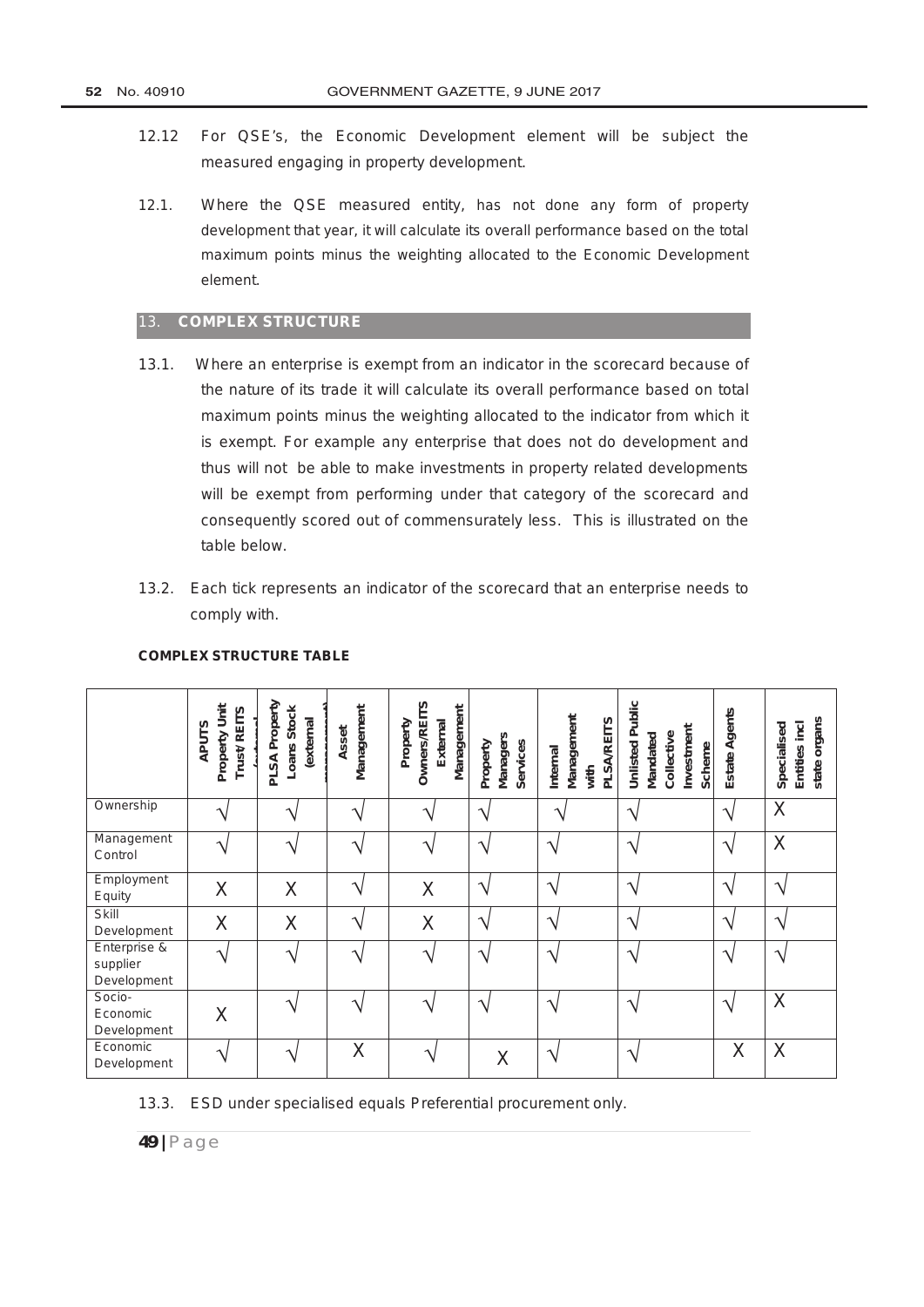#### 14. **COMPLEX STRUCTURE AND PRIORITY ELEMENTS**

- 14.1. Following the complex structure application as described above there are entities that can not do skill development as a priority element because they do not have employees due to the nature of its trade;
- 14.2. As described in section 3 –it is a requirement that Skill Development is one of the priority elements. And in cases where there are no employees and thus no Skill Development, the additional element will be Management Control where:

#### 14.2.1. Management Control

The sub-minimum requirement for Management Control is 40% of the total weighting points for skill Development excluding bonus points.

14.3. Each tick represents an indicator of the scorecard that an enterprise needs to comply with under priority elements.

|                                         | Property<br>Trust<br>j<br><b>APUTS</b> | management)<br>(external<br><b>REITS</b> | Asset Management | <b>Owners/REITS</b><br>Management<br>External<br>Property | Property Managers<br><b>Services</b> | Management with<br>Internal<br><b>REITS</b> | Mandated Collective<br>Investment Scheme<br><b>Unlisted Public</b> | Agents<br><b>Estate</b> | Scorecard incl state<br>Specialised<br>organs |
|-----------------------------------------|----------------------------------------|------------------------------------------|------------------|-----------------------------------------------------------|--------------------------------------|---------------------------------------------|--------------------------------------------------------------------|-------------------------|-----------------------------------------------|
| Ownership                               | へ                                      | へ                                        |                  |                                                           | $\mathbf \Lambda$                    | ᄾ                                           | $\triangleleft$                                                    | へ                       |                                               |
| Management<br>Control                   |                                        |                                          |                  |                                                           |                                      |                                             |                                                                    | ٦                       |                                               |
| Skill<br>Development                    |                                        |                                          |                  |                                                           | ᄾ                                    | $\overline{\phantom{a}}$                    | $\mathbf \Lambda$                                                  | $\mathcal{L}$           | へ                                             |
| Enterprise &<br>supplier<br>Development |                                        |                                          |                  |                                                           | $\mathbf \Lambda$                    | ᄾ                                           | ٦                                                                  |                         | へ                                             |
| Socio-<br>Economic<br>Development       |                                        |                                          |                  |                                                           |                                      |                                             |                                                                    |                         |                                               |
| Economic<br>Development                 |                                        |                                          |                  |                                                           |                                      |                                             |                                                                    |                         |                                               |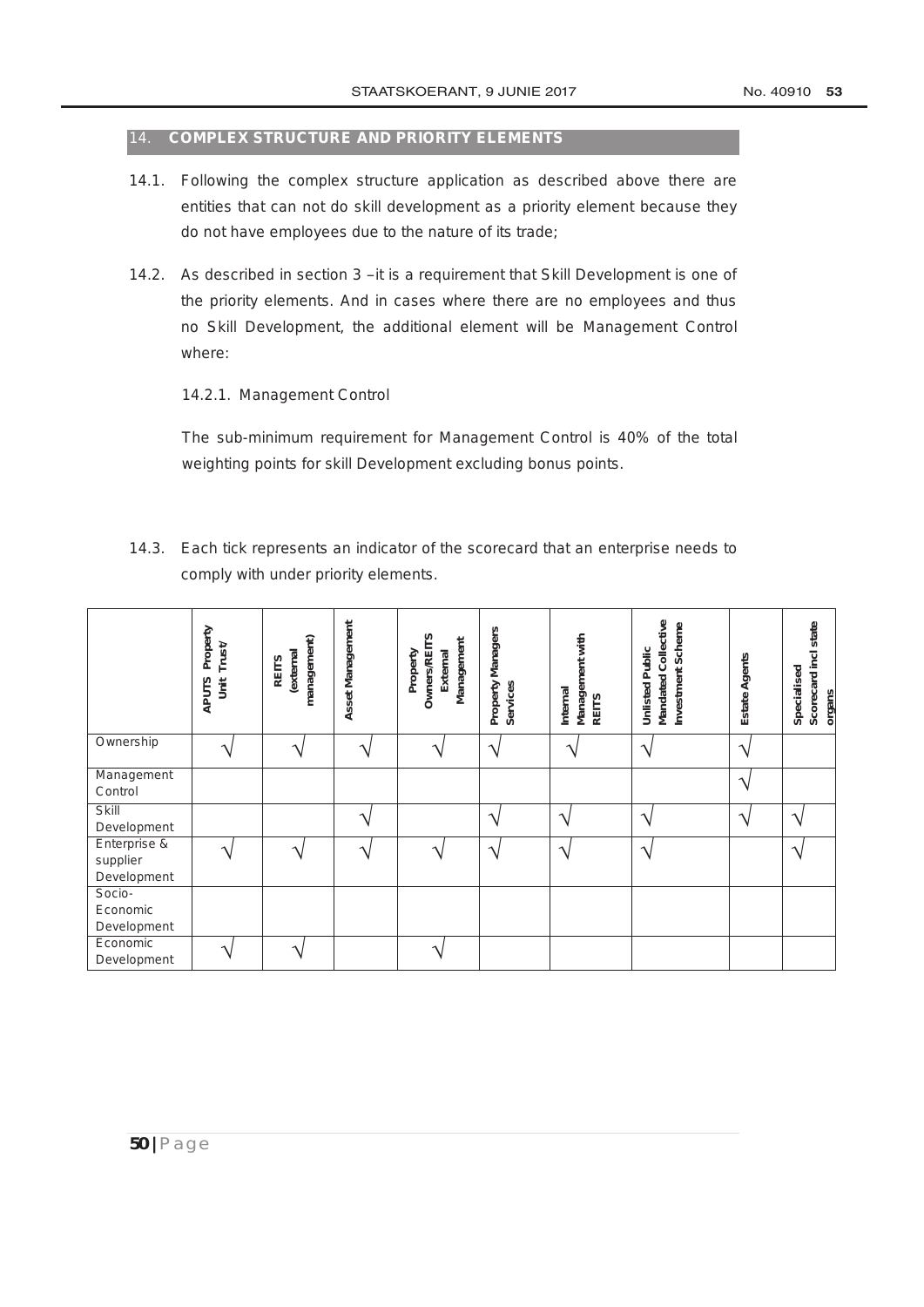#### 15. **THE SCORECARD**

- 15.1. The scorecard provides an objective and broad-based set of measurement indicators for purposes of measuring B-BBEE progress in and between property enterprises, in different sub-sectors and in the property sector as a whole.
- 15.2. The scorecard contains the following:
	- 15.2.1. Elements: The core elements of the amended sector code, derived from the B-BBEE Act as amended and DTI Codes;
	- 15.2.2. Indicators: The area of measurement pertaining to an element of B-BBEE;
	- 15.2.3. Targets: Quantifiable measurement of transformational initiatives;
	- 15.2.4. Weightings: A number on the scorecard against which an enterprise's performance in terms of a particular target will be calculated; and
	- 15.2.5. Bonus points: It is possible to earn bonus points. In all instances these bonus points are aimed at incentivising enterprises to broaden the effect of their transformation programmes.
- 15.3. The B-BBEE status of a property sector enterprise, after calculating its score in terms of this scorecard, will be classified as per the BEE status matrix in this sector code.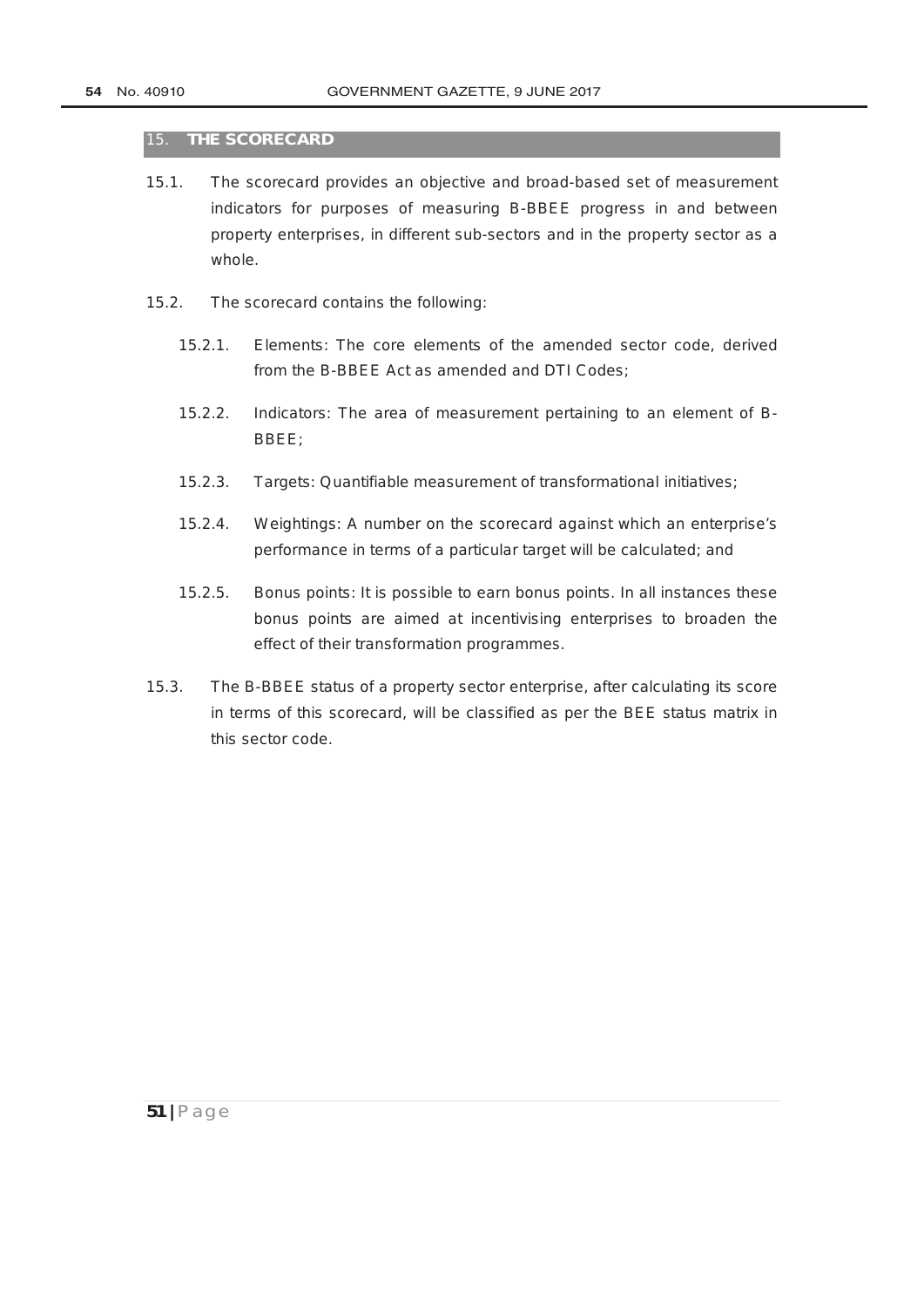# 16. **MEMBERS OF THE PROPERTY CHARTER COUNCIL ARE:**

- 1. Association of Property Unit Trust Management Companies (APUTMC);
- 2. Black Professional Valuers Association (BPVA);
- 3. Estate Agencies Affairs Board (EAAB);
- 4. Institute of Estate Agents of South Africa (IEASA);
- 5. National Association of Managing Agents (NAMA)
- 6. National Association of Youth Empowerment in Construction (NAYEC)
- 7. National [Department of Public Works](http://www.greengazette.co.za/departments/public-works) (NDPW);
- 8. National Economic Development and Labour Council (NEDLAC);
- 9. National Property Forum (NPF)
- 10. Property Loan Stock Association (PLSA);
- 11. Public Investment Corporation- Property (PIC);
- 12. Real Estate Business Owners of South Africa (REBOSA
- 13. Real Estate Investment Trusts) (REITS)
- 14. South African Black Technical and Allied Career Organisation (SABTACO);
- 15. South African Council of Property Valuers Profession (SACPVP);
- 16. South African Council of Shopping Centres (SACSC);
- 17. South African Facilities Managers Association (SAFMA);
- 18. South African Forum of Real Estate (SAFRE);
- 20. South African Institute of Black Property Practitioners (SAIBPP);
- 21. South African Property Owners Association (SAPOA);
- 22. Services Skills Education Training Authorities (SSETA); And
- 23. Women's Property Network (WPN).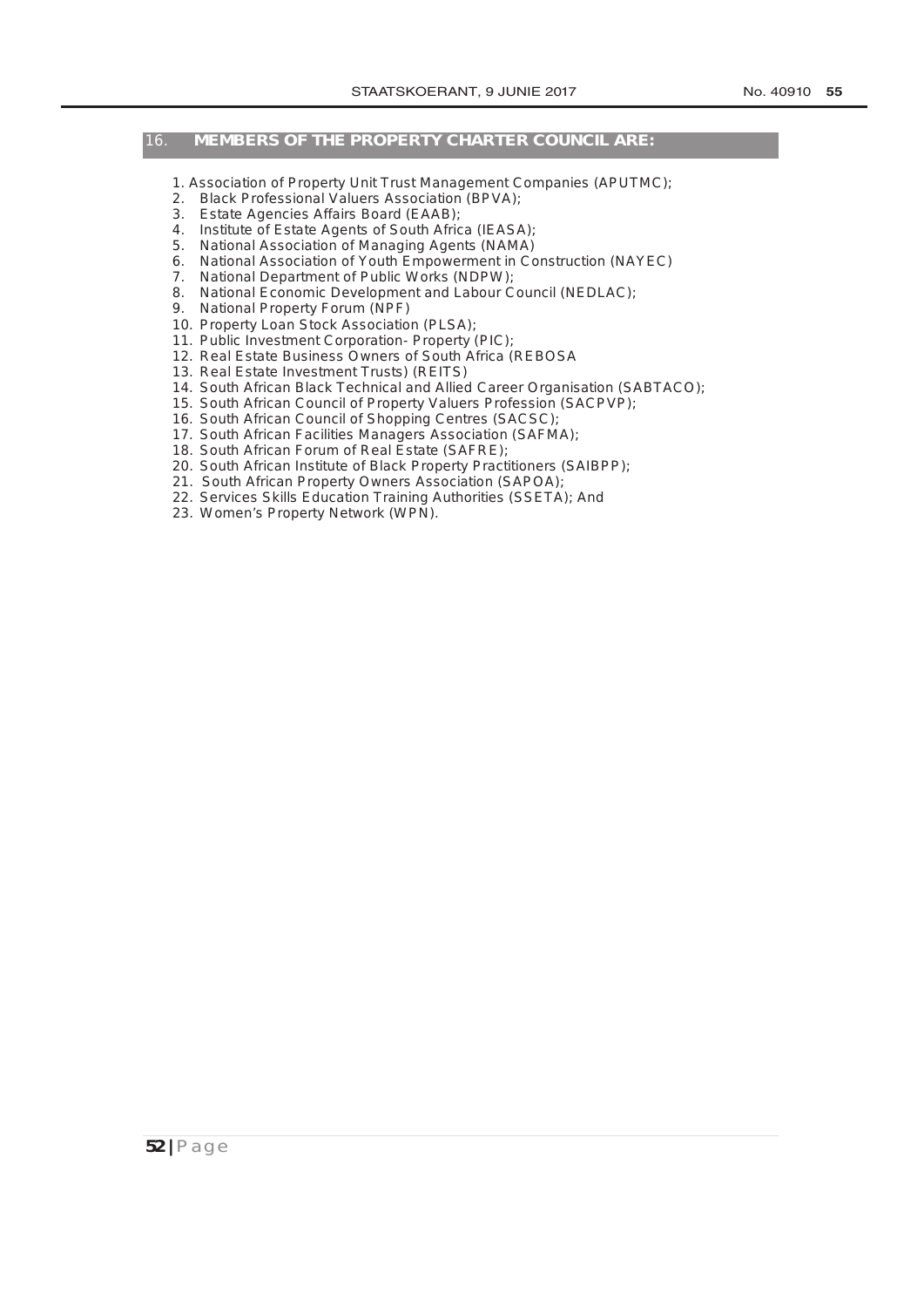| <b>DEFINITIONS</b><br>17.                             |                                                                                                                                                                                                                                                                                                                                                                                                                                                                                                                                           |
|-------------------------------------------------------|-------------------------------------------------------------------------------------------------------------------------------------------------------------------------------------------------------------------------------------------------------------------------------------------------------------------------------------------------------------------------------------------------------------------------------------------------------------------------------------------------------------------------------------------|
| Absorption                                            | A measure of the learners ability to successfully secure formal<br>permanent or long-term contract employment for the learner or to<br>assist the learners proceed with further education and training.                                                                                                                                                                                                                                                                                                                                   |
| Acceptable Valuation<br>Standard                      | Valuation of an asset, an economic interest, an enterprise or any other<br>instrument or right relevant to measurement under Statement 100 of<br>the Codes. All such valuations shall be undertaken in accordance with<br>normal valuation methods that represent standard market practice.                                                                                                                                                                                                                                               |
| <b>Accredited BEE</b><br><b>Verification Agencies</b> | An enterprise that has been accredited by SANAS, or any other body<br>authorised by the Minister to undertake accreditation of verification<br>agencies, on behalf of the DTI, who meet the minimum technical and<br>black economic empowerment criteria for rating agencies and whose<br>main role is to provide an independent opinion on the BBBEE status of<br>an enterprise.                                                                                                                                                         |
| <b>BBBEE</b> enterprises                              | Enterprises whose BBBEE score in terms of a sector scorecard which<br>has been issued as a code of practice or in terms of the DTI's generic<br>scorecard is greater than or equal to 40% and has been verified by an<br>accredited verification agency.                                                                                                                                                                                                                                                                                  |
| <b>Benefit scheme</b>                                 | A Broad-Based Ownership Scheme in which more than 50 natural<br>persons:<br>-are intended to benefit from an Economic Interest received by<br>the scheme or by the fiduciaries of the scheme; and<br>- the economic benefits paid from the Economic Interest<br>received is not distributed but rather applied to the benefit of<br>the scheme's Deemed Participants.                                                                                                                                                                     |
| <b>Black Aged People</b>                              | Black people who are also aged people as defined in the Aged<br>Persons Act 81 of 1967, as amended or substituted.                                                                                                                                                                                                                                                                                                                                                                                                                        |
| <b>Black disabled people</b>                          | Black people who also satisfy the criteria in the definition of<br>'persons with disabilities' set forth in paragraph 5.1 of the "code of<br>good practice on the employment of people with disabilities" (as<br>amended or substituted from time to time) issued in terms of section<br>54(1)(a) of the Employment Equity Act, 1998;                                                                                                                                                                                                     |
| <b>Black New Entrant</b>                              | A black participant(s) (which includes without limitation, black<br>participants in broad-based ownership schemes) holding in aggregate<br>in excess of 2% of the total voting rights and economic interest in a<br>measured enterprises who has not, prior to their acquisition of their<br>equity interest in a measured enterprise, concluded similar transactions<br>in respect of any other enterprise, which in aggregate have a<br>cumulative value of R50million measured in accordance with an<br>acceptable valuation standard. |
| <b>Black people</b>                                   | Is a generic term that means Africans, Coloureds and Indians<br>a. Who are citizens of the Republic of South Africa by birth or decent;<br><b>or</b><br>Who become citizens of the Republic of South Africa by<br>b.<br>naturalisation<br>Before 27 April 1994<br>Í.<br>ii. On or after 27 April 1994 and who would have been<br>entitled to acquire citizenship by naturalisation prior to<br>that date.                                                                                                                                 |
| <b>Black Unemployed</b><br>People                     | Black people who are unemployed and are not attending or are not<br>required by law to attend an educational institution and who are not<br>awaiting admission to an educational institution.                                                                                                                                                                                                                                                                                                                                             |
| <b>Black Women</b>                                    | Black people who are women.                                                                                                                                                                                                                                                                                                                                                                                                                                                                                                               |
| <b>Black Youth</b>                                    | Black persons who are also youth as defined in the National Youth<br>Development Agency Act 54 of 2008, as amended or substituted from<br>time to time;                                                                                                                                                                                                                                                                                                                                                                                   |

**53 |** Page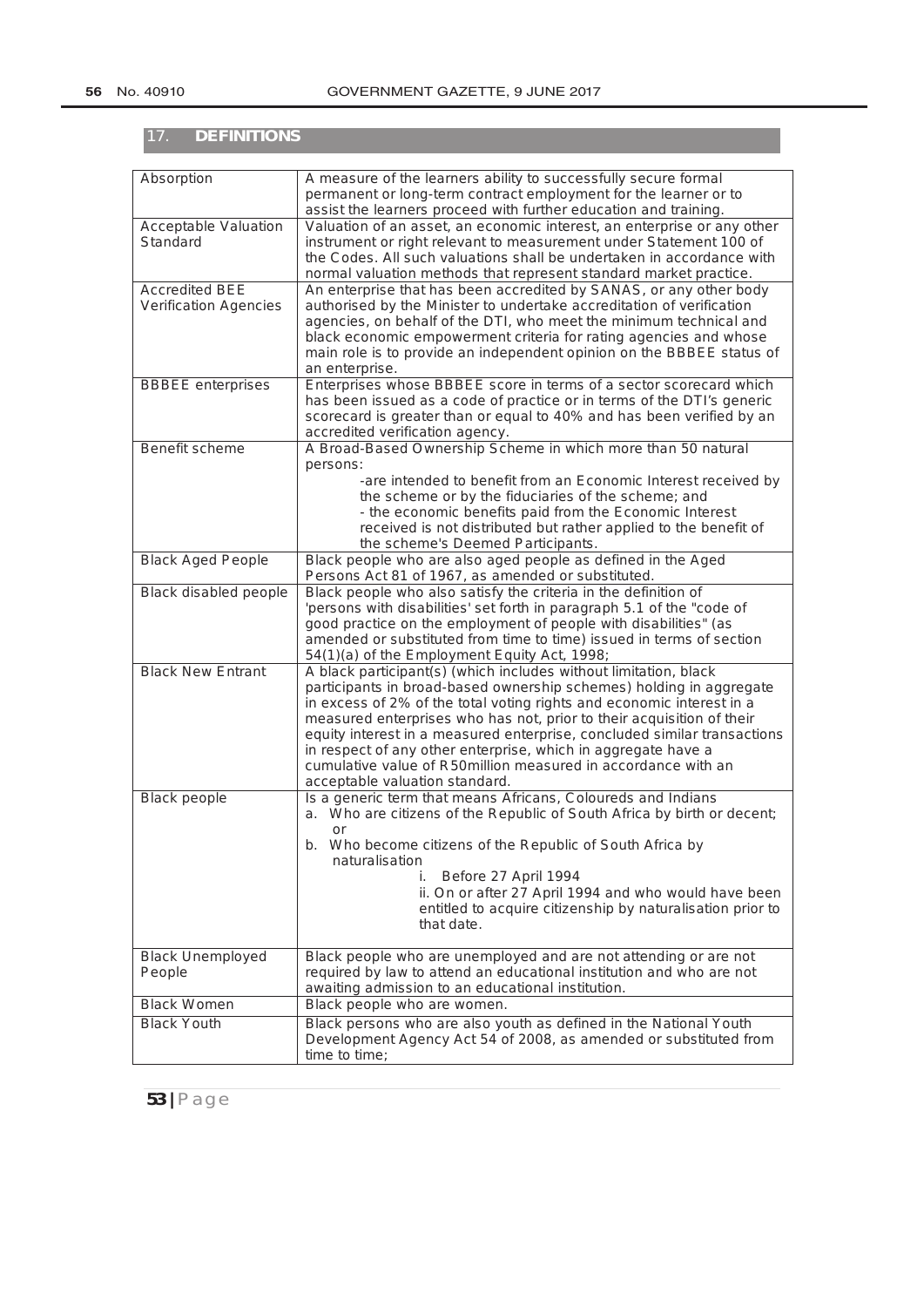| <b>Broad-based Black</b><br>Economic<br>Empowerment | The economic empowerment of all black people including women,<br>workers, Youth, people with disabilities and people living in rural areas<br>through diverse but integrated socio-economic strategies that include, |
|-----------------------------------------------------|----------------------------------------------------------------------------------------------------------------------------------------------------------------------------------------------------------------------|
|                                                     | but are not limited to -<br>-Increasing the number of black people that manage, own and                                                                                                                              |
|                                                     | control enterprises and productive assets;                                                                                                                                                                           |
|                                                     | - Facilitating Ownership and management of enterprises and<br>productive assets by communities, workers, co-operatives and<br>other collective enterprises;                                                          |
|                                                     | - Targeted procurement; and investment in enterprises that are                                                                                                                                                       |
|                                                     | owned or managed by black people;                                                                                                                                                                                    |
|                                                     | - Human resources and skills development;<br>- Achieving equitable representation in all occupational                                                                                                                |
|                                                     | categories and levels in the workforce;                                                                                                                                                                              |
|                                                     | - Facilitating the provision of additional skills to black                                                                                                                                                           |
|                                                     | employees at all levels in the workforce.                                                                                                                                                                            |
| Commissioned agent                                  | A person who only earns commission, receives no salary.                                                                                                                                                              |
| <b>Community Scheme</b>                             | Any scheme or arrangement in terms of which the shared use of and                                                                                                                                                    |
|                                                     | responsibility for part of land and building, including but not limited to                                                                                                                                           |
|                                                     | sectional title development scheme, share block company, home                                                                                                                                                        |
|                                                     | owners association and a housing scheme for retired persons. And<br>scheme has the same meaning.                                                                                                                     |
| Deemed current                                      | The result of the formula in paragraph 17.6 of DTI Code 100,                                                                                                                                                         |
| value                                               | Statement 100. The formula is: the value of the instrument(s) to which                                                                                                                                               |
|                                                     | a black Participant's Economic Interest attaches minus the carrying                                                                                                                                                  |
|                                                     | value of any third party rights or claims that may exist against that                                                                                                                                                |
|                                                     | black Participant as a result of the financing of the acquisition of the<br>instrument(s) divided by the current value of the Measured Enterprise.                                                                   |
|                                                     | All values to be upon the date of measurement.                                                                                                                                                                       |
| Deemed participant                                  | A natural person entitled to receive a distribution or benefit from a                                                                                                                                                |
|                                                     | broad-based ownership scheme.                                                                                                                                                                                        |
| Designated groups                                   | a) Means unemployment black people not attending and not required<br>by law to attend an educational institution and not awaiting admission<br>to an educational institution                                         |
|                                                     | b) Black people who are youth as defined in the National Youth<br>Commission Act of 1996;                                                                                                                            |
|                                                     | c) Black people who are persons with disabilities as defined in the<br>Codes of Good Practice on employment of people with disability issued                                                                         |
|                                                     | under Employment Equity Act;                                                                                                                                                                                         |
|                                                     | d) Black people living in rural and under-developed areas.                                                                                                                                                           |
|                                                     | e)Black military veterans who qualifies to be called a military veteran in<br>terms of Military veterans Act 18 of 2011.                                                                                             |
|                                                     |                                                                                                                                                                                                                      |
| Development in                                      | Only new stock is considered in this case as development excluding                                                                                                                                                   |
| under resourced                                     | any upgrades, any improvements and/or extensions of existing stock                                                                                                                                                   |
| areas<br><b>Distribution scheme</b>                 | A Broad-Based Ownership Scheme in which more than 50 natural                                                                                                                                                         |
|                                                     | persons are intended to receive distributions from the scheme that are<br>payable from the Economic Interest received by the scheme or by the                                                                        |
|                                                     | fiduciaries of the scheme.                                                                                                                                                                                           |
| Economic                                            | Investment and property development in under-resourced areas based                                                                                                                                                   |
| Development                                         | on the infrastructure municipality index developed by Financial Draft<br>aligned sector code (FSC).                                                                                                                  |
|                                                     | Note: An Economic Development Investment anticipates a return on                                                                                                                                                     |
|                                                     | investment whereas a Contribution is a recognised payment within an                                                                                                                                                  |
|                                                     | Economic Development Programme with no return expected.                                                                                                                                                              |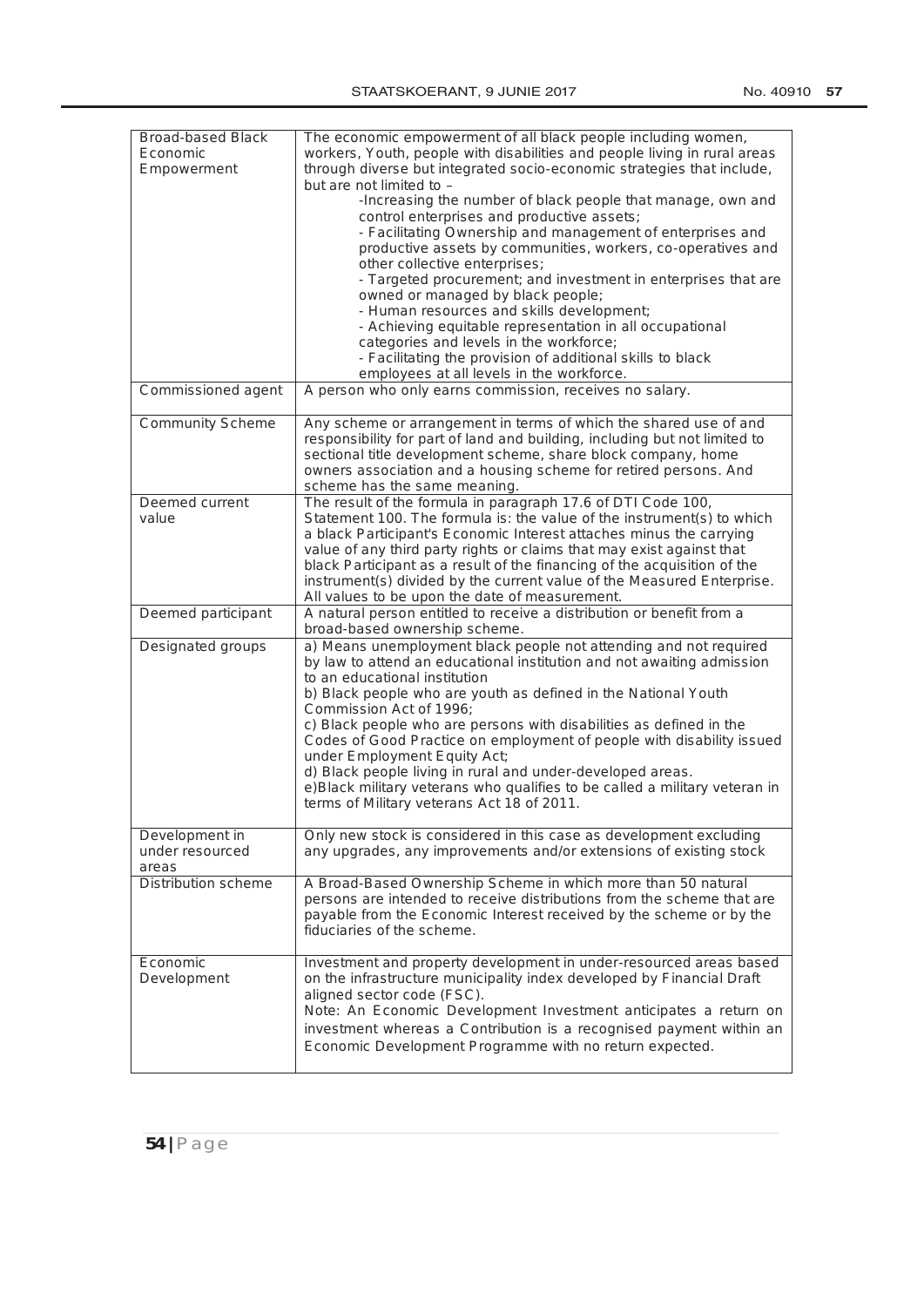| Economic Interest | A Participant's Claim against the Enterprise representing a return on<br>ownership of the Enterprise, measured in accordance with the Flow-<br>Through and Modified Flow-Through Principles. In this regard, a<br>Participant's entitlement to receive any payment or part payment on<br>the Participant's Claim from a Measured Enterprise that is not in the<br>nature of a return on ownership in that Measured Enterprise, will be<br>treated as an Economic Interest if such payment is: |                                               |
|-------------------|-----------------------------------------------------------------------------------------------------------------------------------------------------------------------------------------------------------------------------------------------------------------------------------------------------------------------------------------------------------------------------------------------------------------------------------------------------------------------------------------------|-----------------------------------------------|
|                   |                                                                                                                                                                                                                                                                                                                                                                                                                                                                                               | not arms-length;                              |
|                   |                                                                                                                                                                                                                                                                                                                                                                                                                                                                                               | not market-related:                           |
|                   |                                                                                                                                                                                                                                                                                                                                                                                                                                                                                               | mala fide; or                                 |
|                   |                                                                                                                                                                                                                                                                                                                                                                                                                                                                                               | without a commercial rationale; or            |
|                   |                                                                                                                                                                                                                                                                                                                                                                                                                                                                                               | intended to circumvent the provisions of this |
|                   |                                                                                                                                                                                                                                                                                                                                                                                                                                                                                               | statement or the objectives of the Act.       |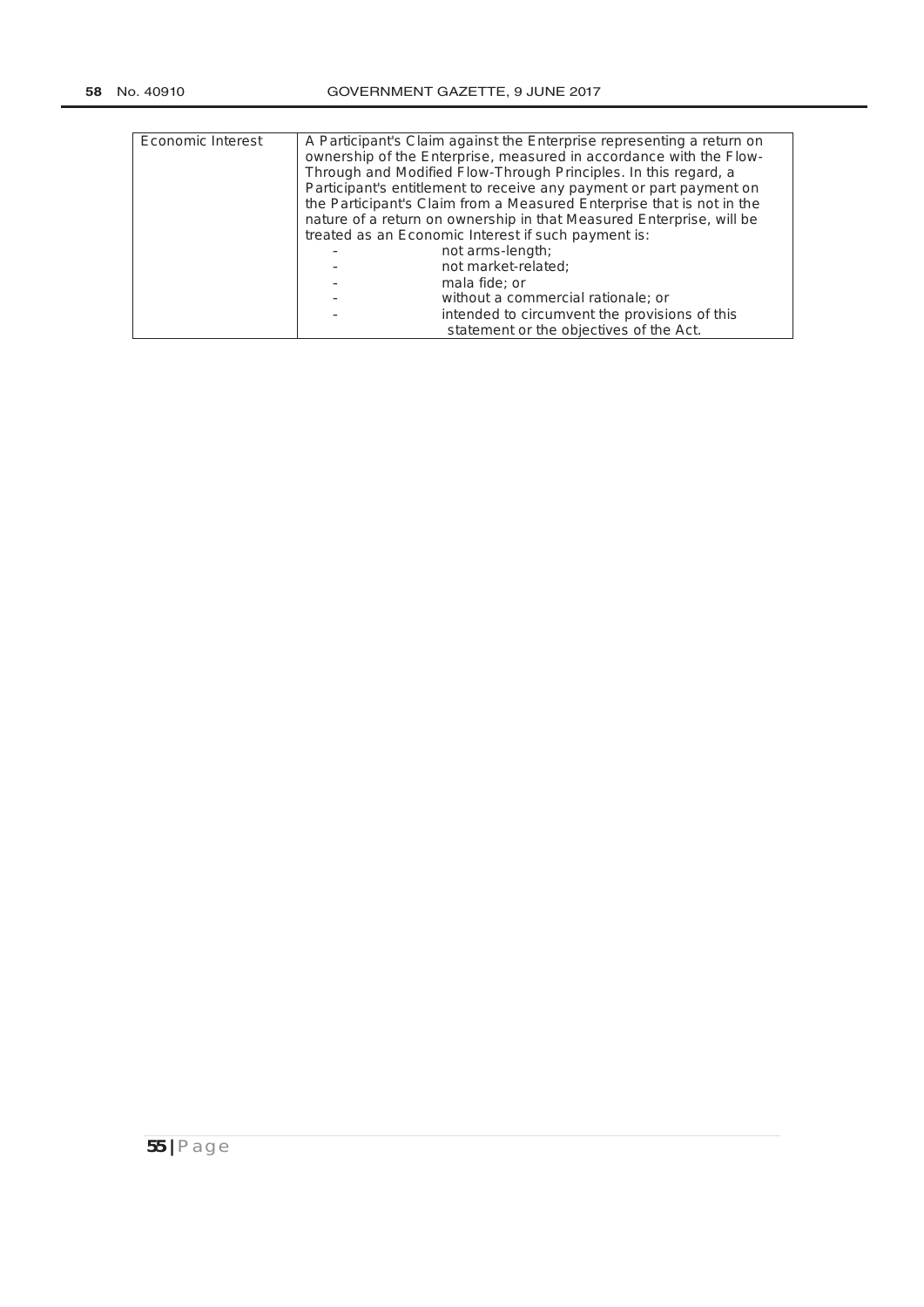| <b>Estate Agent</b> | means any person who for the acquisition of gain on his own<br>a)                                                                                                                                                                                                                                                                                                                             |  |
|---------------------|-----------------------------------------------------------------------------------------------------------------------------------------------------------------------------------------------------------------------------------------------------------------------------------------------------------------------------------------------------------------------------------------------|--|
|                     | account or in partnership, in<br>any manner holds himself out as a                                                                                                                                                                                                                                                                                                                            |  |
|                     | person who, or directly or indirectly advertises that he, on the                                                                                                                                                                                                                                                                                                                              |  |
|                     | instructions of or on behalf of any other person:                                                                                                                                                                                                                                                                                                                                             |  |
|                     | Sells or purchases or publicly exhibits for sale immovable                                                                                                                                                                                                                                                                                                                                    |  |
|                     | property or any business undertaking or negotiates in                                                                                                                                                                                                                                                                                                                                         |  |
|                     | connection therewith or canvasses or undertakes or offers to                                                                                                                                                                                                                                                                                                                                  |  |
|                     | canvass a seller or purchaser therefor; or                                                                                                                                                                                                                                                                                                                                                    |  |
|                     | Let's or hires or publicly exhibits for hire immovable property or                                                                                                                                                                                                                                                                                                                            |  |
|                     | any business undertaking or negotiates in connection therewith                                                                                                                                                                                                                                                                                                                                |  |
|                     | or canvasses or undertakes or offers to canvass a lessee or                                                                                                                                                                                                                                                                                                                                   |  |
|                     | lessor therefor; or                                                                                                                                                                                                                                                                                                                                                                           |  |
|                     | Collects or receives any moneys payable on account of a<br>٠                                                                                                                                                                                                                                                                                                                                  |  |
|                     | lease of immovable property or any business undertaking; or                                                                                                                                                                                                                                                                                                                                   |  |
|                     | Renders any such other service as the Minister on the                                                                                                                                                                                                                                                                                                                                         |  |
|                     | recommendation of the board may specify from time to time by                                                                                                                                                                                                                                                                                                                                  |  |
|                     | notice in the Gazette;                                                                                                                                                                                                                                                                                                                                                                        |  |
|                     | for purposes of section 3(2)(a), includes any director of a<br>b)                                                                                                                                                                                                                                                                                                                             |  |
|                     | company or a member who is competent and entitled to take part                                                                                                                                                                                                                                                                                                                                |  |
|                     | in the running of the business and the management, or a manager                                                                                                                                                                                                                                                                                                                               |  |
|                     | who is an officer, of a close corporation which is an estate agent as                                                                                                                                                                                                                                                                                                                         |  |
|                     | defined in paragraph (a);                                                                                                                                                                                                                                                                                                                                                                     |  |
|                     | for purposes of sections 7, 8, 9, 12, 15, 16, 18, 19, 21, 26, 27,<br>C)                                                                                                                                                                                                                                                                                                                       |  |
|                     | 30, 33 and 34B, includes:                                                                                                                                                                                                                                                                                                                                                                     |  |
|                     | any director of a company, or a member referred to in                                                                                                                                                                                                                                                                                                                                         |  |
|                     | paragraph (b), of a close corporation which is an estate                                                                                                                                                                                                                                                                                                                                      |  |
|                     | agent as defined in paragraph(a); and                                                                                                                                                                                                                                                                                                                                                         |  |
|                     | any person who is employed by an estate agent as defined                                                                                                                                                                                                                                                                                                                                      |  |
|                     | in paragraph (a) and performs on his behalf any act                                                                                                                                                                                                                                                                                                                                           |  |
|                     | referred to in subparagraph (i) or (ii) of the said paragraph;                                                                                                                                                                                                                                                                                                                                |  |
|                     | for the purposes of section 7, $9(1)(a)$ , 16, 26, 27, 28 and                                                                                                                                                                                                                                                                                                                                 |  |
|                     | 33, includes any person who is employed by an attorney or                                                                                                                                                                                                                                                                                                                                     |  |
|                     | a professional company as defined in section 1 of the                                                                                                                                                                                                                                                                                                                                         |  |
|                     | Attorneys Act, 1979 (Act No. 53 of 1979), otherwise than                                                                                                                                                                                                                                                                                                                                      |  |
|                     | as an attorney or an articled clerk, and whose duties                                                                                                                                                                                                                                                                                                                                         |  |
|                     | consist wholly or primarily of the performance of any act                                                                                                                                                                                                                                                                                                                                     |  |
|                     | referred to in subparagraph (i) or (ii) of paragraph (a) on                                                                                                                                                                                                                                                                                                                                   |  |
|                     | behalf of such attorney or professional company;                                                                                                                                                                                                                                                                                                                                              |  |
|                     |                                                                                                                                                                                                                                                                                                                                                                                               |  |
|                     | d) does not include an attorney who, on his own account or as partner<br>in a firm of attorneys of as member of a professional company, as<br>defined in section 1 of the Attorneys Act, 1979 (Act No. 53 of 1979), or<br>an articled clerk as defined in the said section of that Act, who<br>performs any act referred to in paragraph (a), in the course of and in<br>the name of and from |  |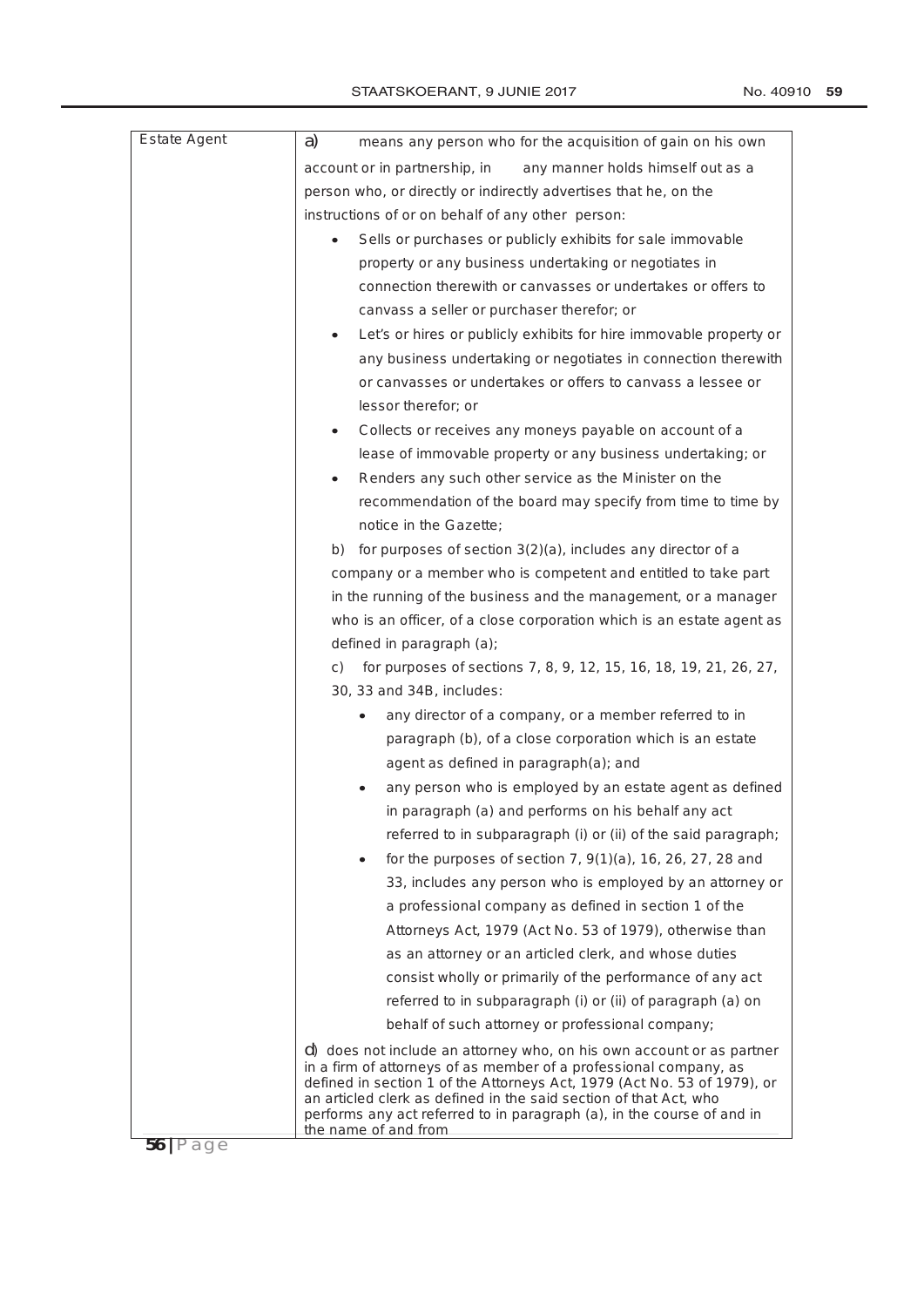| <b>Effective Date</b>        | The date on which this Sector code is gazetted as a sector charter                                                                                                                                                                                                                                                                                                                                                                                                                                                                                                                                                                            |
|------------------------------|-----------------------------------------------------------------------------------------------------------------------------------------------------------------------------------------------------------------------------------------------------------------------------------------------------------------------------------------------------------------------------------------------------------------------------------------------------------------------------------------------------------------------------------------------------------------------------------------------------------------------------------------------|
| <b>Eligible Procurement</b>  | All expenditure to acquire goods and/or services, including capital<br>expenditure, but excluding: procurement spending where there is a<br>monopoly as a result of government regulation; all salaries and wages;<br>investments in or loans to enterprises supported in terms of enterprise<br>development initiatives claimed in a BBBEE scorecard; donation<br>through initiatives measured in terms of the residual element of the<br>scorecard; and importation of all goods and services, including capital<br>goods, provided that it can be demonstrated there is no local<br>production of the specific imported goods or services. |
| Employee scheme              | A Broad-Based Ownership Scheme in which a group of employees<br>representing more than 90% of the employees of an Enterprise or 90%<br>of the employees in a particular occupational category(ies) (as referred<br>to in form EEA9 the Employment Equity Act) within an Enterprise.<br>Employee Schemes may have the characteristics of Benefits Schemes<br>or Distribution Schemes or hybrids of both.                                                                                                                                                                                                                                       |
| <b>Employment Equity</b>     | As defined in the Employment Equity Act 1998 means to promote<br>equal opportunity and fair treatment in employment through the<br>elimination of unfair discrimination and the implementation of<br>affirmative action measures to redress the disadvantages in<br>employment experienced by designated groups, in order to ensure<br>their equitable representation in all occupational categories and levels<br>of the workforce. It obliges employers with over 50 employees to<br>prepare Employment Equity plans and report on a yearly or bi-yearly<br>basis to the Department of Labour (DoL).                                        |
| Enterprise                   | The person(s) conducting a business, trade or profession in the<br>Republic of South Africa                                                                                                                                                                                                                                                                                                                                                                                                                                                                                                                                                   |
| <b>Equity Interest</b>       | The entitlement of a participant to receive an economic interest and to<br>exercise a voting right in an Enterprise.                                                                                                                                                                                                                                                                                                                                                                                                                                                                                                                          |
| Generic Scorecard            | The balanced BEE scorecard included in the DTI Code 000 Statement<br>000.                                                                                                                                                                                                                                                                                                                                                                                                                                                                                                                                                                     |
| <b>Global Policy</b>         | Globally applied restriction or regulation to which an enterprise is<br>bound, which inhibits the enterprise from selling equity.                                                                                                                                                                                                                                                                                                                                                                                                                                                                                                             |
| <b>Internships</b>           | A process whereby an academically qualified individual performs work<br>for a specified period under the supervision of a qualified professional,<br>with the end result of qualifying as a professional                                                                                                                                                                                                                                                                                                                                                                                                                                      |
| <b>Investment Activities</b> | Activities that consist of buying and selling long-term assets and other<br><i>investments.</i>                                                                                                                                                                                                                                                                                                                                                                                                                                                                                                                                               |
| Joint venture                | Normally, unincorporated bodies, regarded in law as partnerships in<br>which the partners are jointly and severally liable for the acts, neglects<br>and omissions of the partnership. A Joint venture is a venture normally<br>formed ad-hoc for a specific project, in which two or more parties share<br>obligations, risks and rewards. Joint ventures in the Procurement<br>context are formed to realise commercial opportunities made available<br>through the award of contracts                                                                                                                                                      |
| Learnership                  | As defined in the Skills Development Act, a structured learning<br>component which: includes practical work experience of a specified<br>nature and duration; would lead to a qualification registered by the<br>South African Qualifications Authority and related to an occupation;<br>and would be registered with the Director-General in the prescribed<br>manner.                                                                                                                                                                                                                                                                       |
| Listed property              | A listed property fund is a company that derives its income from<br>property and property related sources. A listed property fund is an<br>income fund because it pays out almost all its income, while normal<br>listed companies retain anything up to 80% of their income.                                                                                                                                                                                                                                                                                                                                                                 |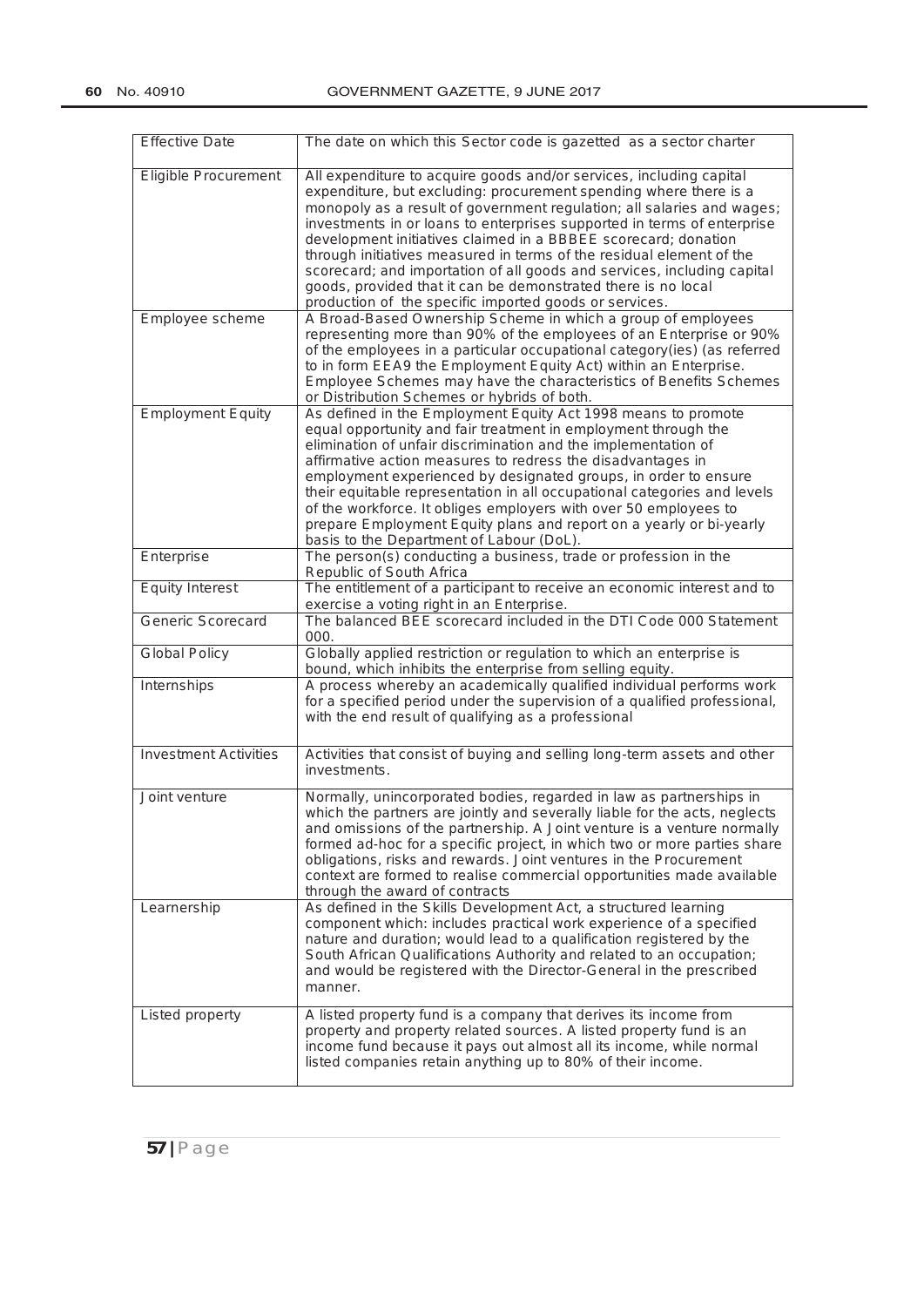| No. 40910 | 61 |
|-----------|----|
|           |    |

| Management (estate<br>agencies only)    | For the purposes of this charter, in the case of estate agencies, anyone<br>earning more that R360,000 a year and possessing a level of authority.<br>This salary threshold will be increased in line with the consumer price<br>index ("CPIX") on the first day of January each year.                                                                                                                                                                                          |
|-----------------------------------------|---------------------------------------------------------------------------------------------------------------------------------------------------------------------------------------------------------------------------------------------------------------------------------------------------------------------------------------------------------------------------------------------------------------------------------------------------------------------------------|
| Management<br>-Senior Management        | Managers who plan, direct and co-ordinate the activities of a business<br>and who have the authority to hire, discipline and dismiss employees<br>and have a cost to company package (excluding bonuses) to the<br>employer of R450,000 per annum or more, but excludes all employees<br>who fall within the definition of Executive Management. The salary<br>bands will be increased in line with the consumer price index ("CPIX")<br>on the first day of January each year. |
| Management<br>-Middle Management        | The level of management below Senior Management and includes<br>people who possess a high level of professional knowledge and<br>experience in their chosen field with a cost to company package<br>(excluding bonuses) to the employer of between R225,000 and<br>R450,000 per annum. The salary bands will be increased in line with<br>the consumer price index ("CPIX") on the first day of January each<br>year.                                                           |
| Management<br>-Junior Management        | The level of management below Middle Management and includes<br>academically qualified workers who possess technical knowledge and<br>experience in their chosen field and have a cost to company package<br>(excluding bonuses) to the employer of between R150,000 and<br>R225,000 per annum. The salary bands will be increased in line with<br>the consumer price index ("CPIX") on the first day of January each<br>year.                                                  |
| Mentorship                              | The process of assisting others to gain further knowledge, experience<br>and skills. It is an activity that can be successfully used where senior<br>employees develop people within a company to enhance their job<br>development.                                                                                                                                                                                                                                             |
| Net Asset value                         | Entities 'value minus its liabilities                                                                                                                                                                                                                                                                                                                                                                                                                                           |
| Payroll                                 | Means salary and wages or similar remuneration payable by an<br>employer to an employee, but does not include any bonus, incentive or<br>commission.                                                                                                                                                                                                                                                                                                                            |
| <b>Practitioners</b>                    | Practicing commercial property brokers / estate agents                                                                                                                                                                                                                                                                                                                                                                                                                          |
| Property                                | Zoned Land and/or improvements                                                                                                                                                                                                                                                                                                                                                                                                                                                  |
| Property brokerages                     | Enterprises participating in the sale and leasing of commercial<br>property.                                                                                                                                                                                                                                                                                                                                                                                                    |
| Property<br>development                 | Development of commercial or residential property.                                                                                                                                                                                                                                                                                                                                                                                                                              |
| Property ownership                      | A right or title, in part or whole, either in the form of a unit, land or<br>building, where the owner derives economic benefit. It may include, but<br>is not limited to, freehold title, sectional title, shares, leasehold<br>property.                                                                                                                                                                                                                                      |
| Property sector                         | For the purposes of this charter the property sector refers to all<br>enterprises that participate in property ownership including but not<br>limited to all property owning enterprises (and/or the assets<br>themselves), property services enterprises and residential property<br>enterprises.                                                                                                                                                                              |
| <b>Property services</b><br>enterprises | Includes but not limited to: Facilities management, Property<br>management, Asset Management, Valuers, Conveyancers and other<br>professional service providers in the property sector                                                                                                                                                                                                                                                                                          |
| <b>Property Unit Trust</b>              | Property Unit Trust, a collective investment scheme in property which<br>invests in a portfolio of investment grade properties that is held for its<br>rental income and capital appreciation.                                                                                                                                                                                                                                                                                  |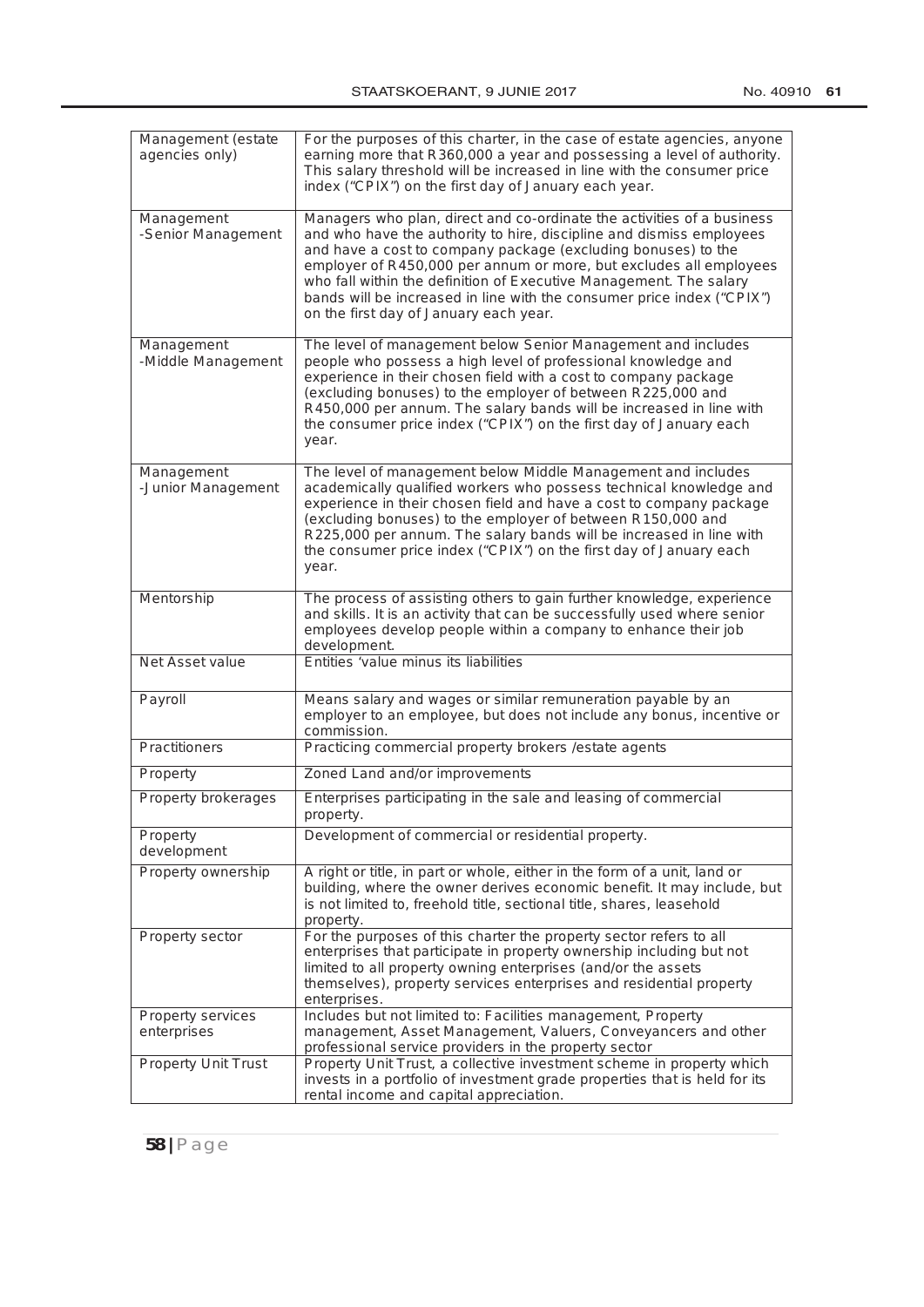| Residential property<br>enterprises                            | Any enterprise involved in facilitating the selling, renting or managing of<br>residential property.                                                                                                                                                                                                                                                                                                                                                                                                                                                                                                                                                                                                                                               |  |
|----------------------------------------------------------------|----------------------------------------------------------------------------------------------------------------------------------------------------------------------------------------------------------------------------------------------------------------------------------------------------------------------------------------------------------------------------------------------------------------------------------------------------------------------------------------------------------------------------------------------------------------------------------------------------------------------------------------------------------------------------------------------------------------------------------------------------|--|
| Redevelopment                                                  | Is considered when there is a structural change to the building<br>including the building function.                                                                                                                                                                                                                                                                                                                                                                                                                                                                                                                                                                                                                                                |  |
| <b>Real Estate</b><br><b>Investment Trust-</b><br><b>REITS</b> | REITS - is a company that owns, and often operates, income-<br>producing property. - is a listed property investment vehicle that is<br>similar to internationally recognised REIT structures from around the<br>world. Listed Company REITs or Trust REITs are publically traded<br>on the JSE REIT board and qualify for the REIT tax dispensation.<br>Company REITs may be internally managed or externally managed.<br>Trust REITs are externally managed.                                                                                                                                                                                                                                                                                     |  |
| <b>NPAT for REITS</b>                                          |                                                                                                                                                                                                                                                                                                                                                                                                                                                                                                                                                                                                                                                                                                                                                    |  |
|                                                                | Therefore in defining the terms within the Property Sector<br>Charter which are relevant to REITs, it is important to align<br>the definitions exactly up as per tax legislation.<br>NPAT is not defined within section 25BB and therefore with<br>respect to REITs, the correct calculation "Taxable Income<br>(as calculated in terms of S25BB of the Income Tax Act)<br>after tax".                                                                                                                                                                                                                                                                                                                                                             |  |
|                                                                |                                                                                                                                                                                                                                                                                                                                                                                                                                                                                                                                                                                                                                                                                                                                                    |  |
| <b>SETA</b>                                                    | Means a Sector Education and Training Authority established in terms<br>of section 9(1) of the Skills Development Act 97 of 1998.                                                                                                                                                                                                                                                                                                                                                                                                                                                                                                                                                                                                                  |  |
| Share register                                                 | A Share registry is an entity that provide the following services to the<br>shareholders on behalf of the listed companies: Share register<br>maintenance, receiving, validating and processing of share transfers,<br>Dividend distribution by all modes. Registration of new shareholders,<br>handling general enquiries and handling IPO's.                                                                                                                                                                                                                                                                                                                                                                                                     |  |
| <b>Skills Development</b>                                      | The transfer or gaining of technical knowledge, related skills, values<br>and attitudes in order to develop proficiency and to develop a person's<br>natural aptitudes and other abilities to improve his/her capabilities as a<br>worker. Training, which generally takes place outside formal<br>educational institutions, is more often than not directed towards the<br>needs of a specific employer or group of employers. Skills<br>development spend refers to the direct cost, excluding peripheral<br>costs, incurred by a company for accredited or sector acknowledged<br>training and development including costs related to learnerships and<br>bursaries and excluding the skills levy as per the skills development<br>legislation. |  |
| <b>SOE</b>                                                     | State-owned enterprise, being an enterprise, owned or controlled by<br>government.                                                                                                                                                                                                                                                                                                                                                                                                                                                                                                                                                                                                                                                                 |  |
| Spend                                                          | The previous 12 months orders at the time of measurement. All<br>expenditure should be counted at the time of invoicing.                                                                                                                                                                                                                                                                                                                                                                                                                                                                                                                                                                                                                           |  |
| <b>Staff</b>                                                   | Includes all employees and for the purposes of this charter<br>commissioned agents.                                                                                                                                                                                                                                                                                                                                                                                                                                                                                                                                                                                                                                                                |  |
| Subsidiary                                                     | A company controlled by another usually a large corporation. When<br>that control or ownership is not shared, it is termed a wholly-owned<br>subsidiary. Subsidiaries are distinct legal entities for purposes of<br>taxation and other forms of regulation.                                                                                                                                                                                                                                                                                                                                                                                                                                                                                       |  |
| Superannuation<br>scheme                                       | A "provident fund", a "pension fund" and a "retirement annuity fund" as<br>defined in Schedule 2 of the Tax Act 58 of 1962.                                                                                                                                                                                                                                                                                                                                                                                                                                                                                                                                                                                                                        |  |
| Under-resourced<br>areas                                       | Areas, which did not receive adequate infrastructure development<br>investment or attention from the previous dispensation or the private<br>sector. As defined in the Transformational Infrastructure document by<br>Financial Sector Charter).                                                                                                                                                                                                                                                                                                                                                                                                                                                                                                   |  |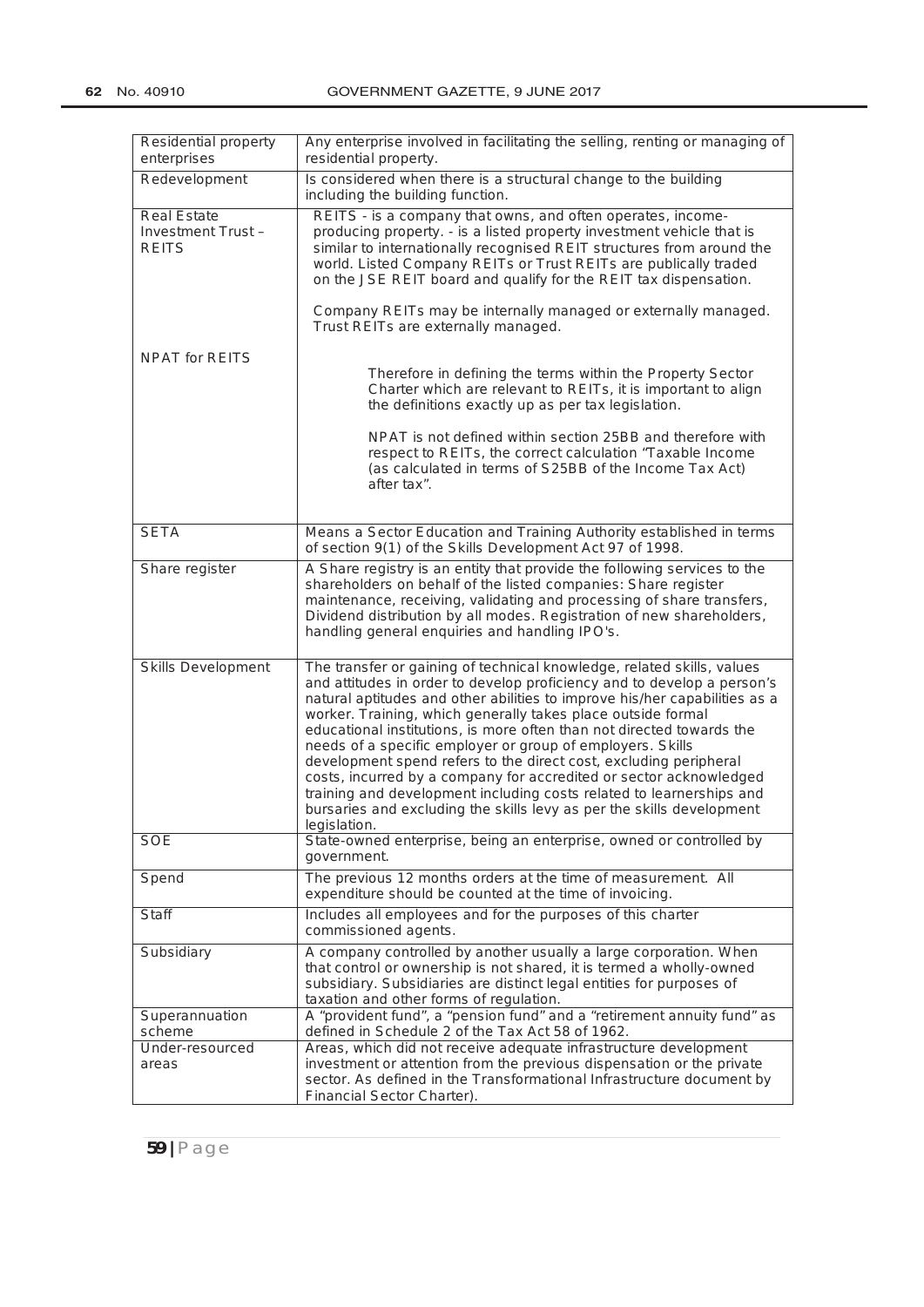| Unlisted public<br>mandate collective<br><i>investment schemes</i> | Unlisted public company wholly owned by mandated investments and<br>public entities                                                                                                                                                                                                                                                                                                                                                                                                                                                                     |
|--------------------------------------------------------------------|---------------------------------------------------------------------------------------------------------------------------------------------------------------------------------------------------------------------------------------------------------------------------------------------------------------------------------------------------------------------------------------------------------------------------------------------------------------------------------------------------------------------------------------------------------|
| <b>Transformational</b><br>infrastructure                          | Also known as bulk service contributions. These projects stimulate<br>development efforts in under-resourced areas. Projects that support<br>economic development in under-resourced areas and contribute<br>towards equitable access to economic resources. Such infrastructure<br>projects could be in the following sectors:<br>transport; telecommunications; water, waste water and solid waste;<br>energy; social infrastructure such as health, education, and<br>correctional services facilities; and municipal infrastructure and<br>services |
| Triple bottom line                                                 | A business concept that refers to corporate attainment of balanced and<br>integrated economic, social and environmental performance.                                                                                                                                                                                                                                                                                                                                                                                                                    |
| Unemployed Learner                                                 | A learner that was not in the employment of the employer party to the<br>learnership agreement concerned when the agreement was concluded.<br>The employer and learner must therefore enter into a contract of<br>employment.                                                                                                                                                                                                                                                                                                                           |
| Value of Enterprise                                                | As Average Annual or such other mechanism as defined in Codes of<br>Good Practice                                                                                                                                                                                                                                                                                                                                                                                                                                                                       |